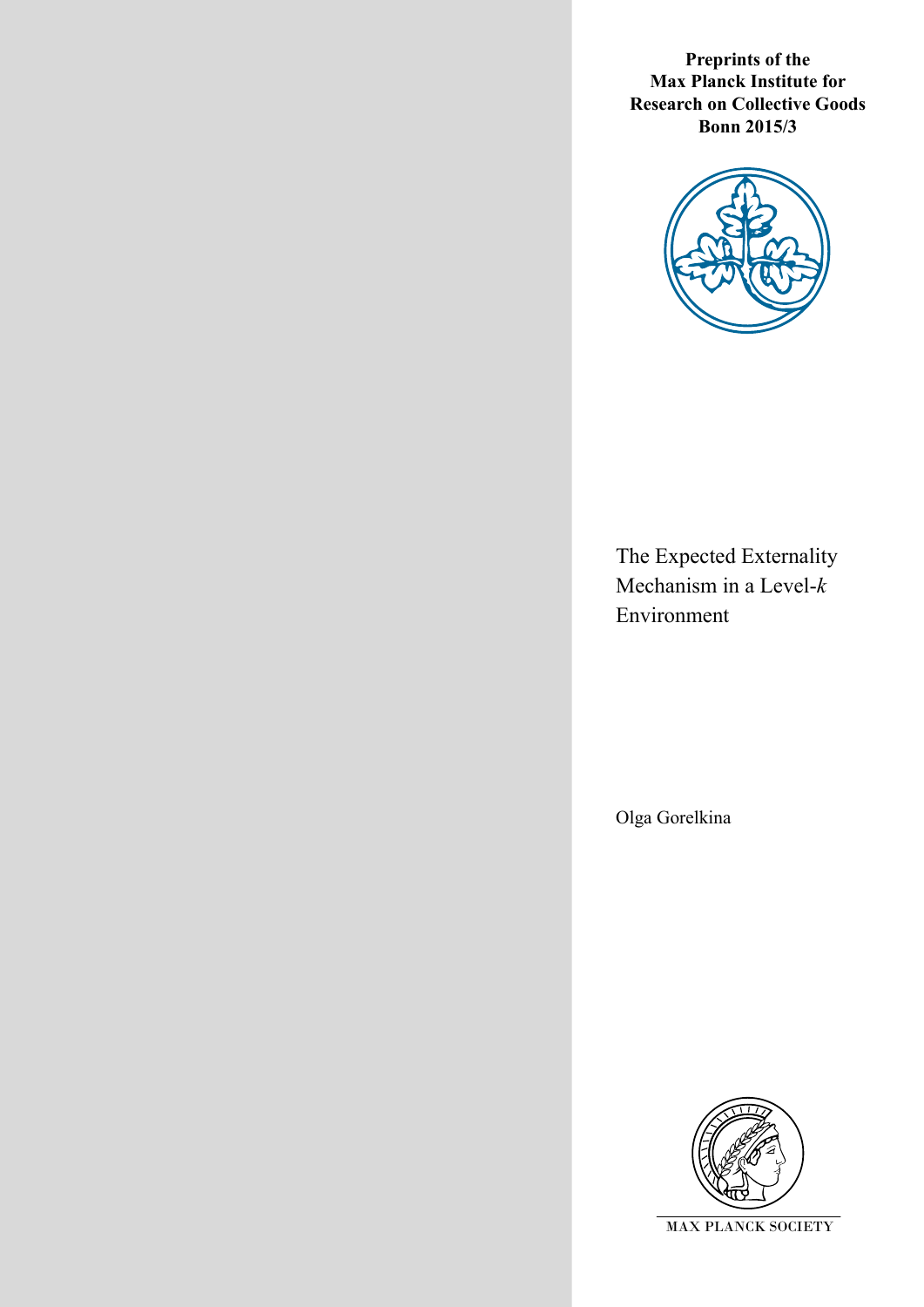

# **The Expected Externality Mechanism in a Level-***k* **Environment**

Olga Gorelkina

January 2015

Max Planck Institute for Research on Collective Goods, Kurt-Schumacher-Str. 10, D-53113 Bonn http://www.coll.mpg.de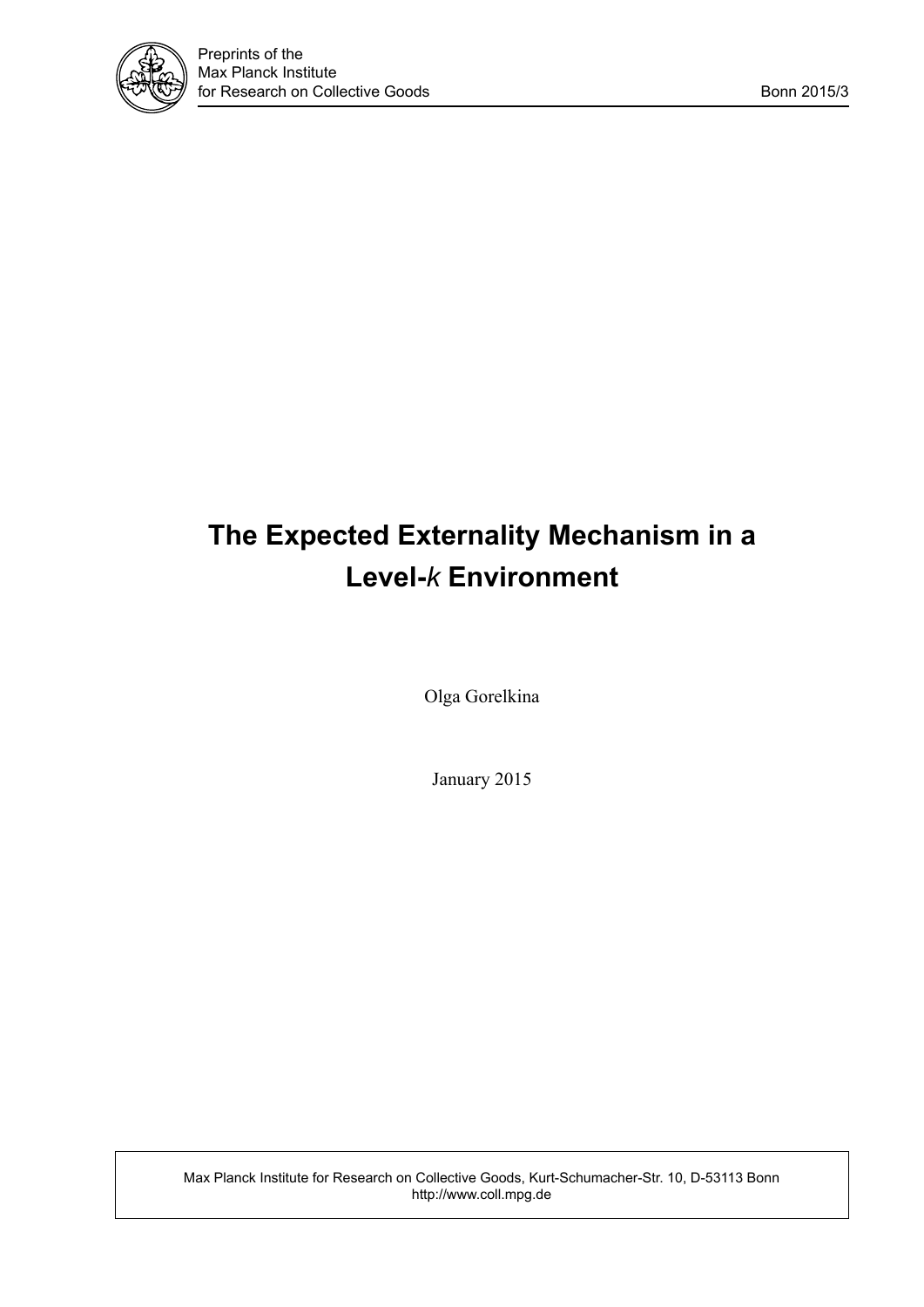# The Expected Externality Mechanism in a Level-*k* Environment<sup>∗</sup>

Olga Gorelkina†

#### **Abstract**

Mechanism design theory strongly relies on the concept of Nash equilibrium. However, studies of experimental games show that Nash equilibria are rarely played and that subjects may be thinking only a finite number of iterations. We study one of the most influential benchmarks of mechanism design theory, the expected externality mechanism (D'Aspremont, Gerard-Varet, 1979) in a finite-depth environment described by the *Lk* model. While efficient implementation fails under certain conditions, our results provide a vindication of the mechanism in the convex quasi-linear environment with finitely-rational agents.

### **1 Introduction**

Mechanism design theory studies institutions with privately informed agents. Using the tools of game theory, it proposes rules of interactions such that the participants' strategic behavior complies with the designer's objective. In a leading example, the designer's purpose is to implement the socially efficient outcome, that is, to find the allocation that maximizes total welfare. The major

<sup>∗</sup> I am grateful to Vincent Crawford, Francoise Forges, Ioanna Grypari, Rida Laraki, Thomas Mariotti, David Martimort, Benny Moldovanu, Thomas Rieck, Nicolas Roux for their helpful comments.

<sup>†</sup>Max Planck Institute for Research on Collective Goods, Bonn, Germany.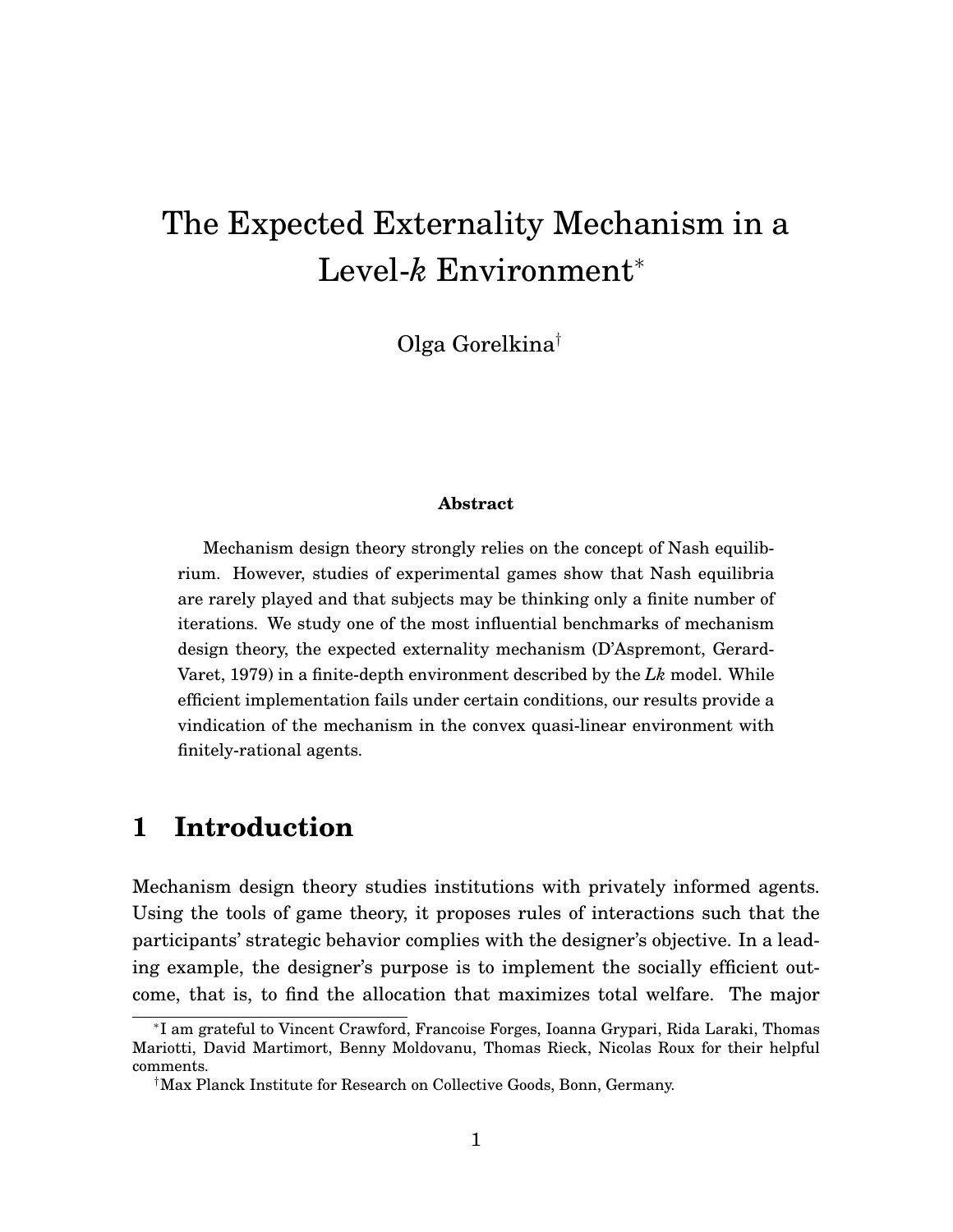challenge to efficient implementation is the fact that information about individ-ual preferences is private.<sup>[1](#page-3-0)</sup> In a setting with quasi-linear utilities, d'Aspremont and Gerard-Varet (AGV, 1979) construct an ingenious mechanism that aligns the agents' individual incentives with total welfare maximization. In a Bayes-Nash equilibrium, the agents' then reveal their types truthfully and efficiency is achieved. The AGV mechanism has become an essential building block for the mechanism design theory (Athey and Segal, 2013).

Since the AGV mechanism is tailored to the concept of Bayes-Nash equilibrium, its success in inducing truth-telling and, therefore, efficiency in practice depends on (i) whether the participants' behavioral response to the mechanism coincides with the Bayes-Nash prediction and, if it does not, (ii) whether efficiency still obtains under the possible deviations. While the first question has not been addressed directly in the literature, the experimental results in (simpler) complete information games suggest that the answer is negative. As to the second question, little is known as to the loss of efficiency if the participants do *not* play equilibrium.[2](#page-3-1) This paper tries to fill this gap by studying how the mechanism performs in a behavioral framework where, contrary to the requirement of Bayes-Nash equilibrium, the agents conduct only a limited number of iterations of reasoning.

The choice of behavioral setting follows a large body of evidence from experimental games. Recent surveys by Crawford, Costa-Gomez, and Iriberri (2013) and Camerer and Ho (2015) show that non-equilibrium models with finite depth of reasoning, such as the *Level*-*k* model (*Lk*; Nagel 1995; Stahl and Wilson 1994; Costa-Gomes, Crawford, and Broseta 2001; Costa-Gomes and Crawford 2006) and the *cognitive hierarchy* model (CH; Camerer, Ho, and Chong 2004), systematically outperform equilibrium in predicting human behavior. Along with closely fitting the lab data, these models are able to predict some frequently observed field phenomena such as the winner's curse in common-value auctions: see Crawford and Iriberri, 2007. We choose the *Lk* model due to its tractability, but most of our results also hold in the CH model.<sup>[3](#page-3-2)</sup>

*Lk* is a model of reasoning prior to a game, where the player maximizes his payoff against a non-equilibrium belief about other players' strategies. The belief

<span id="page-3-0"></span><sup>&</sup>lt;sup>1</sup>In this literature, all private information is summarized in a *type*: a parameter that enters the player's utility function (and has to be elicited by the mechanism).

<span id="page-3-1"></span><sup>2</sup>See Crawford, Costa-Gomez, and Iriberri (2013).

<span id="page-3-2"></span><sup>3</sup>Propositions 1, 2, 4, and 5 hold in the cognitive hierarchy model.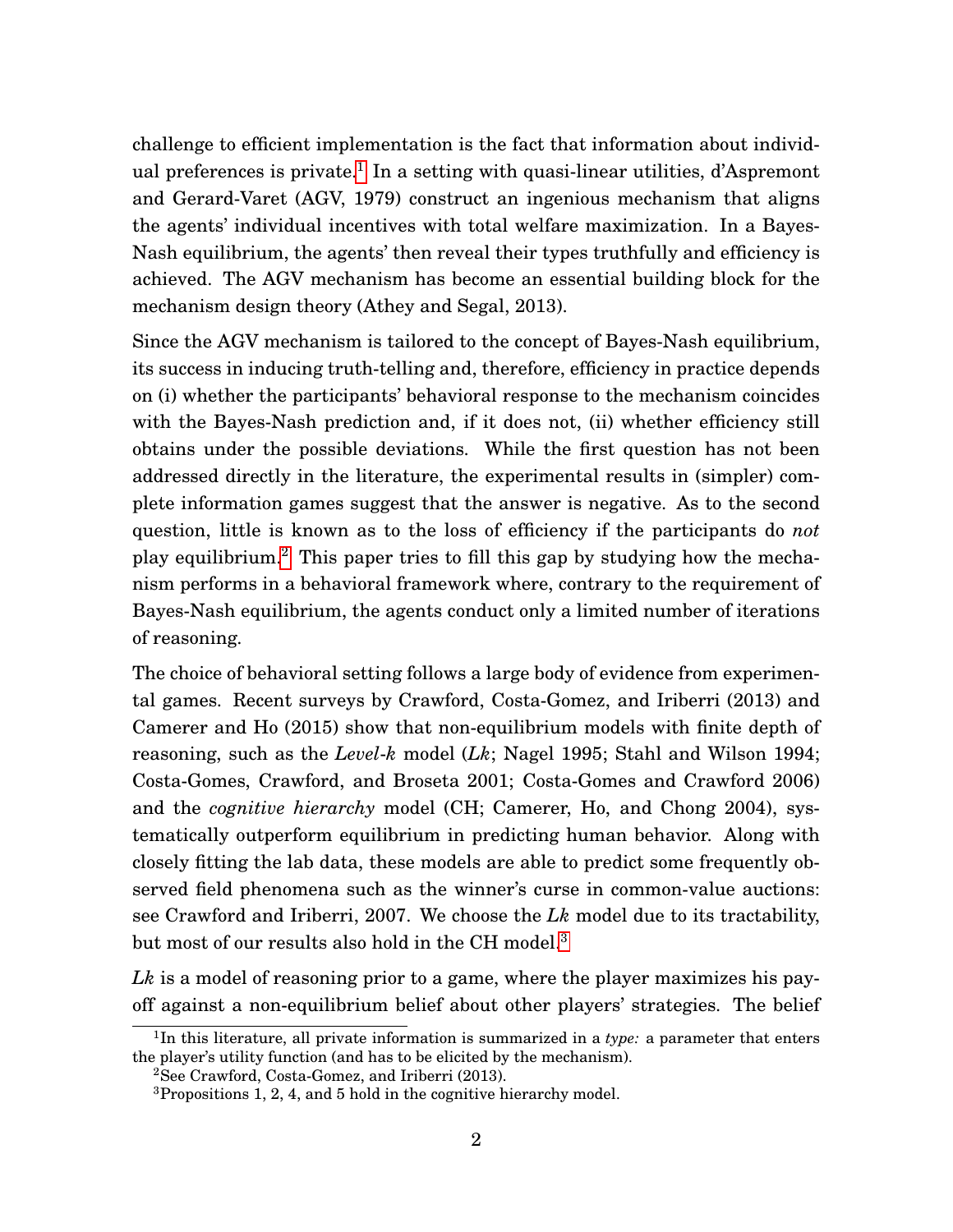is constructed in the following iterative process. A player of level  $k = 1$  (*"L1* player*"*) believes that his opponents (*"L0*") behave non-strategically. In incomplete information games, such as the AGV mechanism, *L0*'s can be modeled in two distinct ways: either they truthfully reveal their type ("truthful *L0*") or draw their actions (type reports) from a random distribution ("random *L0*"). An *L2* player best replies to the profile of *L1* strategies, *L3* best replies to *L2*, and so on. In general, an *Lk* strategy is best reply to the profile of *Lk-1*, suggesting the interpretation that players try to "outguess" their opponents.<sup>[4](#page-4-0)</sup> As an illustration, think of a game, where the players pick a number between 0 and 100 and the one whose number is closest to some fraction, say one half, of the average wins the game. In this guessing game, if *L0*s randomize uniformly between 0 and 100, *L1*s will choose 50/2=25, *L2*s will choose 25/2, etc. As *Lk* increases, the best response approaches 0, the only Nash equilibrium of the game.

We apply the *Lk* model to the AGV mechanism in a setting with independent private valuations and utilities that are strictly concave with respect to the allocation.[5](#page-4-1) First, we observe that in the truthful-*L0* specification of the *Lk* model the mechanism never produces a loss in efficiency. In that specification, the *L1* best reply is given by the equilibrium condition of AGV which implies truth-telling. By induction, this result extends to any higher level *k*, therefore the mechanism chooses the efficient allocation irrespectively the levels prevailing in the population.

Further, in the random*-L0* specification of *Lk*, we show that if the distribution of random moves (*L0*) coincides with the distribution of payoff types, then the participants at any level larger than zero report truthfully to the mechanism. Next, we analyze the more challenging setup where the type distribution used by the planner to assign transfers differs from *L1*s' perception of the opponents' moves. In this case, the externality payment generally fails to align the agent's incentives with total expected welfare maximization. As a result, the AGV mechanism does not induce truth-telling and produce a suboptimal allocation. Denoting the distribution of random *L0* strategies by  $\Phi$  and the distribution of types by F, we study how the stochastic properties of  $\Phi$  and  $F$  affect the *Lk* strategies in the mechanism.

<span id="page-4-0"></span><sup>4</sup>The cognitive hierarchy model features 'smoother' beliefs: a positive probability is assigned to *all* levels lower than one's own.

<span id="page-4-1"></span><sup>&</sup>lt;sup>5</sup>We use the assumption of strict concavity to assure that the equilibrium of the AGV mechanism is unique. For an account of the problem of non-uniqueness, see Mathevet (2010).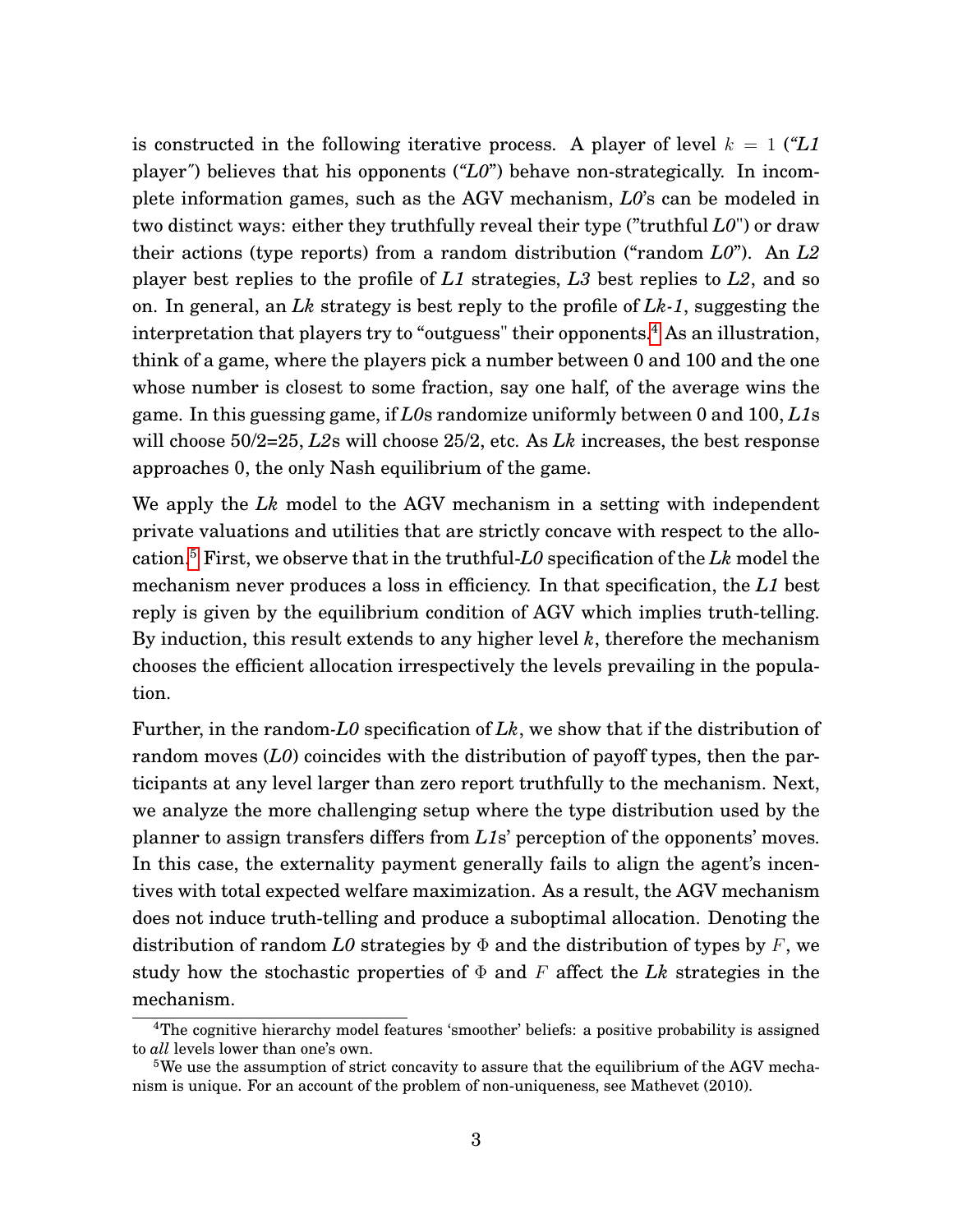We start with a simple environment where utilities are quadratic. In this setting, a difference in the mean values of  $\Phi$  and F creates distortions at level 1. For instance, if the mean type is greater than the mean *L0* report, then all types of an *L1* player will over-report their types to the mechanism. Misreporting carries over to higher levels, but the expected absolute value of the distortion of type decreases exponentially as level *k* goes up. Moreover, the direction of bias (i.e., whether the agents over-report or under-report their types) alternates at each iteration from  $k$  to  $k+1$ . This result has two interesting implications for the outcome of the mechanism. First, if the pool of agents is a mixture of two subsequent levels (e.g., *L2* and *L3*), the distortion of efficiency is lower than in a group where only one of these levels is present. Second, as *Lk* goes up, the outcome approaches efficiency.

Similar results are obtained in a more general setting, where the efficient rule is essentially linear in types.<sup>[6](#page-5-0)</sup> In this neutral environment types are neither substitutes nor complements with respect to the optimal allocation. A simple example of a neutral environment is the one where the optimal allocation is a linear combination, for instance, the average, of types. In this environment, whenever  $\Phi$  $(F)$  dominates  $F$  ( $\Phi$ ) in the sense of first-order stochastic dominance then types are going to be systematically misreported.<sup>[7](#page-5-1)</sup> We find that if the distribution of types F dominates the distribution of random moves Φ, then *L1*s always overreport their types. Thus they compensate the downward bias of *L0*s distorting their own reports in the opposite direction. This is due to the incentive scheme induced by the mechanism: it punishes for the expected, as opposed to the realized, negative externality.

As an extension, we study the case where type reports are complements or substitutes with respect to the optimal allocation. The direction of bias in reports can be predicted, similarly to the neutral case, but only for a subset of types. For instance, one of the results states that if the distribution of types  $F$  dominates the distribution of random moves  $\Phi$  and type reports are complements with respect to the social choice function, then low-type *L1*s over-report their types. The reason that high-type *L0*s will not necessarily do so is that over-reporting leads, in expectation, to an excessively high allocation due to the complementarity in

<span id="page-5-1"></span><span id="page-5-0"></span> ${}^{6}$ By 'essentially linear in types' I mean linear in some strictly monotone functions of types.

<sup>7</sup>The stochastic dominance relation corresponds to a biased perception of opponents' behavior, which can be caused by previous experience of play or probability weighting. See Kahneman and Tversky, 1981.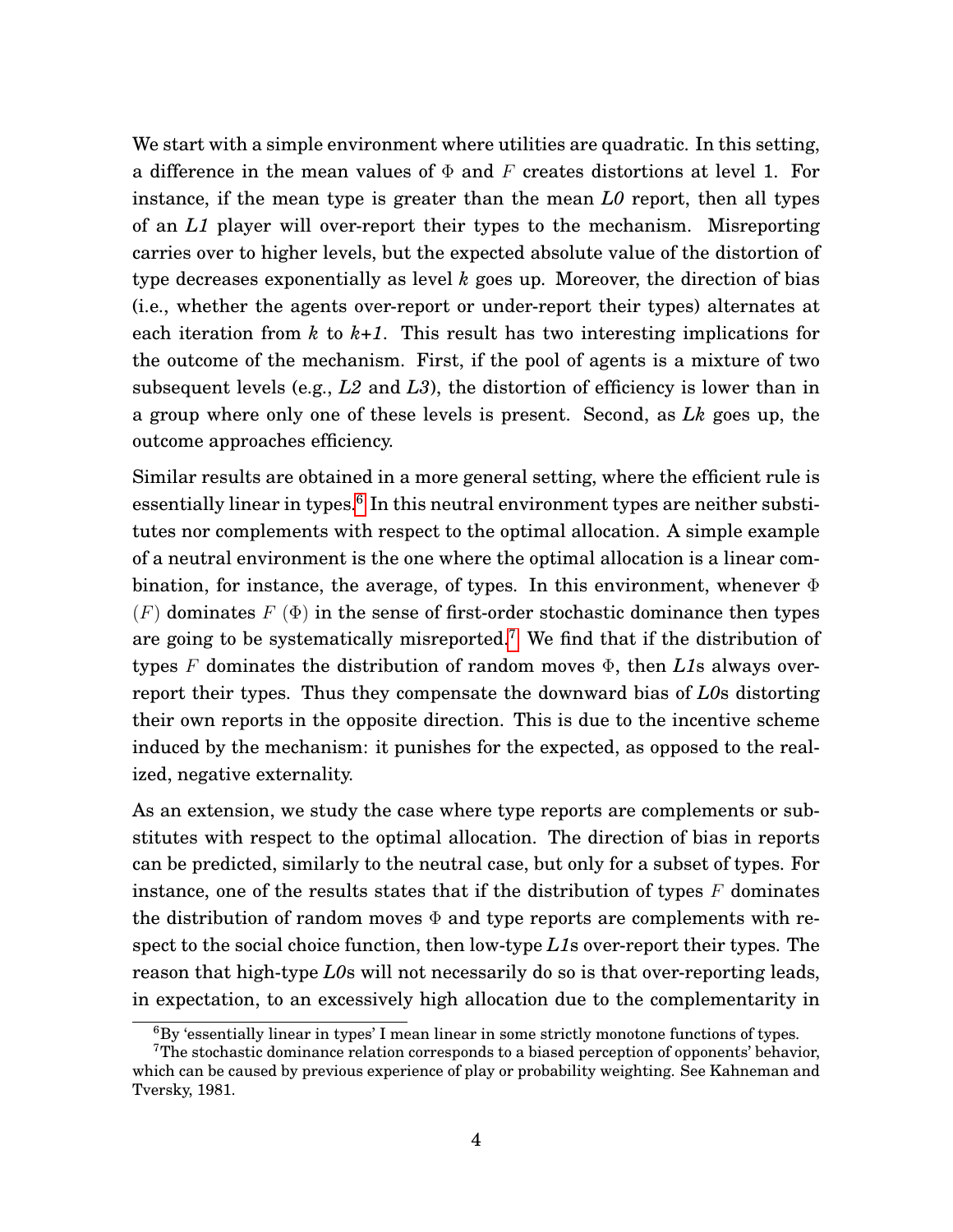agents' reports.

In the neutral case, we also obtain the following convergence result: as level *k* increases, the players' strategies in the AGV mechanism tend to truth-telling. Since in most experiments the estimated values of *k* rarely exceed 3 (Crawford, Costa-Gomez, and Iriberri, 2013; Camerer, Ho, 2015), the convergence result bears little importance for one-shot mechanisms. However, with the interpretation of *Lk* model as a learning algorithm, this result has an important implication for mechanisms that are played repeatedly.<sup>[8](#page-6-0)</sup> We describe a learning algorithm in the game of incomplete information with a large number of players that is equivalent to the *Lk* model. If learning follows that algorithm, then our convergence result for *Lk* implies that the players will gradually learn to report types truthfully. We can interpret the results as a vindication of the AGV mechanism in a convex quasi-linear environment with independent private values. The analysis shows that even if agents are finitely-rational, their behavior in the mechanism is centered around truth-telling.<sup>[9](#page-6-1)</sup>

The rest of this paper is organized as follows. Section 2 presents the key assumptions, the *Lk* model in incomplete information games and in the AGV mechanism in particular. Section 3 describes the properties of *Lk* strategies in the AGV mechanism: equivalence of *Lk* and equilibrium models in the AGV mechanism, the biases due to first order stochastic dominance and convergence in the neutral environment. Section 4 partially extends the results to the case when types are substitutes or complements with respect to the efficient allocation. Section 5 explains how the results can be understood in the context of a learning model, and finally, Section 6 discuses the implications for the practical implementation of the AGV mechanism.

### **2 The Model**

**Preferences** The preference environment is characterized by the following assumptions:

*A*1. Utilities are linear in money.

<span id="page-6-0"></span><sup>&</sup>lt;sup>8</sup>This follows the paradigm of evolutionary game theory that suggests a different view, relative to the models of reasoning, on learning to play a game. See Sandholm (2010), Hofbauer and Sandholm (2002), Dekel, Fudenberg, Levine (2004).

<span id="page-6-1"></span><sup>9</sup>This is not the case, for example, in first price auctions. See Crawford, Iriberri (2007).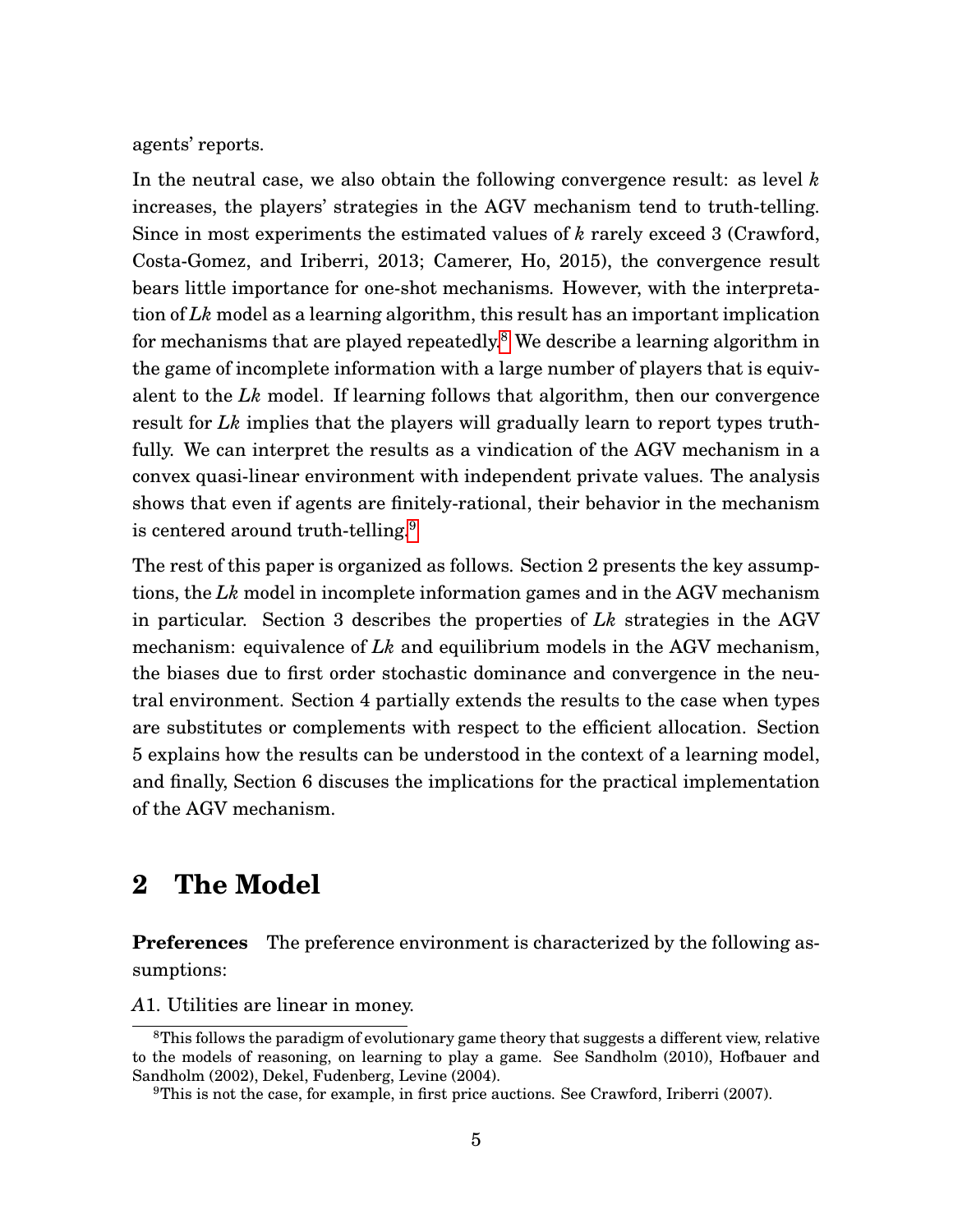*A*2. Values are private.

*A*3. Values are independent and identically distributed.

Assumptions *A*1 and *A*2 imply that the utility function of a given agent  $i \in I$  can be represented as:

<span id="page-7-0"></span>
$$
v_i(x, \theta_i) + m_i, \tag{1}
$$

where  $v_i(x, \theta_i)$  is the utility derived from allocation  $x \in X$ ,  $\theta_i \in \Theta \subseteq \mathcal{R}$  is the privately known preference parameter that we refer to as the player's *type*, and  $m_i$  is the monetary transfer to player *i*. We assume that  $v_i(x, \theta_i)$  is strictly concave in x and continuously differentiable with respect to both arguments. *A*3 implies that the values  $\theta_i$  are drawn independently across  $i \in I$ . We denote the respective cumulative function  $F$  and assume that  $F$  is common knowledge. We require that the preferences satisfy a single crossing (Spence-Mirrlees) condition. The condition postulates that function  $v_i(x, \theta_i)$  has a cross-derivative with respect to allocation x and type  $\theta_i$  with a sign that is constant over the function's domain:

*A*4*.*  $v_i(x, \theta_i)$  satisfies the Spence-Mirrlees condition, i.e., either *A*4.1 or *A*4.2 holds:

**A4.1** 
$$
\frac{\partial^2 v_i}{\partial x \partial \theta_i}(x, \theta_i) > 0, \text{ for all } i \text{ and } (x, \theta_i) \in (X, \Theta),
$$

**A4.2** 
$$
\frac{\partial^2 v_i}{\partial x \partial \theta_i}(x,\theta_i) < 0, \text{ for all } i \text{ and } (x,\theta_i) \in (X,\Theta).
$$

*A*1*-A*4 are the basic assumptions of mechanism design. A further standard assumption is the common knowledge of rationality: the knowledge that the opponent is rational, the knowledge that the opponent knows that his opponent is rational, and so on *ad infinitum*. In this paper, we consider the case with a finite number of rationality iterations. This frame of reasoning is described by the following model (Nagel, 1995; Crawford and Iriberri, 2007).

**Level-***k* Consider a game of incomplete information where the payoffs are given by  $u_i\left(s;\theta_i\right)$ , for each player  $i\in I$  of type  $\theta_i$  and strategy profile  $s=\left(s_1,s_2,..s_{|I|}\right)$ , where  $s_i \in S$ . (We use  $s_i$  and  $s_i(\theta_i)$  interchangeably.) We look at players who engage in iterations of best reply, following Nagel (1995). The  $Lk$  strategy  $s_i^{(k)}$  $\binom{\kappa}{i}(\theta_i)$ is recursively defined as the function of the player's type  $\theta_i$  that maximizes his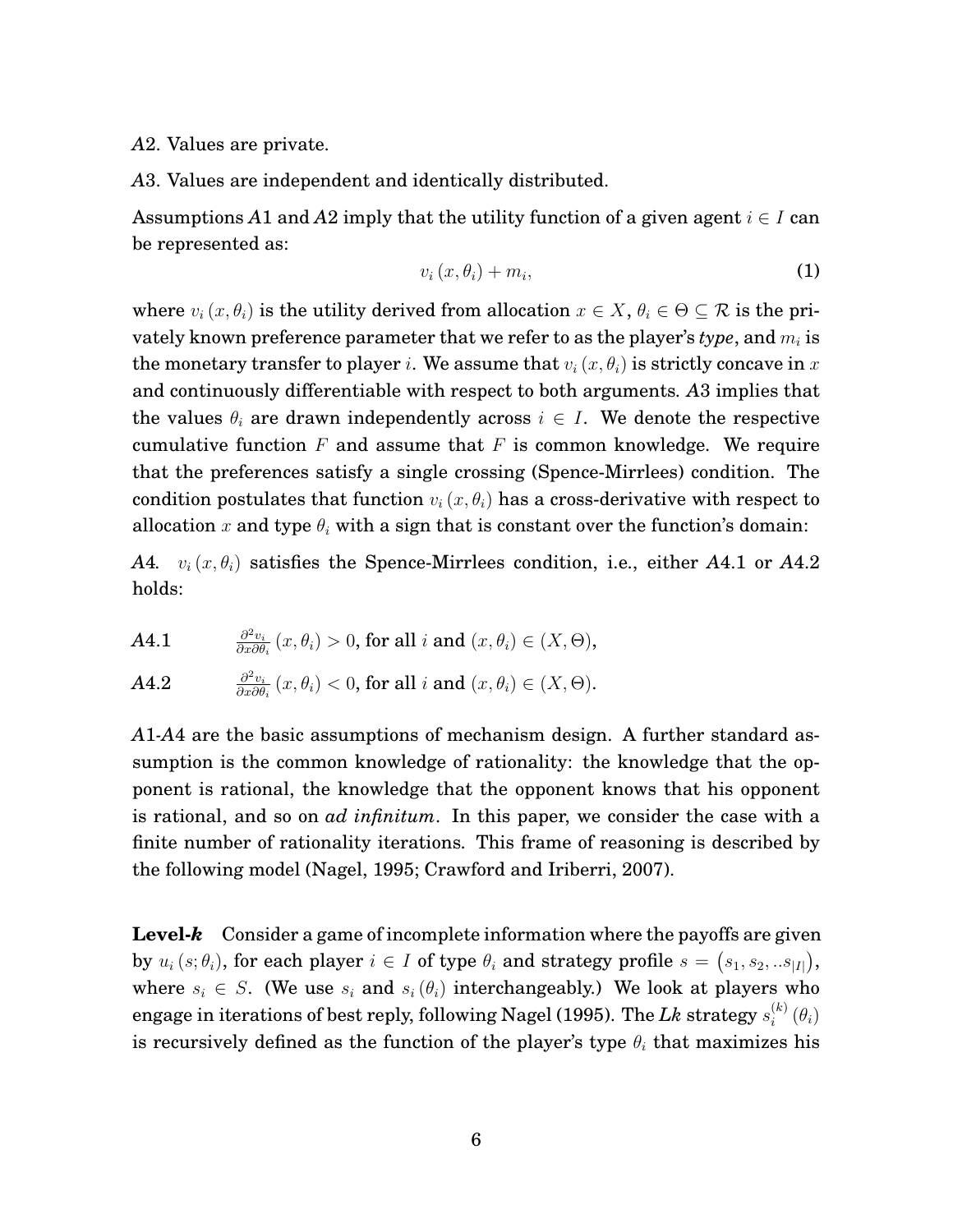expected payoff against level- $(k-1)$  profile  $s_{-i}^{(k-1)}$  $\frac{\left( k-1\right) }{-i}\left( \theta _{-i}\right) .^{\text{10}}$  $\frac{\left( k-1\right) }{-i}\left( \theta _{-i}\right) .^{\text{10}}$  $\frac{\left( k-1\right) }{-i}\left( \theta _{-i}\right) .^{\text{10}}$  As the starting point of recursion, the model features nonstrategic *L0* players, that can be modeled in two alternative ways (see Crawford, Costa-Gomez, and Iriberri, 2013). In one specification, the *L0*'s always reveal their type truthfully; in the other, *L0*'s actions are drawn from a random distribution. In the version with random *L0'*s*,* we denote the associated cumulative distribution function by  $\Phi$  and assume, as it is standard in the  $Lk$  model, that  $\Phi$  is known.<sup>[11](#page-8-1)</sup> The formal definition is then the following.

 $\textbf{Definition} \ \ \text{For} \ k \geq 1 \ \text{the optimal strategy} \ s_i^{(k)} \ \text{maximizes the expected payoff of}$ player  $i$  against  $s_{-i}^{(k-1)}$  $\frac{(k-1)}{-i}$ :[12](#page-8-2)

<span id="page-8-3"></span>
$$
s_i^{(k)}\left(\theta_i\right) = \underset{s_i \in S}{\arg \max} \mathbb{E}\left[u_i\left(s_i, s_{-i}^{(k-1)}\left(\theta_{-i}\right); \theta_i\right)\right],\tag{2}
$$

where  $\theta_{-i}$  is the residual profile of types. For  $k=0$ , action  $s_i^{(0)}$  $\mathbf{g}_{i}^{(0)}\left(\theta_{i}\right)=s_{i}^{(0)}\in S$  is a random draw from Φ.

The following simple lemma establishes the connection between the *Lk* and equilibrium strategy profiles.

**Lemma 1** If  $s^{(k)}(\theta) = s^{(k+1)}(\theta)$  for all  $k \ge 1$  and  $\theta \in \Theta$ , then  $s^{(k)}$  is a Bayes-Nash equilibrium.

The lemma follows immediately from Equation [\(2\)](#page-8-3) and the Bayes-Nash equilibrium conditions: The strategy profile  $s^{(k)}\left(\theta\right)$  that satisfies the condition of Lemma 1 is a fixed point of best-reply correspondence [\(2\)](#page-8-3).

**Choice Rules and Mechanisms** For a quasilinear utility representation [\(1\)](#page-7-0), we define a choice rule  $x^*(\theta)$  as *efficient* if it maximizes the total welfare for every profile of agents' types  $\theta = \left( \theta_1, \theta_2, .. \theta_{|I|} \right)$ :[13](#page-8-4)

<span id="page-8-0"></span><sup>&</sup>lt;sup>10</sup>In other words, the player believes with certainty that the opponents make exactly  $k - 1$ iterations of best reply. In contrast, the cognitive hierarchy model assumes that an *Lk* player attributes strictly positive probabilities to *all* the levels of rationality lower than k.

<span id="page-8-1"></span><sup>11</sup>Otherwise the optimal *Lk* strategies are not well-defined.

<span id="page-8-4"></span><span id="page-8-2"></span><sup>12</sup>Assuming strict concavity of the payoff functions.

<sup>&</sup>lt;sup>13</sup>We restrict the attention to strictly convex problems, such that for all  $\theta \in \Theta^{|I|}$  the solution  $x^*(\theta)$  to the welfare maximization problem is unique.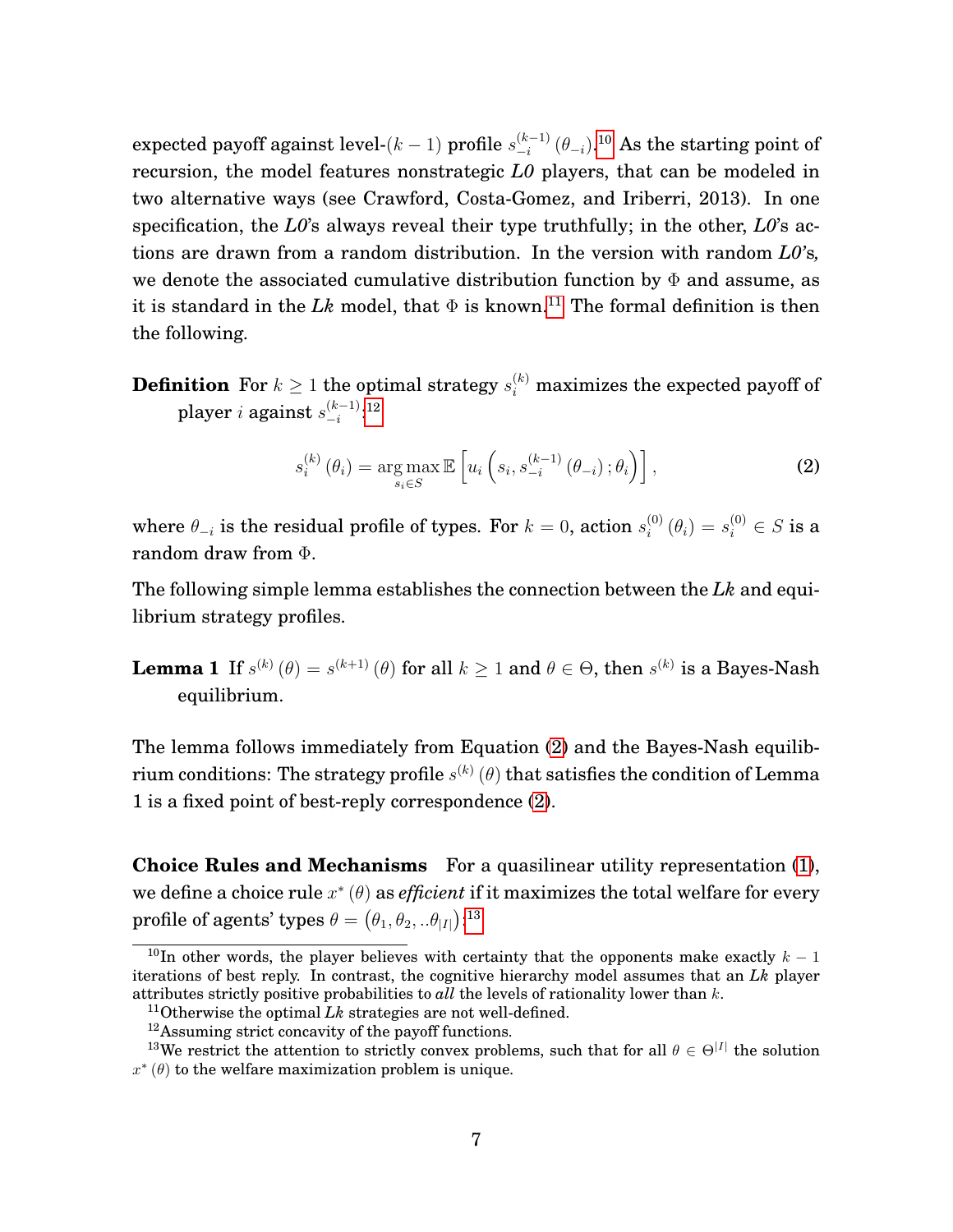<span id="page-9-0"></span>
$$
x^*(\theta) = \underset{x \in X}{\arg \max} \sum_i v_i(x; \theta_i)
$$
\n(3)

A (direct) *mechanism* is a system of communication and decision-making, where the privately informed agents report their payoff types and the central authority assigns the allocation and transfers based on the submitted reports. Formally, it is a tuple  $(x(s), T_1(s), T_2(s), . . T_{|I|}(s))$  of allocation and transfers, such that the payoffs in the mechanism are given by:

$$
u_{i} = v_{i} (x (s), \theta_{i}) + T_{i} (s).
$$
 (4)

A mechanism *implements* choice rule x (s) if the profile of truth-telling strategies,  $s_i = \theta_i$ ,  $\forall i$ , is an equilibrium.

**Expected Externality Mechanism** The expected externality mechanism introduced in d'Aspremont and Gerard-Varet (AGV, 1979) implements the efficient allocation in a Bayes-Nash equilibrium. In this mechanism, the center chooses the allocation  $x^*(s)$  defined in [\(3\)](#page-9-0) and assigns the following monetary transfers to the participants:

$$
T_{i}(s) = t_{i}(s_{i}) - \frac{1}{|I| - 1} \sum_{l \neq i} t_{l}(s_{l}), \qquad (5)
$$

where

<span id="page-9-1"></span>
$$
t_i(s_i) = \mathbb{E}\sum_{j\neq i} v_j\left(x^*(s_i, \theta_{-i}); \theta_j\right).
$$
 (6)

The transfer  $T_i$  is constructed such that agent i internalizes the expected effect of his report on others. The incentive part of  $t_i$  represents the monetary value of externality imposed by the agent's report  $s_i$  on others' welfare; the externality is evaluated under the assumption that the other agents report their types truthfully. Therefore, if the agent also expects others to report truthfully (the equilibrium assumption), then his incentives are aligned with total welfare maximization, and there is no benefit in misrepresenting his own true preferences. Thus, in the Bayesian setting, the transfer induces truth-telling in equilibrium (d'Aspremont and Gerard-Varet, 1979). Their result immediately implies that in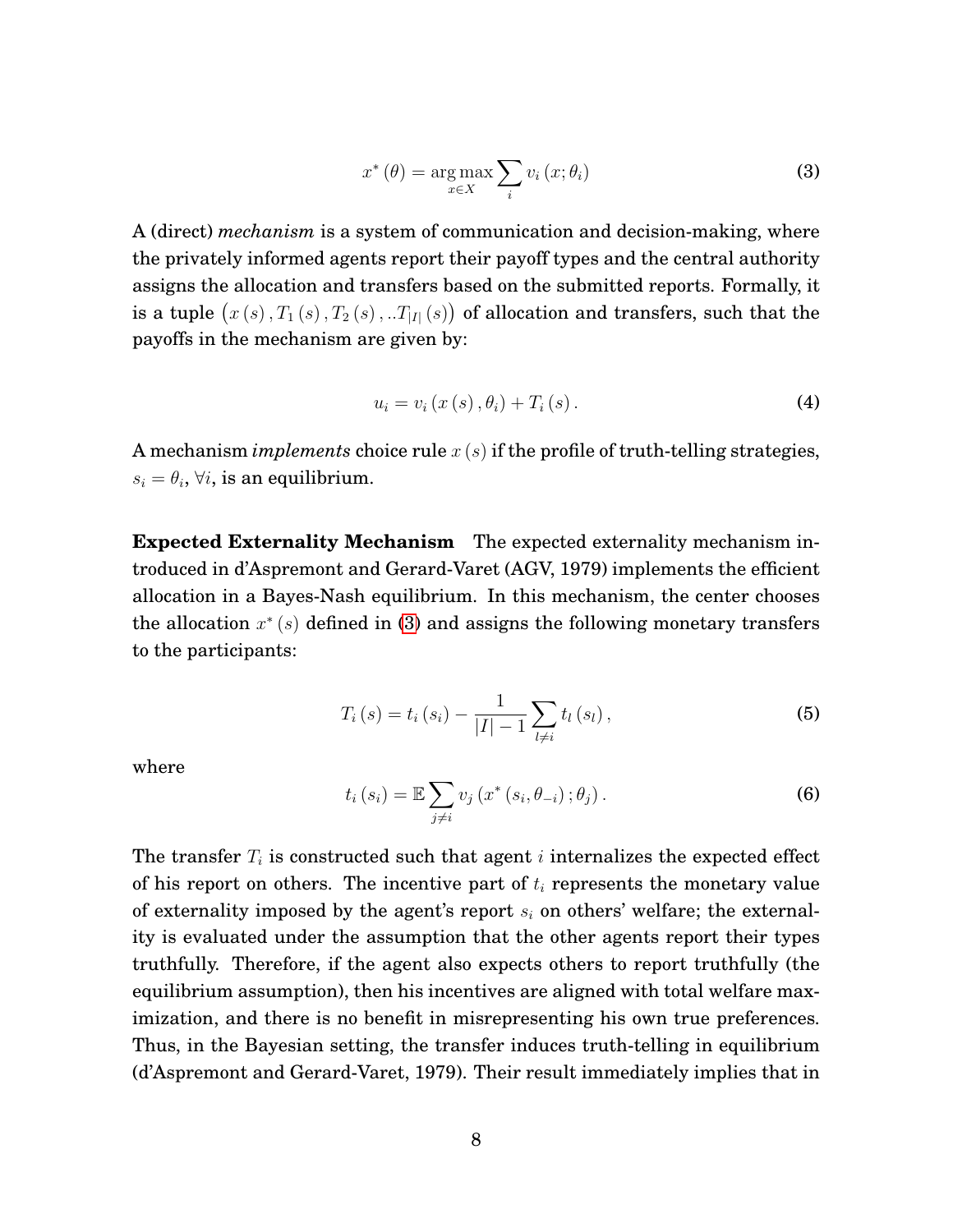the truthful-*L0* specification of the *Lk* model efficient implementation obtains for any  $k$ .

The second part of the transfer,  $\frac{1}{|I|-1} \sum_{i=1}^{I}$  $l\neq i$  $t_l\left( s_l\right)$ , guarantees that mechanism satisfies ex post budget balance, i.e., its transfers sum up to zero for any profile of reports s (and, in particular, in the level- $k$  model.)<sup>[14](#page-10-0)</sup> Observe that the budgetbalancing term  $\frac{1}{|I|-1}\sum_{i=1}^n$  $l\neq i$  $t_{l}\left(s_{l}\right)$  does not depend on agent  $i$ 's own report  $s_{i}.$  Therefore this term does not affect best replies and can be omitted in the *Lk* analysis.

**Level-***k* **in the Mechanism** In the expected externality mechanism, a *Lk* player,  $k > 1$ , maximizes the expected gain in the mechanism:

$$
\mathbb{E}\left[v_i\left(x^*\left(s_i, s_{-i}^{(k-1)}\left(\theta_{-i}\right)\right); \theta_i\right) + t_i\left(s_i\right)\right]
$$
\n(7)

Given the incentive transfer [\(6\)](#page-9-1), the optimal *Lk* strategy in the mechanism is defined by the following:[15](#page-10-1)

<span id="page-10-2"></span>
$$
s_i^{(k)}(\theta_i) = \underset{s_i \in \Theta}{\arg \max} \mathbb{E}\left[v_i\left(x^*\left(s_i, s_{-i}^{(k-1)}(\theta_{-i})\right); \theta_i\right) + \sum_{j \neq i} v_j\left(x^*\left(s_i, \theta_{-i}\right); \theta_j\right)\right]
$$
(8)

By Lemma 1, a strategy profile that satisfies  $s^{(k)}(\theta) = s^{(k-1)}(\theta)$  for all k and  $\theta$  is a Bayes-Nash equilibrium. In particular, if truth-telling obtains at all levels up to  $k-1,$  for all  $i$  and  $\theta_i,$  then we can substitute  $s_i^{(k-1)}$  $\theta_i^{(k-1)}(\theta_i) = \theta_i$  in Equation [\(8\)](#page-10-2) and obtain the equilibrium condition:

$$
s_i^{(k)}(\theta_i) = \underset{s_i \in \Theta}{\arg \max} \mathbb{E}\left[\sum_j v_j\left(x^*\left(s_i, \theta_{-i}\right); \theta_j\right)\right]. \tag{9}
$$

Since  $x^*$  maximizes the sum of utilities, it must be the case that  $s_i^{(k)}$  $i^{(\kappa)}(\theta_i) = \theta_i.$ However, if an agent does not expect his opponents to report their types truthfully, he will not reveal his true type either. We start the following section describes with the respective example.

<span id="page-10-0"></span><sup>&</sup>lt;sup>14</sup>In this respect, the AGV mechanism improves over the VCG mechanism (Vickrey, Clarke, and Groves), that does not achieve budget balance (Green and Laffont 1979, Walker 1980).

<span id="page-10-1"></span><sup>&</sup>lt;sup>15</sup>Recall that we assume strict concavity of  $v_i(x, \theta_i)$  in x.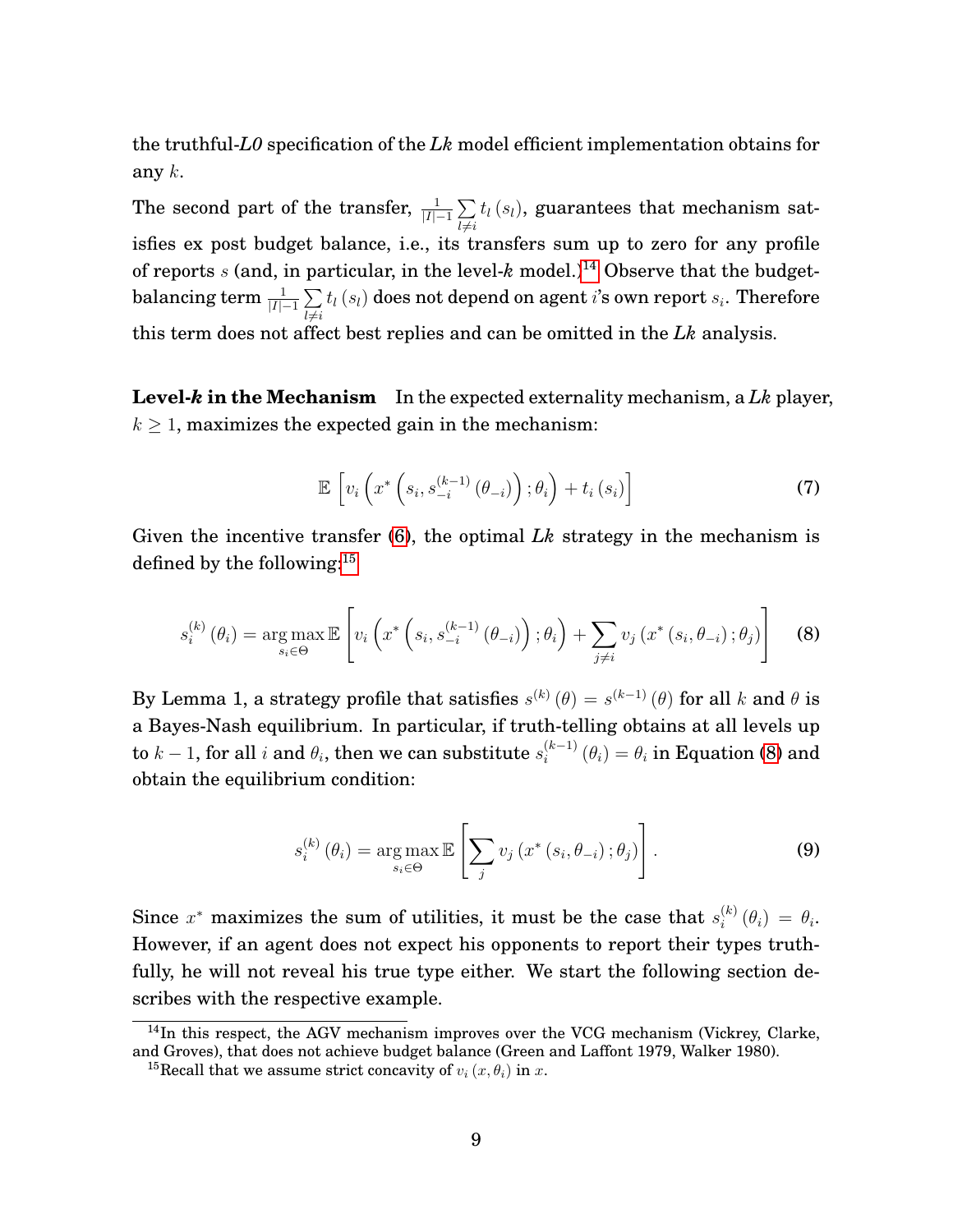### **3 Results**

**Example** Consider a setting with n players and a quadratic utility representation  $v_i(x, \theta_i) = \theta_i x - \frac{x^2}{2}$  $\frac{e^2}{2}$ ,  $i \in I$ . In this setup, agent  $i$  has a bliss point at  $\theta_i$  and incurs quadratic loss as the allocation departs from it. It is easy to verify that the socially efficient allocation (that maximizes the sum of utilities) is the average of individual bliss points:  $x^*(\theta_1) = \frac{\sum_i \theta_i}{n}$  $\frac{1}{n}e^{i\theta}$ .  $^{16}$  $^{16}$  $^{16}$  In the appendix, we prove the following simple lemma:

**Lemma 2** In the quadratic case, the optimal *Lk* strategy,  $k \geq 1$ , for player i is given by the following:

<span id="page-11-1"></span>
$$
s_i^{(k)}(\theta_i) = \theta_i + \Delta \times \left(-\frac{n-1}{n}\right)^{k+1},\tag{10}
$$

where  $\Delta = \int \theta dF(\theta) - \int s d\Phi(s)$  denotes the difference between the average type and the average random move of an *L*0 player.

The *Lk* strategy [\(10\)](#page-11-1) has several interesting properties. First, the size of distortion diminishes as the level of rationality k increases. As k goes to infinity, the optimal strategies converge to truth-telling. This holds for any finitemoments distributions  $F$  and  $\Phi$ . Second, if the distributions have equal means,  $\int \theta dF(\theta) = \int s d\Phi(s)$ , then truth-telling obtains at every level of rationality, starting from  $k = 1$ . Third, the absolute size of the discrepancy  $\Delta \times \left(\frac{n-1}{n}\right)$  $\left(\frac{-1}{n}\right)^{k+1}$  between the true type  $\theta$  and the  $L$ k report  $s_i^{(k)}$  $\binom{[k]}{i}$  ( $\theta_i$ ) increases in the number of players n.

Next we study these properties in a more general setup. We maintain, however, that the efficient rule is linear in (a function of) the reported types. Formally, we make the following assumption:

**A5. For all** 
$$
i \in I
$$
,  $s_i \frac{\partial^2 x^*}{\partial s_i \partial s_j}(s_i, s_{-i}) = 0$ .

Henceforth, we refer to A5 as the 'neutrality condition'. It implies that the marginal effect of an agent's report on the efficient allocation is not influenced by the report of another agent. The condition is satisfied whenever the efficient allocation  $x^*$  is a linear combination of types, in particular if it is the average

<span id="page-11-0"></span> $16_n = |I|.$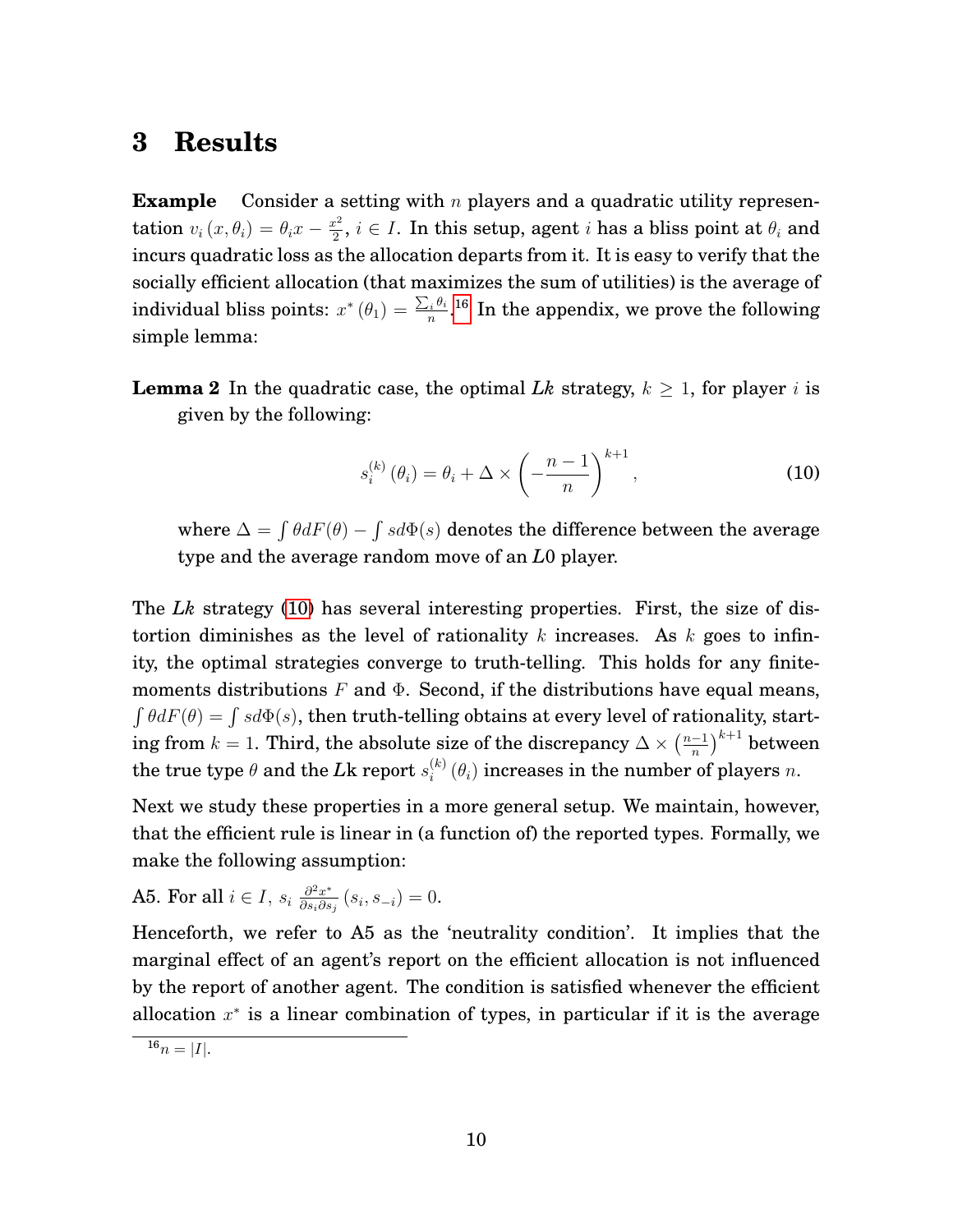of types.<sup>[17](#page-12-0)</sup> For instance, an environment with  $v_i(x, \theta_i) = -(x - \theta_i)^{2p}$ , for some  $p \in \mathcal{N}$ ,  $n = 2$  satisfies A5. Neutrality is a necessary condition for the proof of our main result: Proposition 2. In section 4, we discuss the case when neutrality is violated.

Observe that the first level,  $L1$ , is central to the analysis. As we will see next, if no distortion of truth-telling appears at *L1*, then no distortion will be observed at any subsequent level. Therefore we focus on the behavior of *L1*'s in the mechanism. Once we identify the departures from truth-telling at the first level, we study whether it dissipates at higher levels and what the implications for the AGV mechanism are.

Recall that an *L1* maximizes his expected payoff under the belief that his opponent makes a random report. The *L1* optimal strategy (best reply) in the mechanism is given by:

<span id="page-12-1"></span>
$$
s_i^{(1)}\left(\theta_i\right) = \underset{s_i \in S_i}{\arg \max} \mathbb{E}_{s_{i-1}^{(0)}}\left[v_i\left(x^*\left(s_i, s_{-i}^{(0)}\right); \theta_i\right) + \mathbb{E}_{\theta_{-i}}\left[\sum_{j \neq i} v_j\left(x^*\left(s_i, \theta_{-i}\right); \theta_j\right)\right]\right]
$$
(11)

where  $x^*(s_i, s_{-i})$  is the efficient social choice rule defined in Equation [\(3\)](#page-9-0). The analysis of the optimal strategy yields the following simple result.

**Proposition 1** Under assumptions A1-A3, truth-telling is optimal at all levels of rationality if the distribution of random strategies  $\Phi$  and the distribution of types  $F$  coincide.

Proposition 1 establishes the equivalence between the equilibrium and *Lk* predictions of the mechanism's outcome. It implies that whether the agents stop at a finite level of reasoning or engage in equilibrium thinking is irrelevant as long as the perceived distribution of random strategy coincides with the distribution of type. Proposition 1 trivially extends to the cognitive hierarchy (CH) model, because both *Lk* and CH models define *L1* equivalently. Overall, the AGV mechanism achieves efficient implementation in four models of reasoning: *Lk* and CH with truth-telling *L0s*; *Lk* and CH with random *L0s* and  $F = \Phi$ .

<span id="page-12-0"></span><sup>17</sup>Condition A5 could also be called 'linearity'. Although A5 does not imply that the social choice function is linear in *types*, it does imply linearity in some *monotone functions* of types. Both problems are equivalent.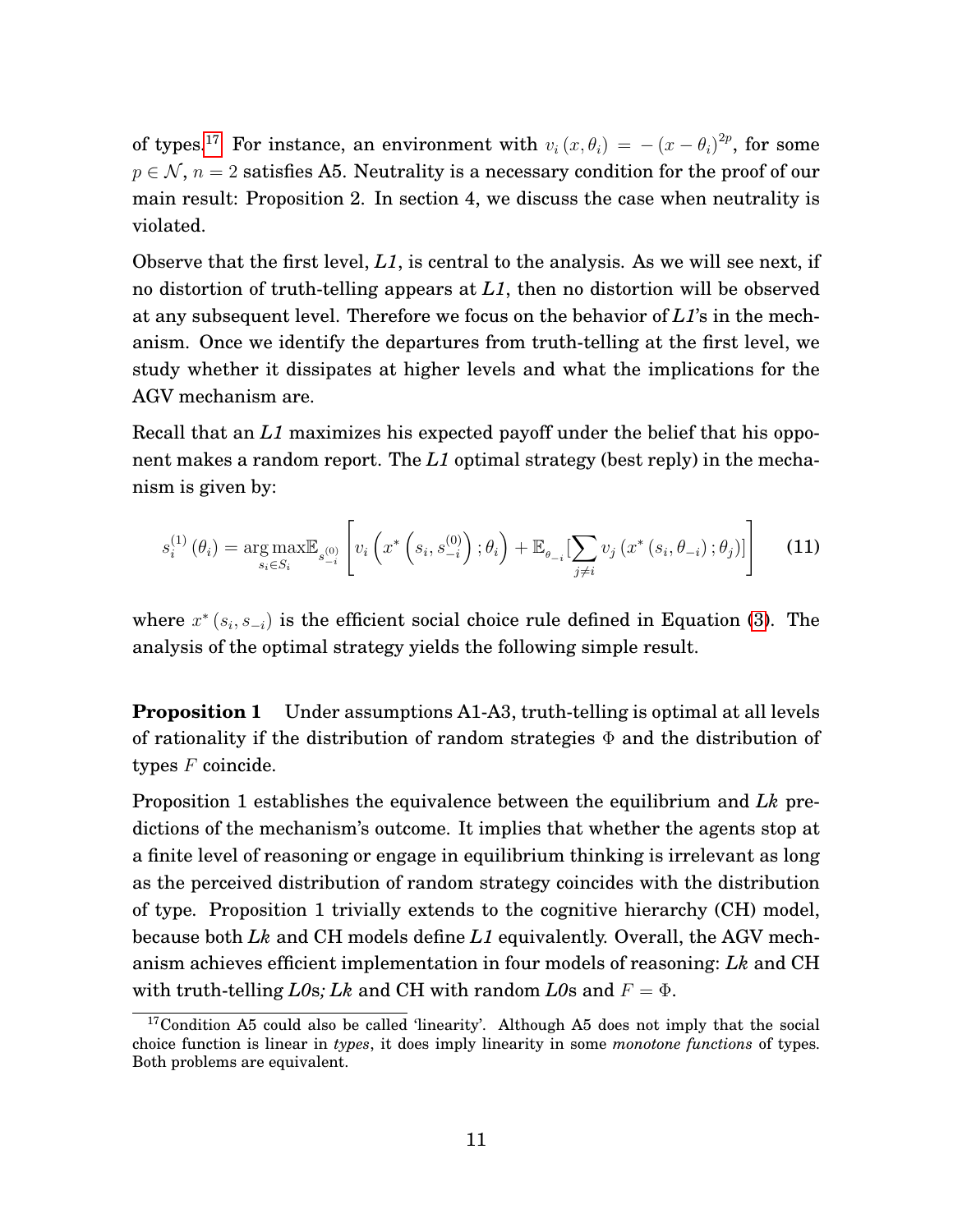If distributions  $F$  and  $\Phi$  do not coincide,  $Lk$  agents do not report truthfully. Next we show that systematic biases in reports (under- or over-reporting for *all* realizations of type) occur if F and  $\Phi$  are ordered in the sense of first-order stochastic dominance. F dominates  $\Phi$  means that the probability that a type exceeds a given threshold is always higher than the probability that a random move exceeds the same threshold. For instance, if  $\Phi$  represents a distribution of values obtained from a prior survey, and  $F$  represents the true distribution, then a dominance relation between the distributions may arise if the survey sample is biased.

Denote the first-order stochastic dominance relation by  $\succ_{FOSD}$ .<sup>[18](#page-13-0)</sup> The following proposition states in which direction a level-*1* player's report is going to be distorted.

**Proposition 2** Under assumptions *A1*-*A5*, the *L1*s distort their type reports upwards if  $F \succ_{FOSD} \Phi$ , and downwards if  $\Phi \succ_{FOSD} F$ .

The proof of the proposition is given in the Appendix. We start with the observation that any *n*-player problem can be reduced to a problem with 2 players due to the fact that the stochastic dominance relation is preserved under monotone transformations an summation of random variables. This is the content of Lemma A in the Appendix. Then, in the framework with 2 players, we analyze the first-order condition that corresponds to the payoff-maximization problem [\(11\)](#page-12-1) to obtain the result.

The proposition states that level-*1* players systematically (that is, for every realization of type) misreport their types, if the distributions of types and of random strategies are ordered in the sense of first-order stochastic dominance. In particular, if player *i* expects player *j* to report a higher type than *j* has on average, then *i* will report a lower type than he actually has (and vice versa), even if this induces a less preferred allocation. What is the intuition behind that? In the AGV mechanism, agent *i* gets utility from the social choice based on his and *j*'s reported preferences, plus the expected payoff of agent *j* had he told the truth to the principal. Suppose first that a high type values the size of the alternative more than a low type ('positive SMC', as in *A*4.1). If agent *i* knows that agent *j* tends to over-report his preferred allocation, then – since *i* benefits from

<span id="page-13-0"></span><sup>&</sup>lt;sup>18</sup>For instance,  $F \succ_{FOSD} \Phi$  reads: F dominates  $\Phi$  in the sense of first-order stochastic dominance.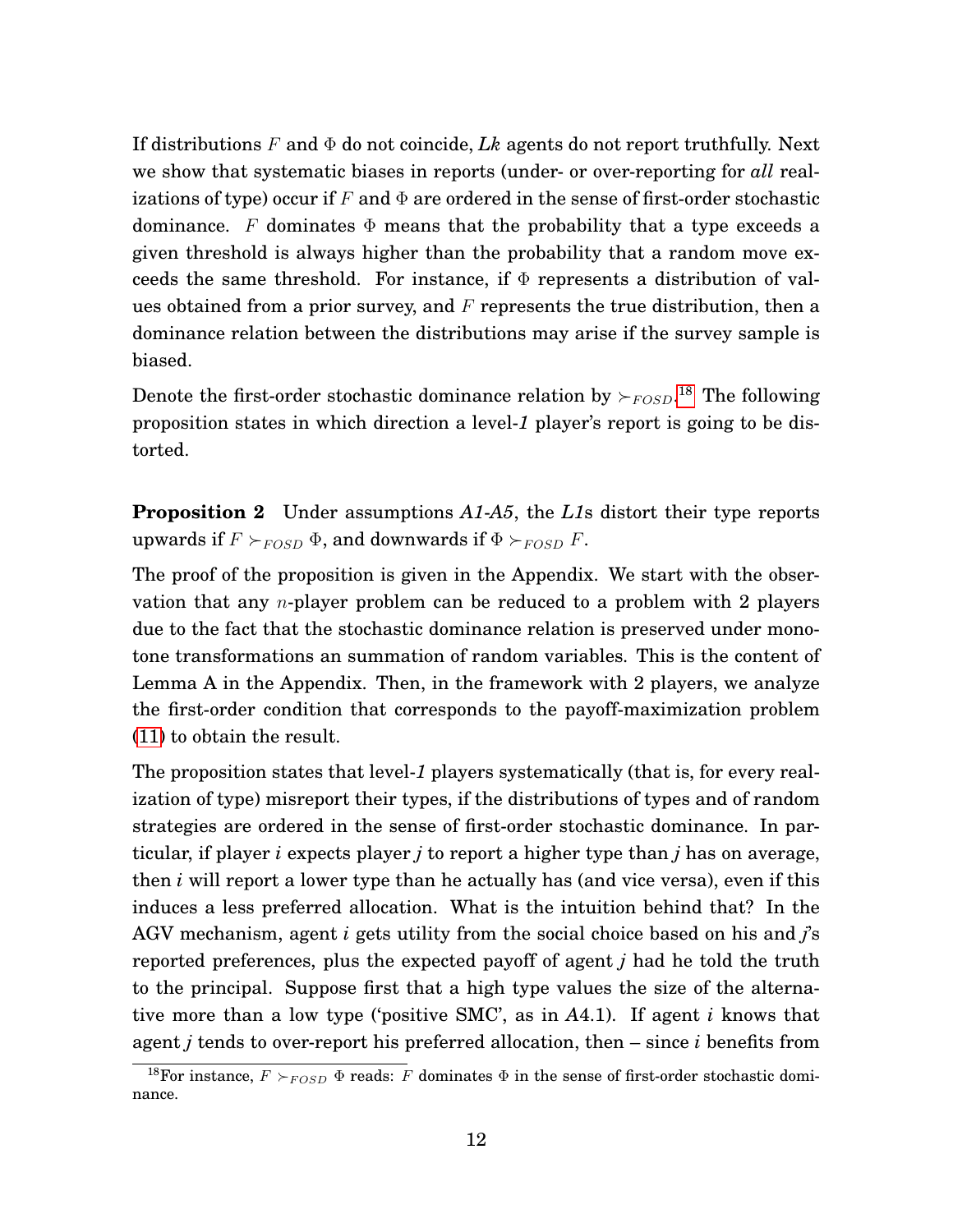satisfying *j's true* preferences in expectation – he would adjust the social choice downward by under-reporting himself. If higher types prefer lower alternatives, then *j's* over-reporting makes the chosen alternative lower and *i* over-reports to shift it back up. In either case, the level-1 player compensates the counterpart's random behavior by misreporting their types in the opposite direction.

Recall from the example of the previous section that the distortion of reports by level-*1* players feeds into the optimal strategies of level-*2* players, level-*3* and so on, whereas the size of distortion decreases and the limiting optimal strategy is truth-telling. The following proposition states a similar result for a more general setting of an arbitrary social choice rule that satisfies neutrality.

**Proposition 3** Suppose that A1-A5 hold, and  $F \succ_{FOSD} \Phi$  or  $\Phi \succ_{FOSD} F$ . Then for all  $i, \lim \mathbb{E}_{\theta_i} \Big|$  $s_i^{(k)}$  $\binom{k}{i}(\theta_i)-\theta_i$  $= 0$  and  $sgn\left(s_i^{(k)}\right)$  $\theta_i^{(k)}(\theta_i) - \theta_i$  =  $-sgn(s_i^{(k-1)})$  $\binom{(k-1)}{i}(\theta_i)-\theta_i$ . The expected absolute deviation of reported from true types decreases with the level of rationality. The sign of the expected deviation alternates as the level of rationality increases by one. Thus the optimal level-*k* strategies follow a similar pattern as the example of Section 2. If level-*2* players overstate their type in the game, then level-*3* players will understate them. Note that this is good news for the AGV mechanism: if the group of agents is a mix of, say, level-*2* and level-*3* players, then the expected chosen alternative will be closer to the one maximizing

## the true welfare.

### **4 Extension**

The assumption of neutrality implies that the marginal effect of an agent's report on the allocation choice is unaffected by another agents' report. However, in certain preference environments, this assumption may be violated. For instance, if agent *i* of an extreme type knows that his biased report affects the mechanism's reaction to *j*'s report in such a way that the total distortion becomes even stronger, he may prefer not to misreport in the direction that Proposition 2 suggests.

This can be demonstrated by the following example. Suppose that the agents' preferences are given by  $v_i = \theta_i x$ , where the allocation x takes values 0 or 1 (whether or not to build an airport), and types range between -10 and 10. This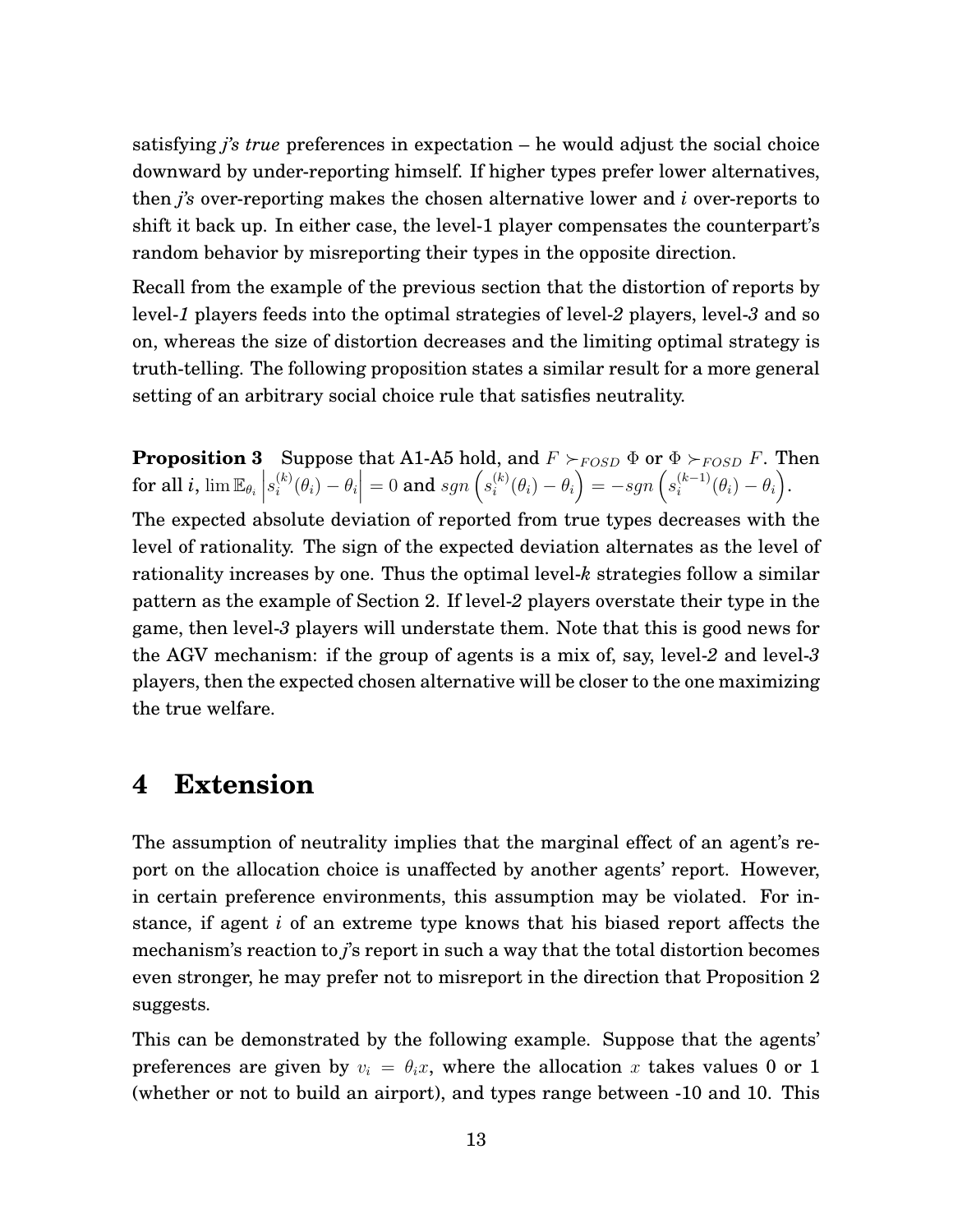implies that, when there are two agents in the mechanism, the optimal decision is to undertake the project,  $x^* = 1$ , if  $\theta_1 + \theta_2 > 0$  and decline,  $x^* = 0$ , otherwise. Suppose that F dominates  $\Phi$ , and it holds for both distributions that the mass on the negative side of the support  $(-10, 0)$  is very small, and the mass on the positive side (0, 10) is very large (a small minority suffers from having the airport around, while a large majority benefits).

$$
F(x) = \begin{cases} \varepsilon & x \in (-10,0), \\ 1/10 - \varepsilon & x \in (0,10), \end{cases} \qquad \Phi(x) = \begin{cases} 2\varepsilon & x \in (-10,0), \\ 1/10 - 2\varepsilon & x \in (0,10). \end{cases}
$$

Proposition 2 says that due to the dominance relation between F and Φ *L*1 players will tend to over-report their types. Consider however an agent of type  $-10$ , who overstates his type and reports  $-9$ . This raises the probability of project implementation from 0 to  $1/10 - 2\varepsilon \equiv \pi$ . The expected externality equals  $9.5\pi$ while i's expected utility is  $-10\pi$  such that his total payoff in the mechanism is negative.[19](#page-15-0) Thus, contrary to what Proposition 2 suggests, the agent is strictly better off by reporting his type truthfully (in which case he gets the zero payoff). By over-reporting his type he will increase the probability that the project is undertaken.

The result of Proposition 2 does not apply in this example since the agents' reports are perfect substitutes when one agent's type is the negative of the other:  $\theta_1 = -\theta_2$ . Similar problem arises when types are complements. The formal definitions are as follows.

Agents' types are **complements**<sup>[20](#page-15-1)</sup> with respect to the efficient allocation, if:

$$
\frac{\partial^2 x^*}{\partial s_i \partial s_j} (s_i, s_j) > 0.
$$

<span id="page-15-1"></span>
$$
\tilde{A}^{\delta} \mathbf{E}. \mathbf{g}. \mathbf{w}_i(x, \theta_i) = \theta_i x - \frac{1}{x}, x > 0, \theta < 0.
$$

<span id="page-15-0"></span> $19$ Recall that we omit the budget-balancing term of the AGV transfer, since it does not affect strategy choice. The agent's payoff in the mechanism is given by  $u_i = \theta_i (1 - \Phi(-s_i))$  +  $\int_{-s_i}^{10} \theta_j dF(\theta_j)$ .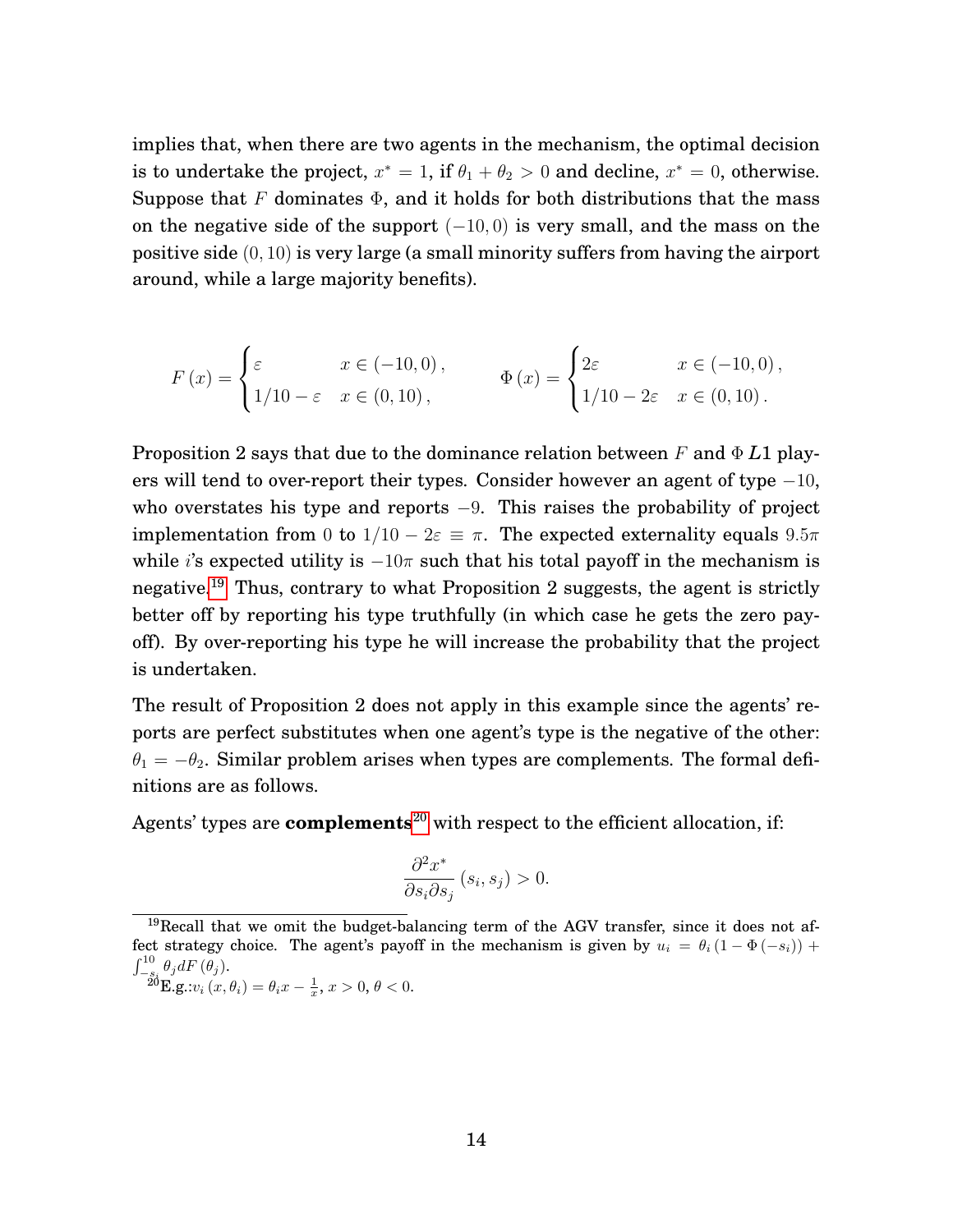Agents' types are **substitutes**<sup>[21](#page-16-0)</sup> with respect to the efficient allocation, if:

$$
\frac{\partial^2 x^*}{\partial s_i \partial s_j} (s_i, s_j) < 0.
$$

If types are substitutes, a higher report by agent *i* lowers the marginal effect of the opponent's report. If types are complements, the interaction is the opposite: the marginal effect of *j*'s report increases with the report of agent *i*.

The following propositions state results that parallel Proposition 2 in the mechanism with two players. In this part of the analysis, we distinguish between *positive* (A4.1) and *negative* (A4.2) single crossing. Recall that, in the positive case, higher types receive higher marginal utility from allocation. In the negative case, the marginal utility diminishes with type. We separate the environments into four groups according to two criteria: first, whether the single-crossing holds as *positive* or as *negative*, and, second, whether the chosen alternative's increment due to an increase in one agent's report *increases* or *decreases* with the other agent's report (types are complements or substitutes). In these propositions, we additionally assume the monotone likelihood ratio property (*MLRP*).

- **Proposition 4** Under assumptions *A*1-*A*4.1, *MLRP* and complements (substitutes) environment, the agents with sufficiently low (high) types distort their reports downwards, if  $\Phi \succ_{FOSD} F$ , and upwards, if  $F \succ_{FOSD} \Phi$ .
- **Proposition 5** Under assumptions *A*1*-A*4.2, *MLRP* and complements (substitutes) environment, the agents with sufficiently high (low) types distort their reports downwards, if  $\Phi \succ_{FOSD} F$ , and upwards, if  $F \succ_{FOSD} \Phi$ .

Propositions 4 and 5 make four distinct claims. Let us consider, for example, the first claim: if high types tend to have high valuations (A4.1: positive singlecrossing) and the efficient social choice rule is more sensitive to *i*'s type if *j*'s type is high (i.e., types are complements), then low-valuation players will tend to misreport their type so as to compensate the bias in the other player's report. This claim is the same as Proposition 2, except that high-valuation agents are excluded. If there is first-order stochastic dominance in distributions, in the neutral case, agent *i* displays compensating behavior: *i* systematically underor over-reports, regardless of whether his true type is high or low. However, in a

<span id="page-16-0"></span><sup>&</sup>lt;sup>21</sup>**E.g.:**  $v_i(x, \theta_i) = \theta_i x + \frac{1}{x}, x < 0, \theta > 0.$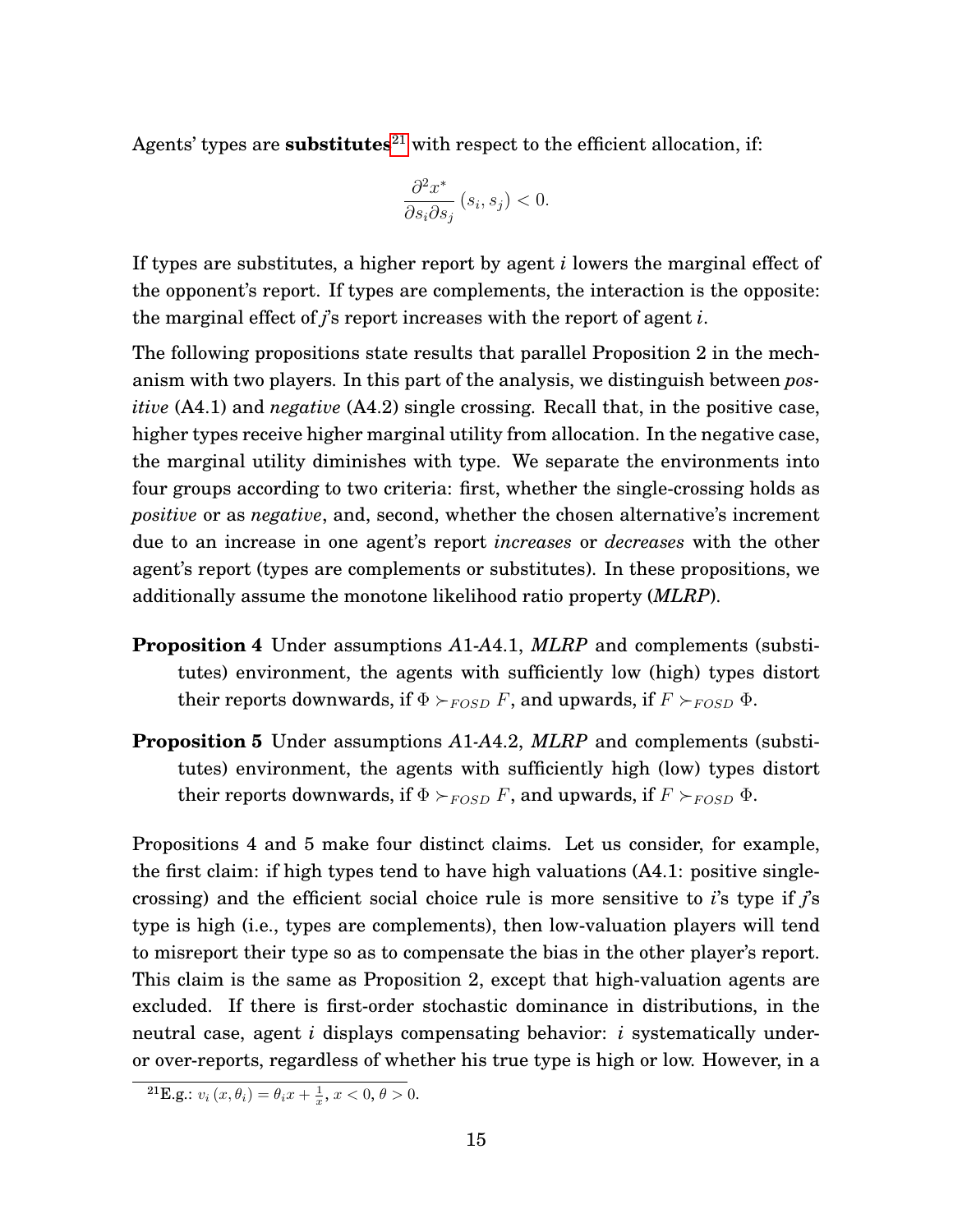non-neutral case this is different. Continuing with the first claim for illustration, we observe that under its conditions the mechanism becomes more sensitive to *j's* misreporting in the range where *i's* type is high. Therefore *i*'s compensating reporting strategy has an additional indirect effect on the allocation choice (see proof in the Appendix). For this reason, both propositions 4 and 5 include only the type ranges that correspond to sufficiently weak sensitivity of the social choice rule to the other agent's report. Types in the weak-sensitivity regions display compensating behavior.

### **5** *Lk* **as a Learning Algorithm**

Observe that the *Lk* model can be thought of a model of learning. Suppose that a symmetric incomplete information game is played repeatedly by a large number of players. There is a common prior over types and types are independent. At the end of each repetition, the players observe each others' actions and types. At date 0, each player chooses a random action. At date 1, each player best-replies to the profile of actions played at date 0. At every subsequent date *k*, each player best-replies to his opponents' strategies at *k-1*. [22](#page-17-0) Note that this implies that all the players play the same strategy as function of type (not the same action). Observe that the strategy played at a given date *k* (by all players) corresponds to an *Lk* strategy.[23](#page-17-1) Therefore, Proposition 3 implies that such learning procedure converges to truth-telling in the AGV mechanism.

Does truth-telling convergence obtain with other learning procedures? For complete information games, Monderer and Shapley (1996) described a learning algorithm that is similar to the above interpretation of the *Lk* model. In their learning algorithm, called improvement path, one player improves his payoff at a given date *k*, while the rest play as in *k-1*. In the appendix, we extend the improvement path algorithm to games of incomplete information and show that the game induced by the AGV mechanism with quadratic utility  $v_i(x, \theta_i) = \theta_i x - \frac{x^2}{2}$ 2 is a potential game for any type profile  $\theta$ . Applying the result of Monderer and Shapley we conclude that in the quadratic case the improvement path leads to

<span id="page-17-0"></span> $^{22}$ If the number of players is large and the game is symmetric, strategies can be inferred from the observed actions and types.

<span id="page-17-1"></span> $23$ Note that the learning interpretation of the cognitive hierarchy model is closer to fictitious play, since it takes into account the weighted average of the whole past, and not just the last period.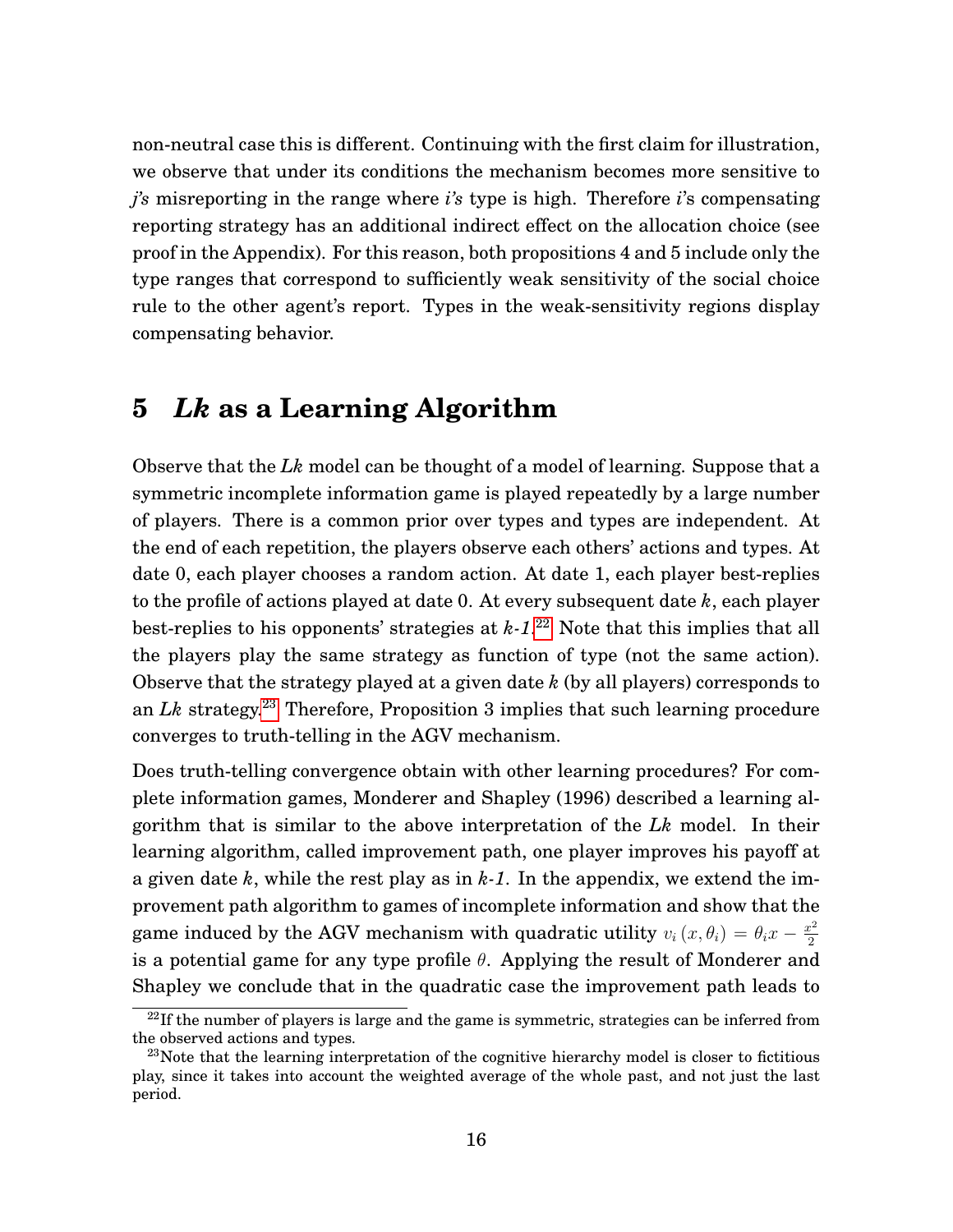truth-telling in the AGV mechanism. This, however, is not true in general: even in neutral concave environments that are not quadratic the AGV does *not* induce a potential game for all type profiles  $\theta$ .<sup>[24](#page-18-0)</sup> This latter finding relates to Sandholm (2005) who designs an indirect mechanism with the potential game property and shows that convergence to efficiency obtains in a very large class of learning dynamics. Lifting the concavity assumption made in this paper, Mathevet (2010) designs supermodular mechanisms with good learning properties. When a game is potential or supermodular, then a large class of learning algorithms converge to equilibrium.

### **6 Conclusion**

The idea of relaxing the pervasive common knowledge assumption, often referred to as the Wilson doctrine, has motivated recent research in mechanism design. Significant progress was made in studying implementation in frameworks approaching the universal type space, where higher-order beliefs are virtually unrestricted.[25](#page-18-1) Kets (2012) extends the notion of type space further to allow finite depths of reasoning, as in the level-*k* model. The next natural step for mechanism design is to accommodate the extended notion and search for mechanisms that are robust with respect to changes not only in the structure of beliefs, but also in the depth of reasoning (as mentioned in the discussion, learning to play the mechanism is a related issue). This paper first studies one of the most influential of existing mechanisms, d'Aspremont and Gerard-Varet (1979), in the *Lk* environment.

The AGV mechanism implements the efficient choice rule under the common prior and common knowledge assumptions. It is conceptually similar to the Vickrey-Clarke-Groves (VCG) mechanism that taxes the agents with the amount of negative externality their preference report exerts on the welfare of other agents. The VCG mechanism implements the efficient social choice rule in dom-inant strategies, and hence is independent of the beliefs.<sup>[26](#page-18-2)</sup> On the downside, the

<span id="page-18-0"></span><sup>24</sup>Observe that this implies that our result of convergence to truthtelling in the *Lk* model is *not* due to the potential game property.

<span id="page-18-2"></span><span id="page-18-1"></span><sup>25</sup>This literature stems from Bergemann and Morris (2005).

<sup>&</sup>lt;sup>26</sup>Dominant-strategy implementation guarantees that the VCG mechanism achieves truthful revelation and efficiency, for any  $k > 0$  in the Lk model.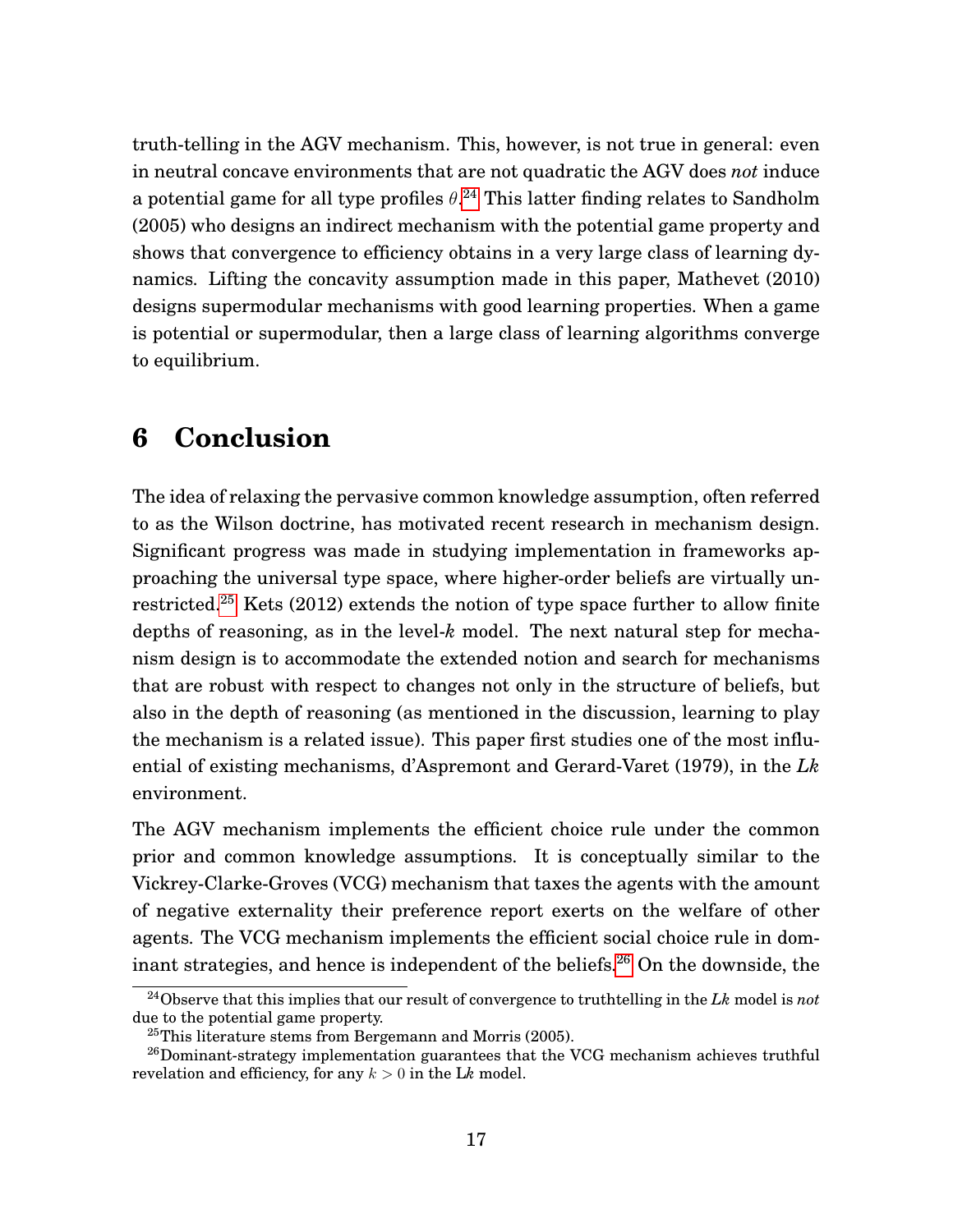VCG mechanism fails to satisfy the overall budget constraint. The expected externality mechanism has the advantage of being exactly budget balanced, but it comes at the cost of achieving Bayesian, as opposed to dominant-strategy implementation. In the light of the L*k* model, this is not entirely innocuous.

We show that if there is a systematic difference in the perceptions of random-L0 moves and the true types the agents will distort their types at the first level and, by extension, also at the higher levels of rationality. We observe compensating behavior of finite-level players in an AGV mechanism, that is, distorting one's report in the opposite direction to the anticipated bias of the opponents. This is due to the fact that the AGV mechanism rewards for the expected externality, where the expectation is measured with respect to the true types. A simple implication of this result is that the AGV mechanism could use the distribution of random moves, as opposed to types, to achieve truthtelling among *Lk* agents.

Nevertheless our results, put together, vindicate the AGV mechanism in convex environments. First, in the truthful-*L0* specification there is no distortion of truthtelling and efficiency. Second, if there is distortion of truth-telling, its sign alternates and its absolute value decreases with *k*. Therefore, in mixed groups of agents with various levels *k* the biases cancel out and the mechanism's outcome is close to efficiency. This also implies that starting from *L2* in the cognitive hierarchy model best replies are located within a smaller neighborhood of truth-telling. Third, our convergence result suggest that, in repeated interactions where the agents can observe others' strategies, equilibrium becomes an increasingly better approximation and the expected externality mechanism achieves efficiency.

### **A Appendix**

#### **Lemma 2**

**Statement**  $s_i^{(k)}$  $\theta_i^{(k)}\left(\theta_i\right)=\theta_i+\Delta\times\left(-\frac{n-1}{n}\right)$  $\left(\frac{-1}{n}\right)^{k+1},\ k\geq 1,$  where  $\Delta=\int\theta dF(\theta)-\int sd\Phi(s).$ 

**Proof** We proceed by induction. Suppose that for  $k - 1$  it holds that:

<span id="page-19-0"></span>
$$
s^{(k-1)}(\theta_j) = \theta_i + \left(-\frac{n-1}{n}\right)^k \Delta \tag{12}
$$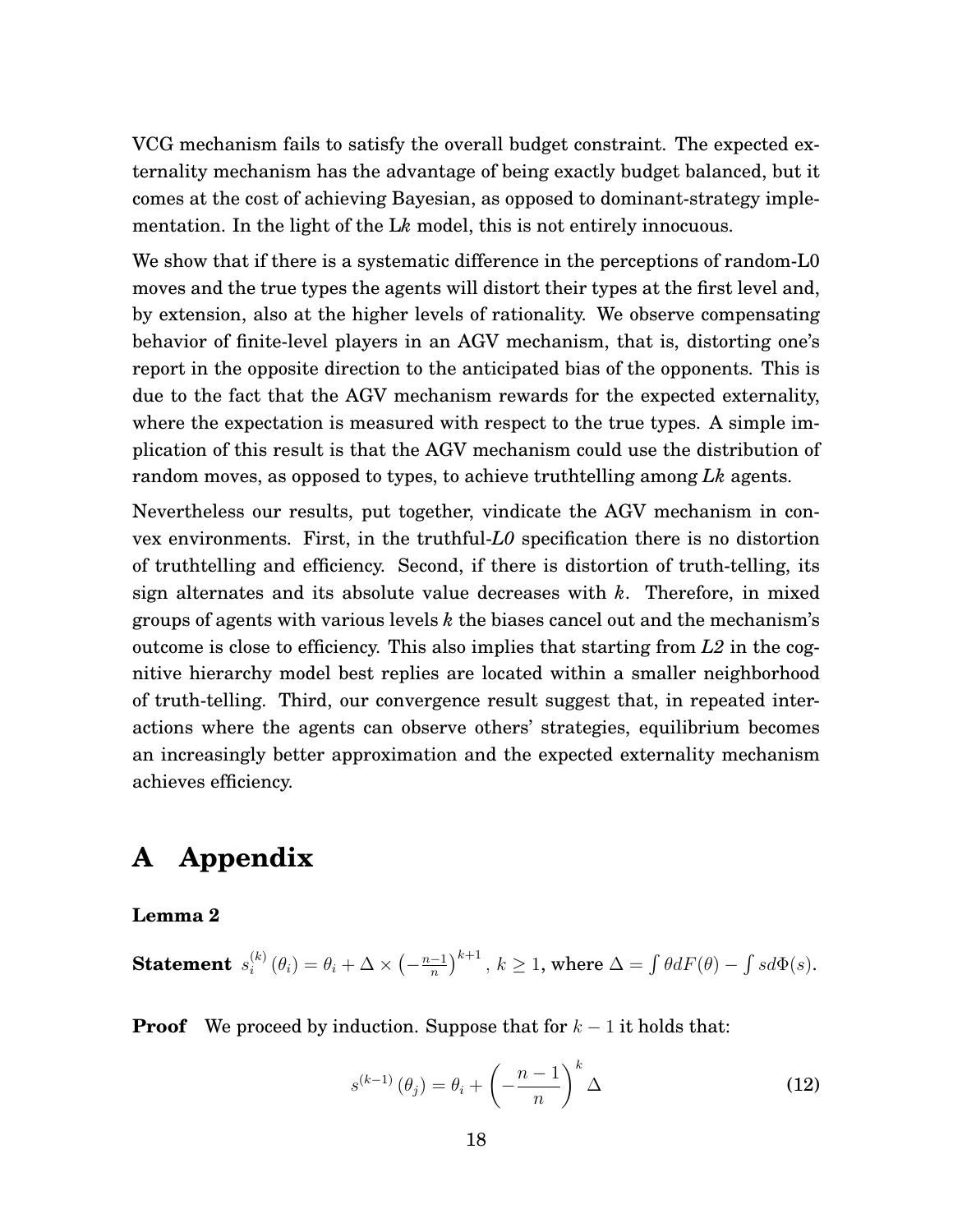Level-k optimal strategy is best reply to the profile of strategies  $s^{(k-1)}$   $(\theta_j),$  where the expectation is taken with respect to the opponents' types  $\theta_{-i}$ .

$$
s_i^{(k)}(\theta_i) = \underset{s_i \in S_i}{\arg \max} \mathbb{E}_{\theta_{-i}} \left[ \theta_i \left( \frac{s_i + \sum_{j \neq i} s^{(k-1)}(\theta_j)}{n} \right) - \frac{1}{2} \left( \frac{s_i + \sum_{j \neq i} s^{(k-1)}(\theta_j)}{n} \right)^2 + \right]
$$

$$
+ \sum_{j \neq i} \mathbb{E}_{\theta_{-i}} \left[ \theta_{-i} \left( \frac{s_i + \sum_{j \neq i} \theta_{-i}}{n} \right) - \frac{1}{2} \left( \frac{s_i + \sum_{j \neq i} \theta_{-i}}{n} \right)^2 \right] \right] = \theta_i + \frac{n-1}{n} \left( \mathbb{E} \theta_j - \mathbb{E} s^{(k-1)} \left( \theta_j \right) \right)
$$

$$
= \theta_i + \frac{n-1}{n} \left( \mathbb{E} \theta_j - \mathbb{E} \left[ \theta_j + \left( -\frac{n-1}{n} \right)^k \Delta \right] \right) = \theta_i + \left( -\frac{n-1}{n} \right)^{k+1} \Delta
$$

Thus, if [\(12\)](#page-19-0) holds on level  $k - 1$  it also holds on level k. Level-1 strategy is best reply to the profile of random moves:

$$
s_i^{(1)}(\theta_i) = \underset{s_i \in S_i}{\arg \max} \mathbb{E}_{s_i^{(0)}} \left[ \theta_i \left( \frac{s_i + \sum_{j \neq i} s_j^{(0)}}{n} \right) - \frac{1}{2} \left( \frac{s_i + \sum_{j \neq i} s_j^{(0)}}{n} \right)^2 + \right.
$$
  
+ 
$$
\sum_{j \neq i} \mathbb{E}_{\theta_{-i}} \left[ \theta_j \left( \frac{s_i + \sum_{j \neq i} \theta_j}{n} \right) - \frac{1}{2} \left( \frac{s_i + \sum_{j \neq i} \theta_j}{n} \right)^2 \right] \right] = \theta_i - \frac{n-1}{n} \Delta,
$$

Thus for *L1* the induction formula [\(12\)](#page-19-0) applies. (Lemma 2)

#### **Proposition 1**

**Statement** Under assumptions A1-A3, if  $F \equiv \Phi$  then  $s_i^{(k)}$  $\theta_i^{(k)}(\theta_i) = \theta_i$  for all  $k, i \in I$ .

**Proof** The first-order condition (henceforth f.o.c.) for the maximization problem [\(11\)](#page-12-1) is the following:

<span id="page-20-0"></span>
$$
\mathbb{E}_{s_{-i}^{(0)}} \left[ \frac{\partial v_i}{\partial x} (x^*(s_i, s_{-i}^{(0)}); \theta_i) \frac{\partial x^*}{\partial s_i} (s_i, s_{-i}^{(0)}) \right] + \sum_{j \neq i} \mathbb{E}_{\theta_{-i}} \left[ \frac{\partial v_j}{\partial x} (x^*(s_i, \theta_{-i}); \theta_j) \frac{\partial x^*}{\partial s_i} (s_i, \theta_{-i}) \right] = 0
$$
\n(13)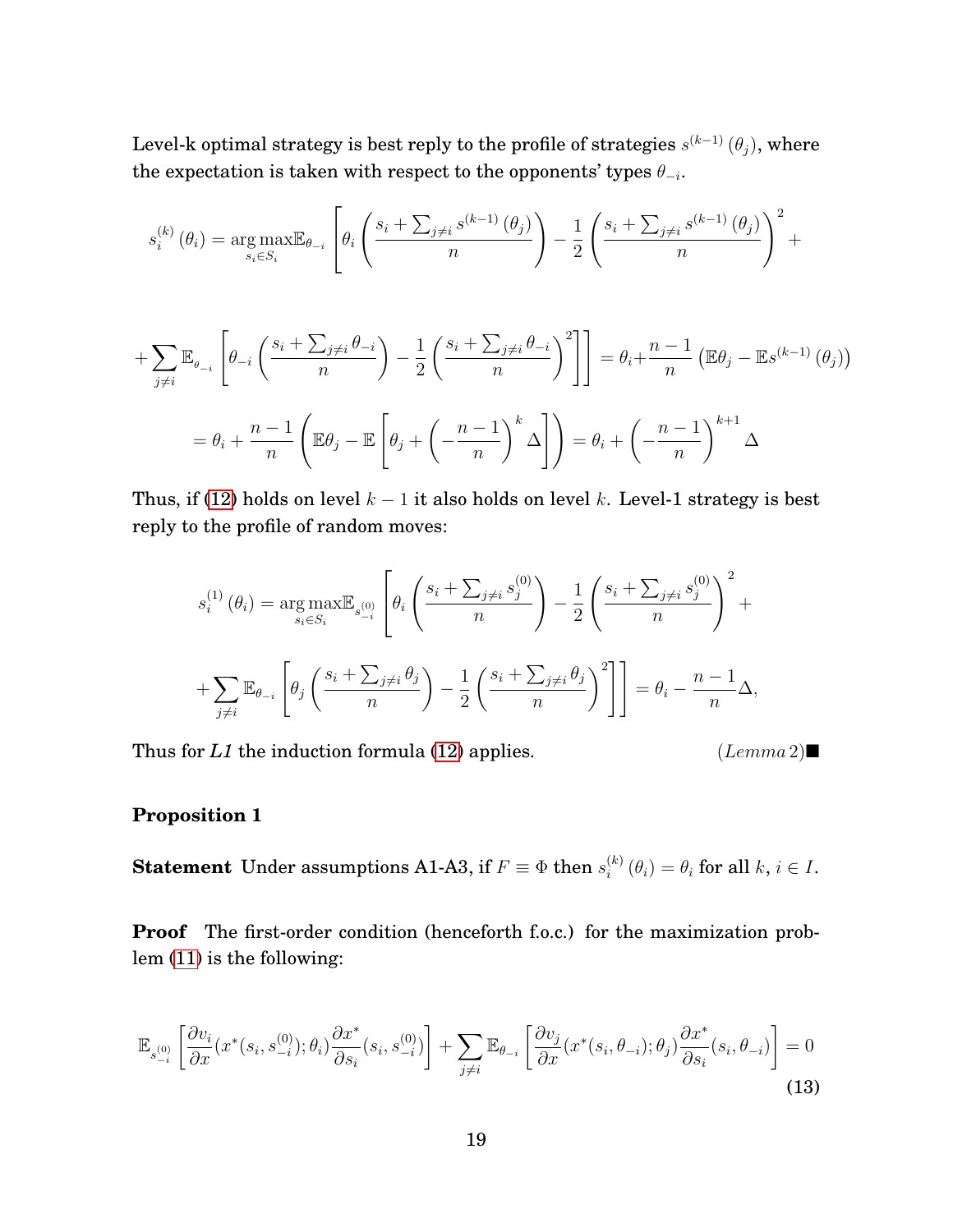Given that  $x^*(s_i, s_{-i})$  is the efficient choice rule, it must hold that

$$
\sum_{j \neq i} \frac{\partial v_j}{\partial x} (x^*(s_i, \theta_{-i}); \theta_j) + \frac{\partial v_i}{\partial x} (x^*(s_i, \theta_{-i}); s_i) = 0.
$$

Then the second term of  $(13)$  can be rewritten, such that the f.o.c. becomes:<sup>[27](#page-21-0)</sup>

<span id="page-21-1"></span>
$$
\mathbb{E}_{s_{-i}^{(0)}}\left[\frac{\partial v_i}{\partial x}\left(x^*\left(s_i, s_{-i}^{(0)}\right); \theta_i\right) \frac{\partial x^*}{\partial s_i}\left(s_i, s_{-i}^{(0)}\right)\right] - \mathbb{E}_{\theta_{-i}}\left[\frac{\partial v_i}{\partial x}\left(x\left(s_i, \theta_{-i}\right); s_i\right) \frac{\partial x^*}{\partial s_i}\left(s_i, \theta_{-i}\right)\right] = 0
$$
\n(14)

Therefore, if  $F(t) = \Phi(t)$  (i.e.  $s_{-i}^{(0)}$  and  $\theta_{-i}$  is the same random variable), then  $s_i = \theta_i$  satisfies the first order condition [\(14\)](#page-21-1) and thus  $s_i^{(1)}$  $i^{(1)}(\theta_i) = \theta_i$  $(P1)$ 

### **Lemma A**

**Statement** Suppose A1-A5 hold. Consider an  $LI$  problem  $P_n$  with n players and  $F \prec_{FOSD} \Phi$  ( $\Phi \prec_{FOSD} F$ ). There exists an *L1* problem  $P_2$  with 2 players and a pair of distribution functions  $F^\Sigma, \, \Phi^\Sigma$  satisfying  $F^\Sigma\prec_{FOSD}\Phi^\Sigma$   $(\Phi^\Sigma\prec F^\Sigma)$ such that the solution to  $P_2$  is also a solution to  $P_n$ .

**Proof** First, we observe that  $\frac{\partial^2 x^*}{\partial x \partial x}$  $\frac{\partial^2 x^*}{\partial s_i\partial s_j}=0 \text{ (A5) implies that } x^*\left(s_1,..s_n\right)=\sum_i\lambda_i s_i$ for some scalars  $\lambda_i$ ,  $\lambda_i > 0.28$  $\lambda_i > 0.28$  Condition [\(14\)](#page-21-1) can be rewritten as follows:

$$
\mathbb{E}_{s_{-i}^{(0)}}\left[\frac{\partial v_i}{\partial x}\left(\sum_{j\neq i}\lambda_j s_j^{(0)} + \lambda_i s_i; \theta_i\right) \frac{\partial x^*}{\partial s_i}\left(s_i, s_{-i}^{(0)}\right)\right]
$$
\n
$$
= \mathbb{E}_{\theta_{-i}}\left[\frac{\partial v_i}{\partial x}\left(\sum_{j\neq i}\lambda_j \theta_j + \lambda_i s_i; s_i\right) \frac{\partial x^*}{\partial s_i}\left(s_i, \theta_{-i}\right)\right].
$$
\n27The second order condition (s.o.c.)\n
$$
\mathbb{E}_{s_{-i}^{(0)}}\left[\frac{\partial^2 v_i}{\partial x^2}(x^*(s_i, s_{-i}^{(0)}))\theta_i\right] \frac{\partial x^*}{\partial s_i}(s_i, s_{-i}^{(0)})|^2 + \frac{\partial v_i}{\partial x}(x^*(s_i, s_{-i}^{(0)}); \theta_i)\left[\frac{\partial x^*}{\partial s_i}(s_i, s_{-i}^{(0)})\right]^2 - \mathbb{E}_{\theta_{-i}}\left[\frac{\partial^2 v_i}{\partial x^2}(x^*(s_i, \theta_{-i}); s_i)\frac{\partial^2 x^*}{\partial s_i}(s_i, \theta_{-i})\right] \frac{\partial x^*}{\partial s_i}(s_i, \theta_{-i})\right] \frac{\partial x^*}{\partial s_i}(s_i, \theta_{-i})\frac{\partial^2 x^*}{\partial s_i}(s_i, \theta_{-i}) + \frac{\partial^2 v_i}{\partial x \partial \theta_i}(x^*(s_i, \theta_{-i}); s_i)\frac{\partial x^*}{\partial s_i}(s_i, \theta_{-i})\right] \frac{\partial x^*}{\partial s_i}(s_i, \theta_{-i}) < 0 \text{ (see Lemma C)}.
$$

<span id="page-21-2"></span><span id="page-21-0"></span> $^{28}\text{This assumes that types are relabeled: if } v_i\left(x,\theta_i\right) \equiv \tilde{v}_i\left(x,h\left(\theta_i\right)\right)\text{, then we consider }\tilde{v}_i\left(x,\tilde{\theta_i}\right)$ with type  $\tilde{\theta}_i = h(\theta_i)$ . If A4.2 holds, ("negative" SMC), let  $\tilde{\theta}_i = -h(\theta_i)$ .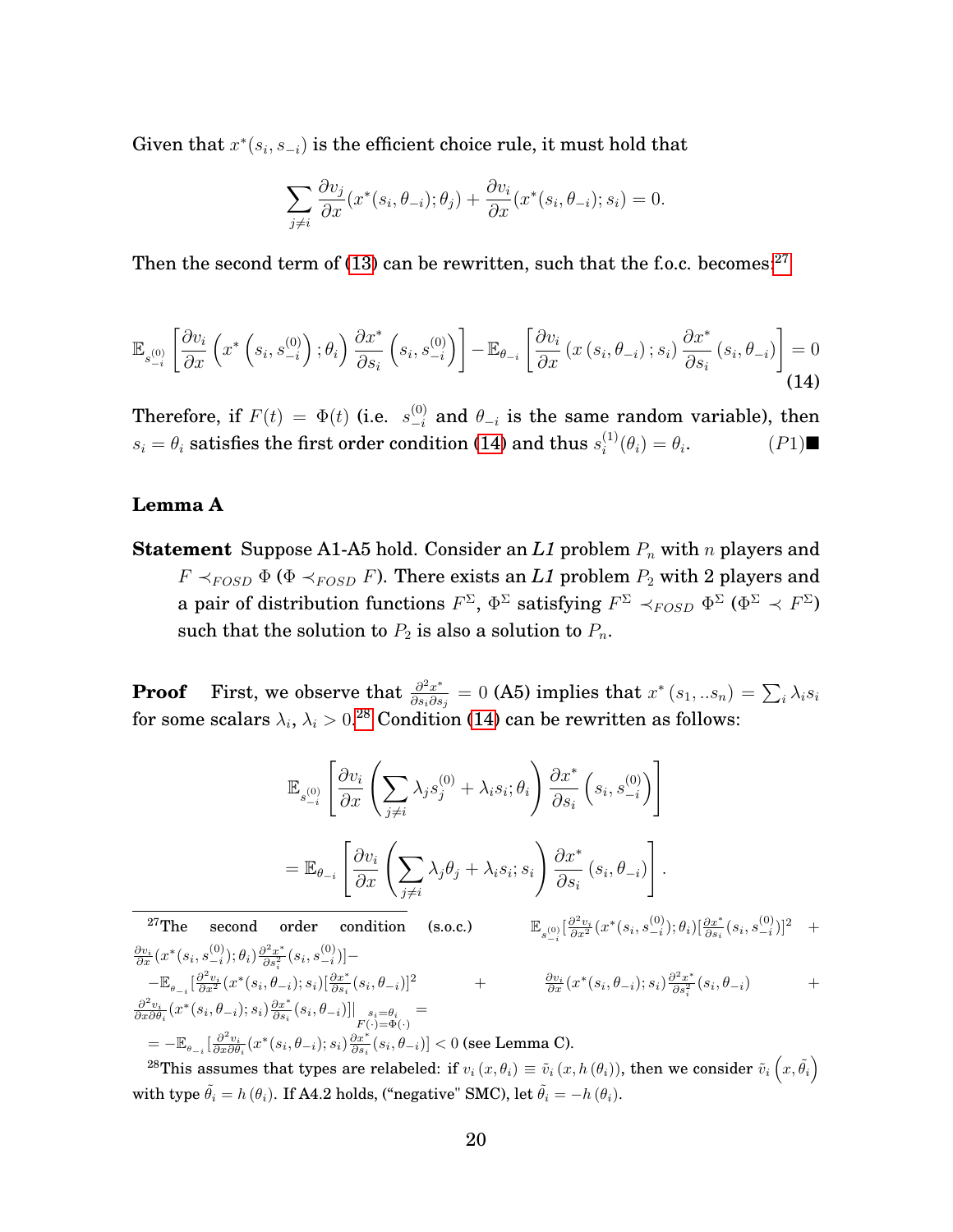$s_i$  that satisfies this condition is a solution to  $P_n$ . From Theorem 1.A.3 in Shaked and Shanthikumar (2007): if distribution  $\Phi$  of  $s_j^{(0)}$  dominates distribution F of  $\theta_j,$  then distribution  $\Phi^{\Sigma}$  of  $s^{(0)}_{\Sigma}\equiv\sum_{j\neq i}\lambda_j s^{(0)}_j$  dominates distribution  $F^{\Sigma}$  of  $\theta_{\Sigma}\equiv\theta_j$  $\sum_{j\neq i}\lambda_j\theta_j,$  and vice versa.  $s^{(0)}_\Sigma$  and  $\theta_\Sigma$  correspond to the random action and type of a fictitious second player in  $P_2$ . In this problem  $P_2$  the first order condition writes as follows:

$$
\mathbb{E}_{s_{\Sigma}^{(0)}} \left[ \frac{\partial v_i}{\partial x} \left( s_{\Sigma}^{(0)} + \lambda_i s_i; \theta_i \right) \frac{\partial x^*}{\partial s_i} \left( s_i, s_{\Sigma}^{(0)} \right) \right]
$$
  
= 
$$
\mathbb{E}_{\theta_{\Sigma}} \left[ \frac{\partial v_i}{\partial x} \left( \theta_{\Sigma} + \lambda_i s_i; s_i \right) \frac{\partial x^*}{\partial s_i} \left( s_i, \theta_{\Sigma} \right) \right].
$$

It is then clear that the solutions to problems  $P_n$  and  $P_2$  coincide.

 $(Lemma A)$ 

#### **Lemma B.**

**Statement.** The *L1* strategy in the AGV mechanism is given by  $(n = 2)$ :

$$
s_i^{(1)}(\theta_i) = \theta_i + \frac{\int (F(t) - \Phi(t)) d\frac{\partial v_i}{\partial x}(x^*(s_i^{(1)}(\theta_i), t); s_i^{(1)}(\theta_i)) \frac{\partial x^*}{\partial s_i}(s_i^{(1)}(\theta_i), t)}{\int \frac{\partial^2 v_i}{\partial x \partial \theta_i}(x^*(s_i^{(1)}(\theta_i), s_{-i}^{(0)}); \hat{\theta}_i) \frac{\partial x^*}{\partial s_i}(s_i^{(1)}(\theta_i), s_{-i}^{(0)}) d\Phi(s_{-i}^{(0)})}
$$
(15)

**Proof.** Rewrite [\(14\)](#page-21-1) as follows:

<span id="page-22-0"></span>
$$
0 = \mathbb{E}_{s_{-i}^{(0)}} \left[ \frac{\partial v_i}{\partial x} (x^*(s_i, s_{-i}^{(0)}); \theta_i) \frac{\partial x^*}{\partial s_i} (s_i, s_{-i}^{(0)}) \right] - \mathbb{E}_{\theta_{-i}} \left[ \frac{\partial v_i}{\partial x} (x^*(s_i, \theta_{-i}); s_i) \frac{\partial x^*}{\partial s_i} (s_i, \theta_{-i}) \right]
$$
  

$$
= \int \frac{\partial v_i}{\partial x} (x^*(s_i, s_{-i}^{(0)}); \theta_i) \frac{\partial x^*}{\partial s_i} (s_i, s_{-i}^{(0)}) d\Phi(s_{-i}^{(0)}) - \int \frac{\partial v_i}{\partial x} (x^*(s_i, \theta_{-i}); s_i) \frac{\partial x^*}{\partial s_i} (s_i, \theta_{-i}) dF(\theta_{-i})
$$
(16)

Integrate the second term of Equation [\(16\)](#page-22-0) by parts:

$$
\int \frac{\partial v_i}{\partial x}(x^*(s_i, \theta_{-i}); s_i) \frac{\partial x^*}{\partial s_i}(s_i, \theta_{-i}) dF(\theta_{-i}) =
$$
\n
$$
= \frac{\partial v_i}{\partial x}(x^*(s_i, \theta_{-i}); s_i) \frac{\partial x^*}{\partial s_i}(s_i, \theta_{-i}) F(\theta_{-i}) \Big|_{\Theta} - \int F(\theta_{-i}) d\frac{\partial v_i}{\partial x}(x^*(s_i, \theta_{-i}); s_i) \frac{\partial x^*}{\partial s_i}(s_i, \theta_{-i})
$$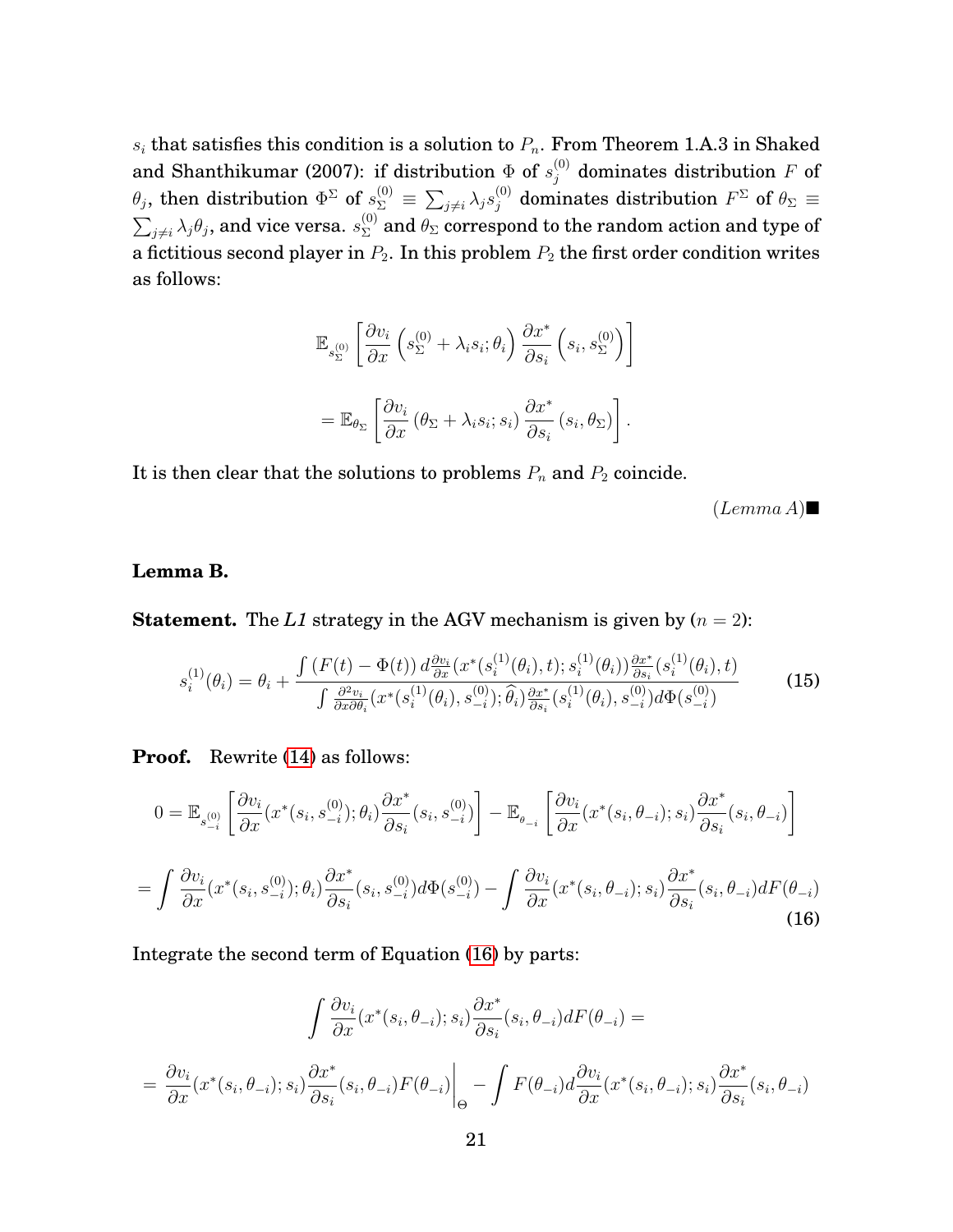Modify the first term of Equation [\(16\)](#page-22-0) by taking Taylor expansion under the integral:

$$
\int \frac{\partial v_i}{\partial x}(x^*(s_i, s_{-i}^{(0)}); \theta_i) \frac{\partial x^*}{\partial s_i}(s_i, s_{-i}^{(0)}) d\Phi(s_{-i}^{(0)}) =
$$
\n
$$
= \int [\frac{\partial v_i}{\partial x}(x^*(s_i, s_{-i}^{(0)}); s_i) + \frac{\partial^2 v_i}{\partial x \partial \theta_i}(x^*(s_i, s_{-i}^{(0)}); \widehat{\theta}_i)(\theta_i - s_i)] \frac{\partial x^*}{\partial s_i}(s_i, s_{-i}^{(0)}) d\Phi(s_{-i}^{(0)})
$$

where  $\theta_i$  is between  $s_i$  and  $\theta_i$ ,

$$
= \int \frac{\partial v_i}{\partial x} (x^*(s_i, s_{-i}^{(0)}); s_i) \frac{\partial x^*}{\partial s_i} (s_i, s_{-i}^{(0)}) d\Phi(s_{-i}^{(0)}) +
$$

$$
+ \int \frac{\partial^2 v_i}{\partial x \partial \theta_i} (x^*(s_i, s_{-i}^{(0)}); \widehat{\theta}_i) (\theta_i - s_i) \frac{\partial x^*}{\partial s_i} (s_i, s_{-i}^{(0)}) d\Phi(s_{-i}^{(0)}) =
$$

and integrate by parts:

$$
= \frac{\partial v_i}{\partial x}(x^*(s_i, s_{-i}^{(0)}); \theta_i) \frac{\partial x^*}{\partial s_i}(s_i, s_{-i}^{(0)}) \Phi(s_{-i}^{(0)}) \Big|_{\Theta} - \int \Phi(t) d\frac{\partial v_i}{\partial x}(x^*(s_i, t); s_i) \frac{\partial x^*}{\partial s_i}(s_i, t) + + \int \frac{\partial^2 v_i}{\partial x \partial \theta_i}(x^*(s_i, s_{-i}^{(0)}); \hat{\theta}_i)(\theta_i - s_i) \frac{\partial x^*}{\partial s_i}(s_i, s_{-i}^{(0)}) d\Phi(s_{-i}^{(0)})
$$

Observe that due to the equal support of the two distribution functions  $F$  and  $\Phi$ :

$$
\frac{\partial v_i}{\partial x}(x^*(s_i, s_{-i}^{(0)}); \theta_i) \frac{\partial x^*}{\partial s_i}(s_i, s_{-i}^{(0)}) \Phi(s_{-i}^{(0)})\Big|_{\Theta} = \frac{\partial v_i}{\partial x}(x^*(s_i, \theta_{-i}); s_i) \frac{\partial x^*}{\partial s_i}(s_i, \theta_{-i}) F(\theta_{-i})\Big|_{\Theta}
$$

Thus, the f.o.c. becomes:

$$
\int (F(t) - \Phi(t)) d\frac{\partial v_i}{\partial x}(x^*(s_i, t); s_i) \frac{\partial x^*}{\partial s_i}(s_i, t) +
$$

$$
+ (\theta_i - s_i) \int \frac{\partial^2 v_i}{\partial x \partial \theta_i}(x^*(s_i, s_{-i}^{(0)}); \hat{\theta}_i) \frac{\partial x^*}{\partial s_i}(s_i, s_{-i}^{(0)}) d\Phi(s_{-i}^{(0)}) = 0
$$

We can rewrite the solution as follows:

<span id="page-23-0"></span>
$$
s_i^{(1)}(\theta_i) - \theta_i \equiv \frac{\int (F(t) - \Phi(t)) d\frac{\partial v_i}{\partial x}(x^*(s_i^{(1)}(\theta_i), t); s_i^{(1)}(\theta_i)) \frac{\partial x^*}{\partial s_i}(s_i^{(1)}(\theta_i), t)}{\int \frac{\partial^2 v_i}{\partial x \partial \theta_i}(x^*(s_i^{(1)}(\theta_i), s_{-i}^{(0)}); \hat{\theta}_i) \frac{\partial x^*}{\partial s_i}(s_i^{(1)}(\theta_i), s_{-i}^{(0)}) d\Phi(s_{-i}^{(0)})}
$$
(17)

If 
$$
F(t) - \Phi(t) \equiv 0
$$
, then  $s_i^{(1)}(\theta_i) = \theta_i$ , hence the lemma.  $(Lemma B) \blacksquare$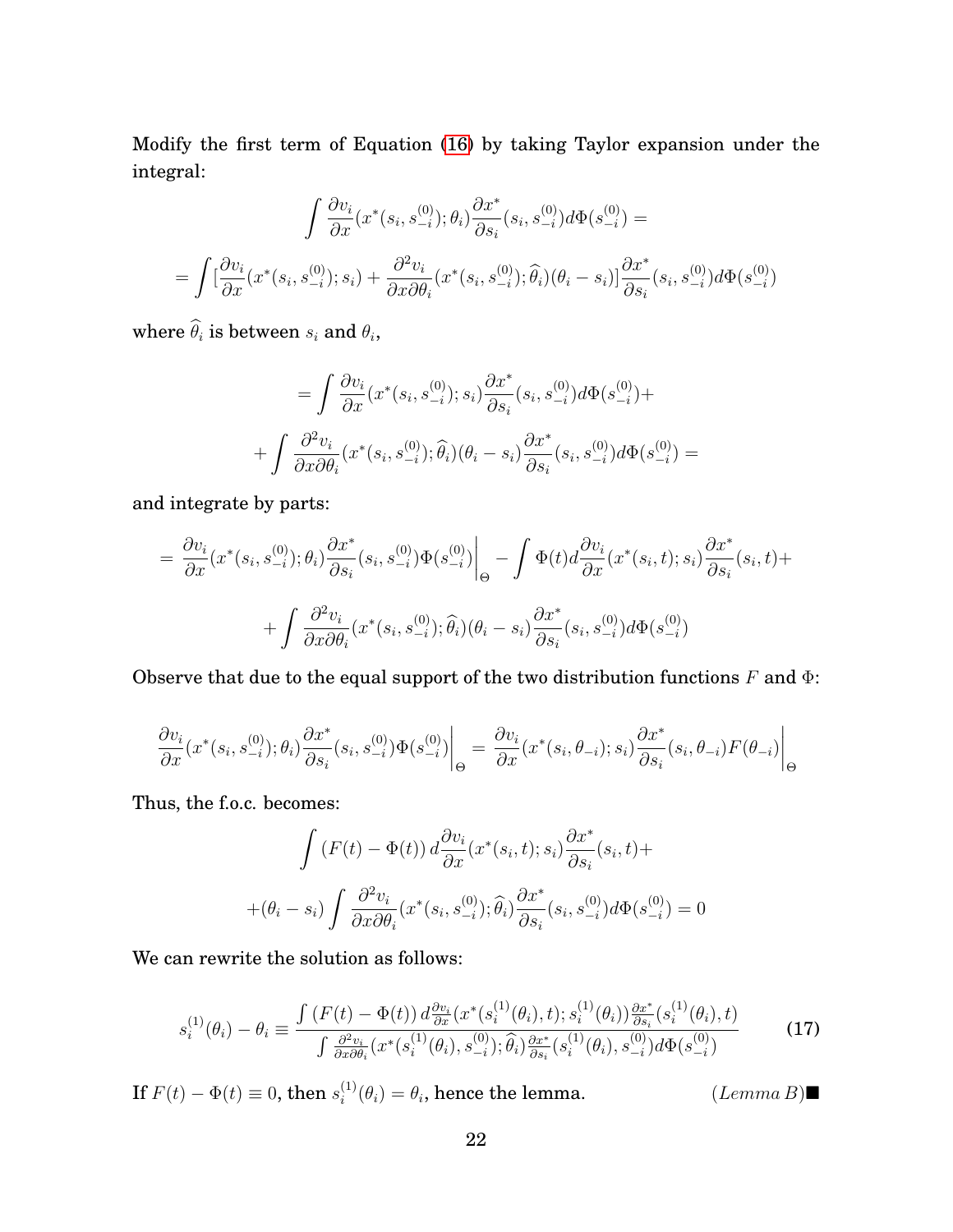#### <span id="page-24-0"></span>**Lemma C**

**Statement** The Spence-Mirrlees condition (A4) implies the following, for all  $\theta_i, \widehat{\theta}_i, s_{-i}^{(0)}$  $\frac{(0)}{-i}$ :

$$
\frac{\partial^2 v_i}{\partial x \partial \theta_i}(x^*(s_i^{(1)}(\theta_i), s_{-i}^{(0)}); \widehat{\theta}_i) \frac{\partial x^*}{\partial s_i}(s_i^{(1)}(\theta_i), s_{-i}^{(0)}) > 0.
$$

**Proof** The efficiency of the social choice rule  $x^*$  implies that for all  $t_i, t_{-i}$ :

$$
\frac{\partial v_i}{\partial x}(x^*(t_i, t_{-i}), t_i) + \frac{\partial v_{-i}}{\partial x}(x^*(t_i, t_{-i}), t_{-i}) \equiv 0
$$

Differentiate with respect to  $\theta_i$ :

$$
\frac{\partial x^*}{\partial s_i}(t_i, t_{-i}) \left[ \frac{\partial^2 v_i}{\partial x^2} (x^*(t_i, t_{-i}), t_i) + \frac{\partial^2 v_{-i}}{\partial x^2} (x^*(t_i, t_{-i}), t_{-i}) + \frac{\partial^2 v_i}{\partial x \partial \theta_i} (x^*(t_i, t_{-i}), t_i) = 0 \right]
$$

From the s.o.c. of the same problem,

$$
\frac{\partial^2 v_i}{\partial x^2} (x^*(t_i, t_{-i}), t_i) + \frac{\partial^2 v_{-i}}{\partial x^2} (x^*(t_i, t_{-i}), t_{-i}) < 0
$$

Thus, sgn $(\frac{\partial x^*}{\partial s_0})$  $\frac{\partial x^*}{\partial s_i}(t_i, t_{-i})\big) = \text{sgn}(\frac{\partial^2 v_i}{\partial x \partial \theta})$  $\frac{\partial^2 v_i}{\partial x \partial \theta_i}(x^*(t_i, t_{-i}), t_i)$ . Substitute  $t_i$  by  $s_i^{(1)}$  $\stackrel{(1)}{_{i}}\!\!\!(\theta_{i}),\, t_{-i}\,$  by  $\stackrel{(0)}{_{-i}}$  $-i$ and obtain:

$$
\text{sgn}(\frac{\partial x^*}{\partial s_i}(s_i^{(1)}(\theta_i), s_{-i}^{(0)})) = \text{sgn}(\frac{\partial^2 v_i}{\partial x \partial \theta_i}(x^*(s_i^{(1)}(\theta_i), s_{-i}^{(0)}), s_i^{(1)}(\theta_i))).
$$

Given A4 (i.e., sign of  $\frac{\partial^2 v_i}{\partial x \partial \theta}$  $\frac{\partial^2 v_i}{\partial x \partial \theta_i}(x, \theta_i)$  is the same for all  $(x, \theta_i)$  the result is proven.  $(Lemma C) \blacksquare$ 

#### **Proposition 2.**

**Statement** Suppose A1-A5 hold. If  $F \nsucc_{FOSD} \Phi$  then  $s_i^{(1)}$  $\int_{i}^{(1)}(\theta_i) > \theta_i$ , and if  $\Phi \succ_{FOSD} F$  then  $s^{(1)}_i$  $\binom{1}{i}(\theta_i)<\theta_i.$ 

**Proof** From Lemma B, the first-order condition for the *L*1 maximization problem when  $n = 2$  is given by Equation [\(17\)](#page-23-0). Lemma C (p. [23\)](#page-24-0) shows that the denominator of the expression is positive. Let us transform the nominator as follows: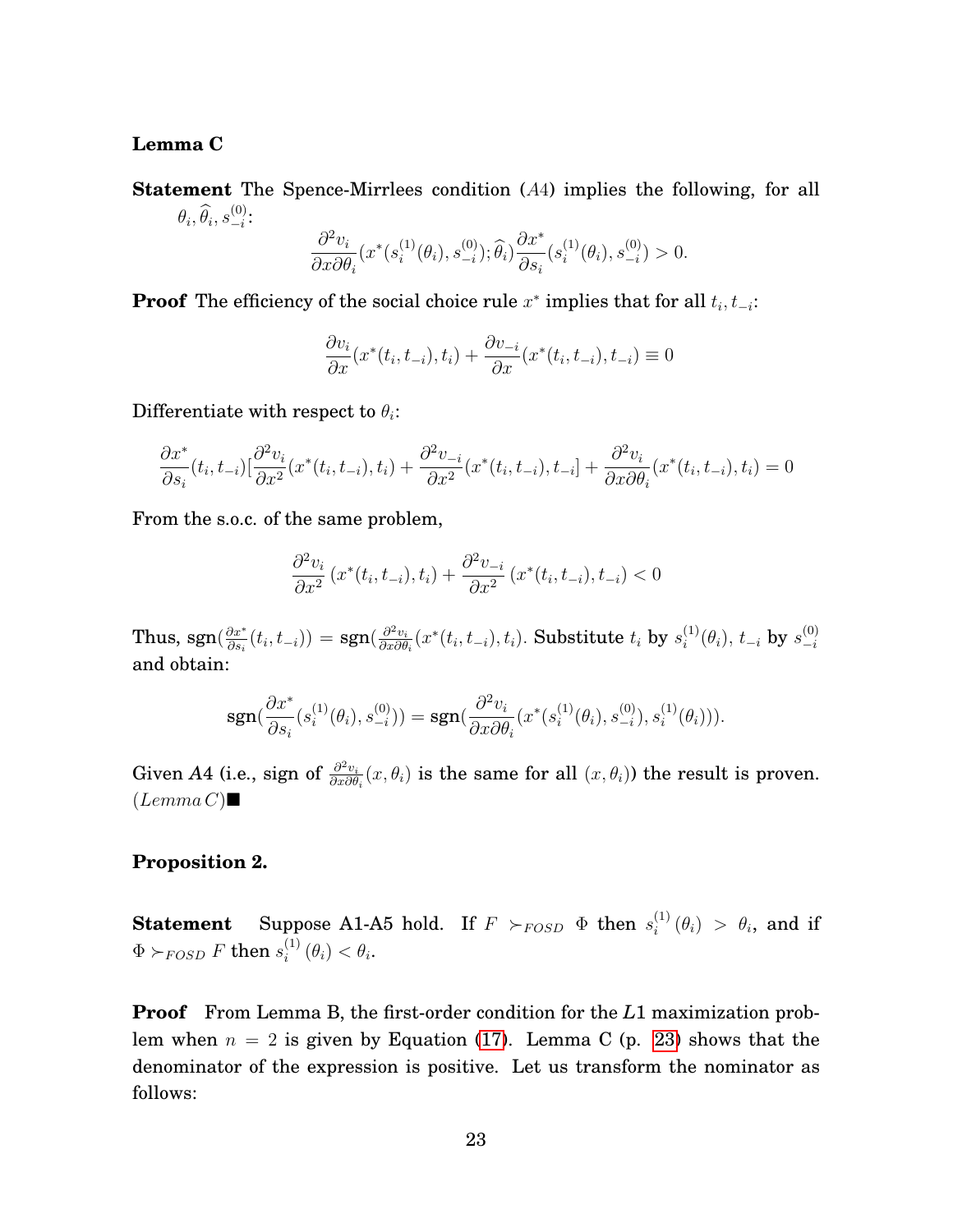$$
\int (F(t) - \Phi(t)) d\frac{\partial v_i}{\partial x}(x^*(s_i, t); s_i) \frac{\partial x^*}{\partial s_i}(s_i, t) =
$$
\n
$$
= \int (F(t) - \Phi(t)) \left[ \underbrace{\frac{\partial^2 v_i}{\partial x^2}(x^*(s_i, t); s_i)}_{-(1)} \underbrace{\frac{\partial x^*}{\partial s_{-i}}(s_i, t)}_{+(2)} \underbrace{\frac{\partial x^*}{\partial s_i}(s_i, t)}_{=(0,3)} + \underbrace{\frac{\partial v_i}{\partial x}(x^*(s_i, t); s_i)}_{=(0,3)} \underbrace{\frac{\partial^2 x^*}{\partial s_i \partial s_{-i}}(s_i, t)}_{=(0,3)}
$$

The signs marked above are determined by the following.

(1) 
$$
\frac{\partial^2 v_i}{\partial x^2}(x^*(s_i,t);s_i) < 0
$$
 by the concavity of preferences;

(2) By Lemma C (p. [23\)](#page-24-0),  $\frac{\partial^2 v_i}{\partial x \partial \theta}$  $\frac{\partial^2 v_i}{\partial x \partial \theta_i} (x^*; \theta_i) \frac{\partial x^*}{\partial s_i}$  $\frac{\partial x^*}{\partial s_i}>0$  for all  $i,$   $\theta_i,$   $s_i,$   $s_{-i};$  by A4, the signs of  $\frac{\partial^2 v_i}{\partial x \partial \theta}$  $\frac{\partial^2 v_i}{\partial x \partial \theta_i}(x^*;\theta_i)$  and  $\frac{\partial^2 v_{-i}}{\partial x \partial \theta_-}$  $\frac{\partial^2 v_{-i}}{\partial x \partial \theta_{-i}}(x^*;\theta_{-i})$  are invariant for all  $\theta_i,$   $s_i,$   $s_{-i};$ 

(3) 
$$
\frac{\partial^2 x^*}{\partial s_i \partial s_{-i}}(s_i, t) = 0
$$
 by neutrality.

Therefore, the term

$$
\left[\frac{\partial^2 v_i}{\partial x^2}(x^*(s_i,t);s_i)\frac{\partial x^*}{\partial s_{-i}}(s_i,t)\frac{\partial x^*}{\partial s_i}(s_i,t) + \frac{\partial v_i}{\partial x}(x^*(s_i,t);s_i)\frac{\partial^2 x^*}{\partial s_i \partial s_{-i}}(s_i,t)\right]
$$

is negative. Given that  $\Phi \succ F$  implies  $F(t) - \Phi(t) > 0$  for all t and  $\Phi \prec F$  implies  $F(t) - \Phi(t) < 0$  Proposition 2 follows immediately. (P2)

#### **Proposition 3.**

**Statement** Suppose that A1-A5 hold, and  $F \succ_{FOSD} \Phi$  or  $\Phi \succ_{FOSD} F$ . Then for all  $i$ ,  $\lim\mathbb{E}_{\theta_{i}}\left[ \Big\vert$  $s_i^{(k)}$  $\binom{k}{i}(\theta_i)-\theta_i$  $\big] = 0$  and  $sgn\left(s_i^{(k)}\right)$  $\theta_i^{(k)}(\theta_i) - \theta_i$  =  $-sgn(s_i^{(k-1)})$  $\binom{(k-1)}{i}(\theta_i)-\theta_i$ .

<span id="page-25-0"></span>**Proof** Recall that by definition:

$$
s_i^{(k)}(\theta_i) = \underset{s_i \in S_i}{\arg \max} \mathbb{E}_{\theta_{-i}}[v_i(x^*(s_i, s_{-i}^{(k-1)}(\theta_{-i})); \theta_i) + v_{-i}(x^*(s_i, \theta_{-i}); \theta_{-i})]
$$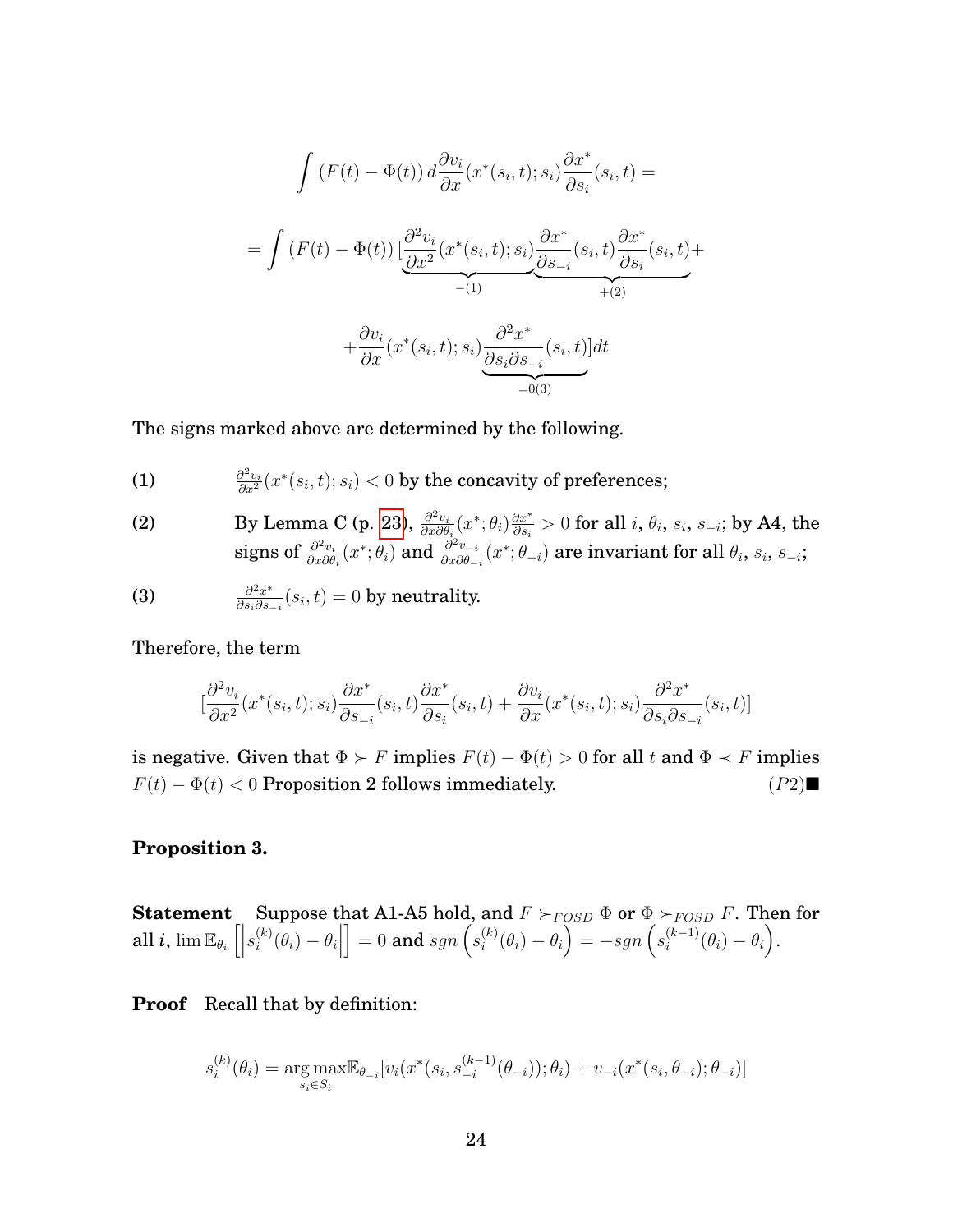The first-order condition for level- $k$  strategy  $s_i^{(k)}$  $\mathcal{C}_i^{(k)}(\theta_i)$  is as follows  $(s_i^{(k)})$  $i^{(k)}(\theta_i) = s_i$ ):<sup>[29](#page-26-0)</sup>

$$
0 = \mathbb{E}_{\theta_{-i}}\left[\frac{\partial v_{i}}{\partial x}(x^{*}(s_{i}, s_{-i}^{(k-1)}(\theta_{-i})); \theta_{i}\right] \frac{\partial x^{*}}{\partial s_{i}}(s_{i}, s_{-i}^{(k-1)}(\theta_{-i})) + + \frac{\partial v_{-i}}{\partial x}(x^{*}(s_{i}, \theta_{-i}); \theta_{-i}) \frac{\partial x^{*}}{\partial s_{i}}(s_{i}, \theta_{-i})\right] = \mathbb{E}_{\theta_{-i}}\left[\left[\frac{\partial v_{i}}{\partial x}(x^{*}(s_{i}, s_{-i}^{(k-1)}(\theta_{-i})); \theta_{i}\right] \frac{\partial x^{*}}{\partial s_{i}}(s_{i}, s_{-i}^{(k-1)}(\theta_{-i}))\right] + - \frac{\partial v_{i}}{\partial x}(x^{*}(s_{i}, \theta_{-i}); s_{i}) \frac{\partial x^{*}}{\partial s_{i}}(s_{i}, \theta_{-i})\right] \stackrel{(*)}{=} \mathbb{E}_{\theta_{-i}}\left[\left(\frac{\partial v_{i}}{\partial x}(x^{*}(s_{i}, s_{-i}^{(k-1)}(\theta_{-i})); \theta_{i}\right) - \frac{\partial v_{i}}{\partial x}(x^{*}(s_{i}, \theta_{-i}); s_{i})\right] \frac{\partial x^{*}}{\partial s_{i}}(s_{i}, s_{-i}^{(k-1)}(\theta_{-i})) + + \frac{\partial v_{i}}{\partial x}(x^{*}(s_{i}, \theta_{-i}); s_{i})\left(\frac{\partial x^{*}}{\partial s_{i}}(s_{i}, s_{-i}^{(k-1)}(\theta_{-i})) - \frac{\partial x^{*}}{\partial s_{i}}(s_{i}, \theta_{-i})\right)\right] = 0
$$

∂x<sup>∗</sup>  $\frac{\partial x^*}{\partial s_i}(s_i,s_{-i}^{(k-1)})$  $\frac{(k-1)}{-i}(\theta_{-i})) - \frac{\partial x^*}{\partial s_i}$  $\frac{\partial x^*}{\partial s_i}(s_i,\theta_{-i})=0\text{ since by neutrality assumption }\frac{\partial^2 x^*}{\partial s_i\partial s_i}$  $\frac{\partial^2 x^*}{\partial s_i \partial s_{-i}}(s_i,t)=0$ and  $x^*(\cdot, \cdot)$  is continuously differentiable.

Apply the Taylor expansion to the first term:

$$
0 = \mathbb{E}_{\theta_{-i}} \left[ \left( \frac{\partial v_i}{\partial x} (x^*(s_i, s_{-i}^{(k-1)}(\theta_{-i})); \theta_i) - \frac{\partial v_i}{\partial x} (x^*(s_i, \theta_{-i}); s_i) \right) \frac{\partial x^*}{\partial s_i} (s_i, s_{-i}^{(k-1)}(\theta_{-i})) \right]
$$
  

$$
= \mathbb{E}_{\theta_{-i}} \left[ \frac{\partial^2 v_i}{\partial x^2} (x^*(s_i, \widehat{s_{-i}}); \widehat{\theta}_i) \frac{\partial x^*}{\partial s_i} (s_i, \widehat{s_{-i}}) (s_{-i}^{(k-1)}(\theta_{-i}) - \theta_{-i}) +
$$
  

$$
+ \frac{\partial^2 v_i}{\partial x \partial \theta_i} (x^*(s_i, \widehat{s_{-i}}); \widehat{\theta}_i) (\theta_i - s_i) \right] \frac{\partial x^*}{\partial s_i} (s_i, s_{-i}^{(k-1)}(\theta_{-i}))
$$

where  $\widehat{\theta}_i \in [\min(\theta_i, s_i); \max(\theta_i, s_i)]$  , and  $\widehat{s_{-i}} \in \left[\min(s_{-i}^{(k-1)}),\min(s_{-i}^{(k-1)}), \min(s_{-i}^{(k-1)}),\min(s_{-i}^{(k-1)}), \min(s_{-i}^{(k-1)}), \min(s_{-i}^{(k-1)}), \min(s_{-i}^{(k-1)}), \min(s_{-i}^{(k-1)}), \min(s_{-i}^{(k-1)}), \min(s_{-i}^{(k-1)}), \min(s_{-i}^{(k-1)}), \min(s_{-i}^{(k-1$  $_{-i}^{(k-1)}(\theta_{-i}), \theta_{-i}); \max(s_{-i}^{(k-1)})$  $\left[\begin{smallmatrix} (k-1) \ -i \end{smallmatrix}\right] (\theta_{-i}), \theta_{-i})$ Since  $\frac{\partial x^*}{\partial s_i}(s_i,s_{-i}^{(k-1)})$  $\binom{(k-1)}{-i}(\theta_{-i})\}\neq 0$  we get:

$$
s_i - \theta_i = \mathbb{E}_{\theta_{-i}} \left[ \frac{\frac{\partial^2 v_i}{\partial x^2} (x^*(s_i, \widehat{s_{-i}}); \widehat{\theta}_i) \frac{\partial x^*}{\partial s_i}(s_i, \widehat{s_{-i}})}{\frac{\partial^2 v_i}{\partial x \partial \theta_i} (x^*(s_i, \widehat{s_{-i}}); \widehat{\theta}_i)} (s_{-i}^{(k-1)}(\theta_{-i}) - \theta_{-i}) \right],
$$

Recall that  $s_i = s_i^{(k)}$  $\mathcal{L}^{(k)}_{i}(\theta_{i});$  the distortion of type changes sign as  $k$  increases by 1.

<span id="page-26-0"></span> $^{29}{\rm To}$  perform transition  $(*)$  we add and subtract  $\frac{\partial v_i}{\partial x}(x^*(s_i,\theta_{-i});s_i)\frac{\partial x^*}{\partial s_i}(s_i,s_{-i}^{(k-1)}(\theta_{-i})).$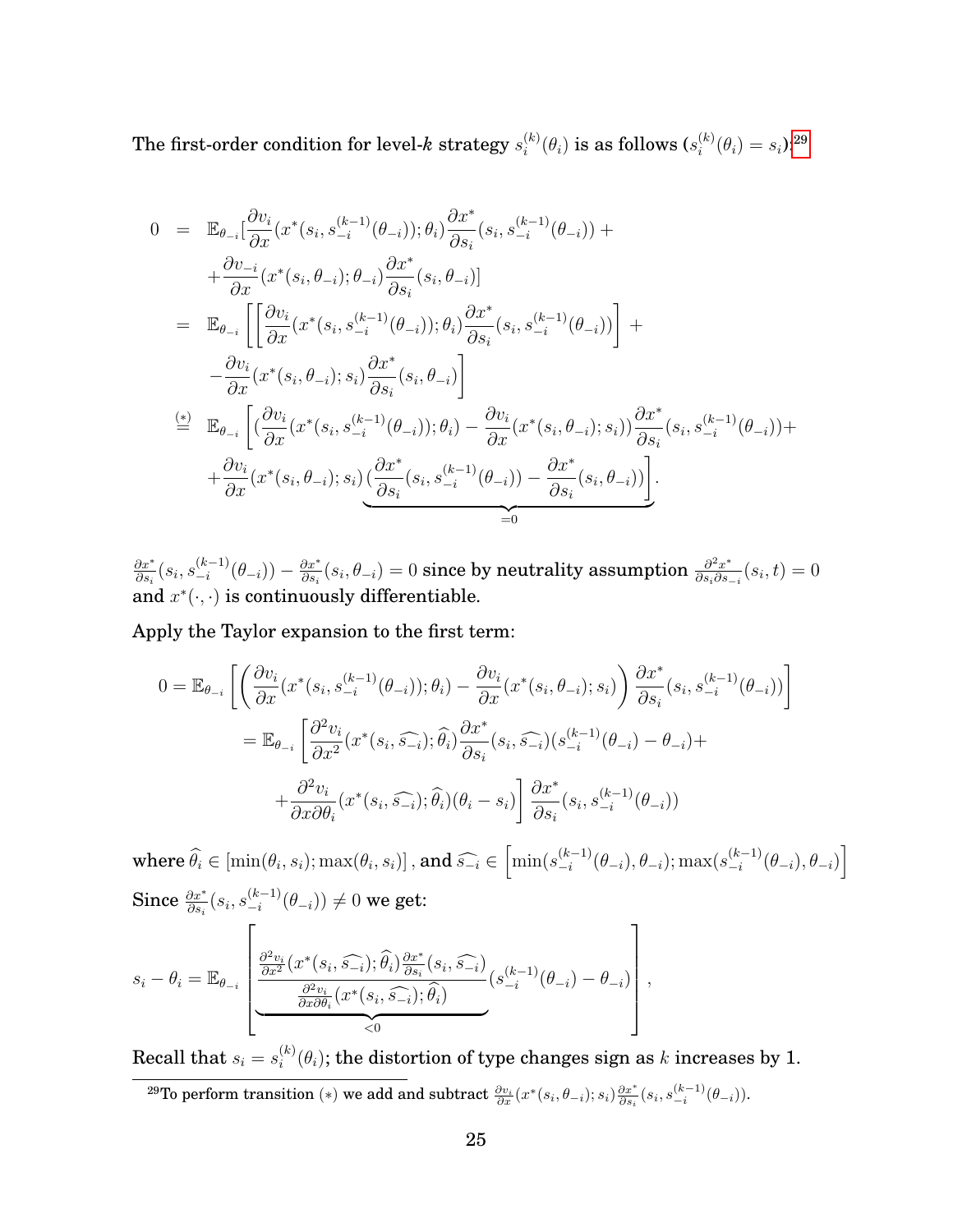**Remark** Recall from Proposition 2 that either  $s_i^{(1)}$  $\theta_i^{(1)}(\theta_i) \geq \theta_i \ \forall \theta_i, \, \textbf{or} \, \, s_i^{(1)}$  $i^{(1)}(\theta_i) \leq \theta_i \,\forall \theta_i.$ By induction, the equation above implies that the same is true for all levels k: either  $s_i^{(k)}$  $\theta_i^{(k)}(\theta_i) \geq \theta_i \; \forall \theta_i, \text{ or } s_i^{(k)}$  $\theta_i^{(\kappa)}(\theta_i) \leq \theta_i \,\forall \theta_i.$ 

Moreover, from the proof of Lemma C we know that

$$
\frac{-\frac{\partial^2 v_i}{\partial x^2}(x^*(s_i, \widehat{s_{-i}}); s_i)\frac{\partial x^*}{\partial s_i}(s_i, \widehat{s_{-i}}) - \frac{\partial^2 v_{-i}}{\partial x^2}(x^*(s_i, \widehat{s_{-i}}); s_{-i})\frac{\partial x^*}{\partial s_i}(s_i, \widehat{s_{-i}})}{\frac{\partial^2 v_i}{\partial x \partial \theta_i}(x^*(s_i, \widehat{s_{-i}}); s_i)} = 1,
$$

 ${\rm thus}$   $\frac{-\frac{\partial^2 v_i}{\partial x^2}(x^*(s_i,\widehat{s_{-i}});s_i)\frac{\partial x^*}{\partial s_i}}{\frac{\partial^2 v_i}{\partial s_i}}$  $\frac{\left(x^*(s_i,\widehat{s_{-i}});s_i\right)\frac{\partial x}{\partial s_i}(s_i,\widehat{s_{-i}})}{\frac{\partial^2 v_i}{\partial x\partial \theta_i}(x^*(s_i,\widehat{s_{-i}});s_i)}$  $< 1.30$  $< 1.30$ 

For  $\hat{\theta}_i$  we have, by continuity,

$$
\frac{-\frac{\partial^2 v_i}{\partial x^2} (x^*(s_i, \widehat{s_{-i}}); \widehat{\theta}_i) \frac{\partial x^*}{\partial s_i}(s_i, \widehat{s_{-i}})}{\frac{\partial^2 v_i}{\partial x \partial \theta_i} (x^*(s_i, \widehat{s_{-i}}); \widehat{\theta}_i)} < 1
$$

as well. Take the expectation of both sides:

$$
\mathbb{E}_{\theta_i}\left[s_i^{(k)}(\theta_i) - \theta_i\right] = \mathbb{E}_{\theta_i}\mathbb{E}_{\theta_{-i}}\left[\frac{\frac{\partial^2 v_i}{\partial x^2}(x^*(s_i, \widehat{s_{-i}}); \widehat{\theta}_i)\frac{\partial x^*}{\partial s_i}(s_i, \widehat{s_{-i}})}{\frac{\partial^2 v_i}{\partial x \partial \theta_i}(x^*(s_i, \widehat{s_{-i}}); \widehat{\theta}_i)}(s_{-i}^{(k-1)}(\theta_{-i}) - \theta_{-i})\right]
$$

as types are independent and the distributions of types coincide,

<span id="page-27-1"></span>
$$
\mathbb{E}_{\theta_i} \left[ s_i^{(k)}(\theta_i) - \theta_i \right] = \mathbb{E}_{\theta_{-i}} \left[ (s_{-i}^{(k-1)}(\theta_{-i}) - \theta_{-i}) \mathbb{E}_{\theta_i} \frac{\frac{\partial^2 v_i}{\partial x^2} (x^*(s_i, \widehat{s_{-i}}); \widehat{\theta}_i) \frac{\partial x^*}{\partial s_i}(s_i, \widehat{s_{-i}})}{\frac{\partial^2 v_i}{\partial x \partial \theta_i} (x^*(s_i, \widehat{s_{-i}}); \widehat{\theta}_i)} \right]
$$
\n
$$
\mathbb{E}_{\theta_i} \left| s_i^{(k)}(\theta_i) - \theta_i \right| < \mathbb{E}_{\theta_i} \left| s_i^{(k-1)}(\theta_i) - \theta_i \right| \tag{18}
$$

 $\begin{aligned} \text { Consider the sequence } \Big\{ \mathbb{E}_{\theta_i} \Big| \end{aligned}$  $s_i^{(k)}$  $\binom{k}{i}(\theta_i)-\theta_i$  $\mathcal{L}$ . Since  $\mathbb{E}_{\theta_i}$  $s_i^{(k)}$  $\left| \begin{array}{l} \left( k\right) \left( \theta_{i}\right) -\theta_{i}\right| \geq 0 \text{, inequality} \ \hline \end{array}%$ [18](#page-27-1) implies that the sequence converges. The proof is by contradiction. Let  $\overline{L}$ denote the limit of the sequence, and suppose  $s_i^{limsup}$  $\mathcal{C}^{limsup}_{i} \left( \cdot \right) > s^{liminf}_{i} \left( \cdot \right)$  are such that  $\mathbb{E}_{\theta_i}\left(s_i^{limsup}\right)$  $\begin{array}{c} \limsup \limits_i (\theta_i) - \theta_i \end{array} \bigg ) = - \mathbb{E}_{\theta_i} \left ( s_i^{limit} \right )$  $\frac{liminf}{i}(\theta_i)-\theta_i\Big)=\overline{L}$  (take note of our remark on page [26\)](#page-25-0). By the continuity of the best reply correspondence, strategy  $s_i^{limsup}$  $_{i}^{limsup}(\theta_{i})$  is  $\mathrm{best} \ \mathrm{reply} \ \mathrm{to} \ s_i^{limit}$  $\theta_i^{lmmf}(\theta_i)$  and vice versa. Therefore, inequality  $18$  should apply to these strategies as well. But this generates a contradiction – thus  $s_i^{limsup}$  $\int_{i}^{limsup} (\theta_i) =$  $s_i^{limit}$  $\binom{limit}{i}$   $(\theta_i) = \theta_i$  (and  $L = 0$ ).

<span id="page-27-0"></span>
$$
30 - \frac{\frac{\partial^2 v_{-i}}{\partial x^2}(x^*(s_i, \widehat{s_{-i}}); s_{-i})\frac{\partial x^*}{\partial s_i}(s_i, \widehat{s_{-i}})}{\frac{\partial^2 v_i}{\partial x \partial \theta_i}(x^*(s_i, \widehat{s_{-i}}); s_i)} \in ]0, 1[.
$$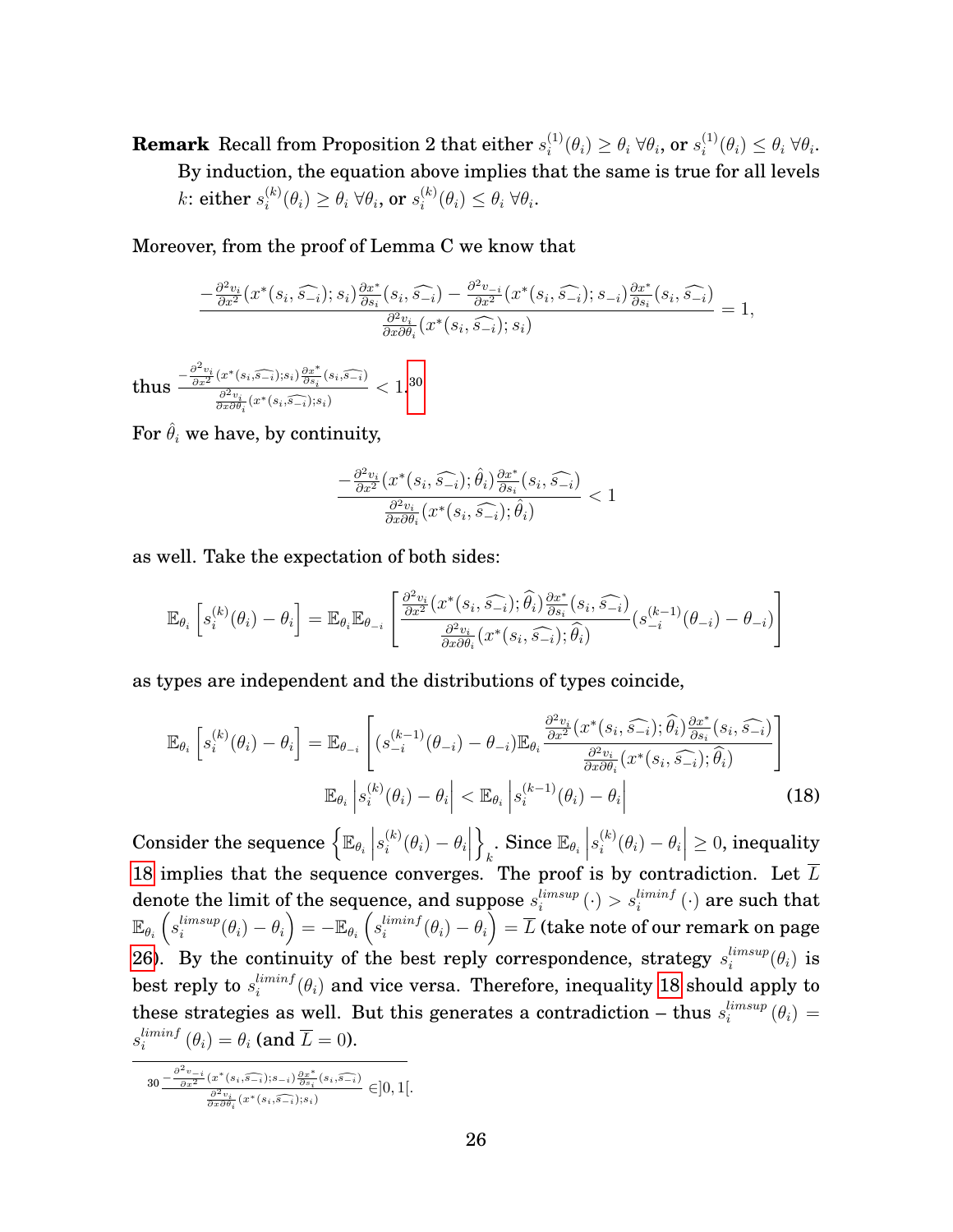This concludes the proof of Proposition 3.  $(P3)$ 

**Proposition 4.** Let us separate the statements of Proposition 4 and refer to them as Proposition 4a and Proposition 4b respectively. Bold face is used to emphasize the differences in the two statements:

- **Proposition 4a:** Under A1**-**A4.1, MLRP and **complements** environment, ∃t ∗ such that for all  $\theta_i \, < \, t^* \text{ if } \Phi \, > \, F \text{ then } s_i^{(1)}$  $\int_{i}^{(1)} (\theta_i) \, < \, \theta_i$ , and if  $F \, \succ \, \Phi$  then  $s_i^{(1)}$  $i^{(1)}(\theta_i) > \theta_i.$
- **Proposition 4b:** Under A1-A4.1, MLRP and **substitutes** environment,  $\exists t^*$  such  $\text{that for all } \theta_i > t^* \text{ if } \Phi \succ F \text{ then } s_i^{(1)}$  $\theta_i^{(1)}\left( \theta_i \right) < \theta_i$ , and if  $F \succ \Phi$  then  $s_i^{(1)}$  $i^{(1)}(\theta_i) > \theta_i.$

**Proof** Given the non-neutrality,  $\frac{\partial^2 x^*}{\partial x \cdot \partial y}$  $\frac{\partial^2 x^*}{\partial s_i \partial s_{-i}}(s_i,t)$ , we need to decompose the denominator of Equation [17.](#page-23-0) Start with the case of Proposition 4a:

$$
\frac{\partial^2 v_i}{\partial x \partial \theta_i}(x, \theta_i) > 0, \frac{\partial^2 x^*}{\partial s_i \partial s_{-i}}(s_i, t) \ge 0. \text{ The nominator:}
$$
\n
$$
\int_{\underline{t}}^{+\infty} \left( F(t) - \Phi(t) \right) d\frac{\partial v_i}{\partial x}(x^*(s_i, t); s_i) \frac{\partial x^*}{\partial s_i}(s_i, t) =
$$
\n
$$
\int_{s_i}^{+\infty} \left( F(t) - \Phi(t) \right) \left[ \underbrace{\frac{\partial^2 v_i}{\partial x^2}(x^*(s_i, t); s_i)}_{-(1)} \underbrace{\frac{\partial x^*}{\partial s_{-i}}(s_i, t)}_{+(2)} \underbrace{\frac{\partial x^*}{\partial s_i}(s_i, t)}_{+(2)} + \underbrace{\frac{\partial v_i}{\partial x}(x^*(s_i, t); s_i)}_{-(3)} \underbrace{\frac{\partial^2 x^*}{\partial s_i \partial s_{-i}}(s_i, t)}_{+(4)} \right] dt +
$$
\n
$$
+ \underbrace{\int_{\underline{t}}^{s_i} \left( F(t) - \Phi(t) \right) d\frac{\partial v_i}{\partial x}(x^*(s_i, t); s_i) \frac{\partial x^*}{\partial s_i}(s_i, t)}_{\text{Test term"}}
$$
\n
$$
+ \underbrace{\int_{\underline{t}}^{s_i} \left( F(t) - \Phi(t) \right) d\frac{\partial v_i}{\partial x}(x^*(s_i, t); s_i) \frac{\partial x^*}{\partial s_i}(s_i, t)}_{\text{Second term"}}
$$

It is convenient to separate the integral into two parts since  $\frac{\partial v_i}{\partial x}(x^*(s_i,t);s_i)$  decreases in  $t^{31}$  $t^{31}$  $t^{31}$  and  $\frac{\partial v_i}{\partial x}(x^*(s_i, s_i); s_i) = 0$ . Consider *the first term* in brackets:

(1) 
$$
\frac{\partial^2 v_i}{\partial x^2}(x^*(s_i,t);s_i) < 0
$$
 by the concavity assumption

(2) 
$$
\frac{\partial x^*}{\partial s_{-i}}(s_i, t) > 0, \frac{\partial x^*}{\partial s_i}(s_i, t) > 0 \text{ from A4.1 and Lemma C}
$$

(3) 
$$
\frac{\partial v_i}{\partial x}(x^*(s_i,t);s_i) < 0 \text{ for } t \leq s_i
$$

(4) 
$$
\frac{\partial^2 x^*}{\partial s_i \partial s_{-i}}(s_i, t) > 0
$$
 by the complementary.

<span id="page-28-0"></span> $31 \frac{\partial^2 v_i}{\partial x^2}(x^*(s_i,t); s_i) \frac{\partial x^*}{\partial t}(s_i,t) < 0.$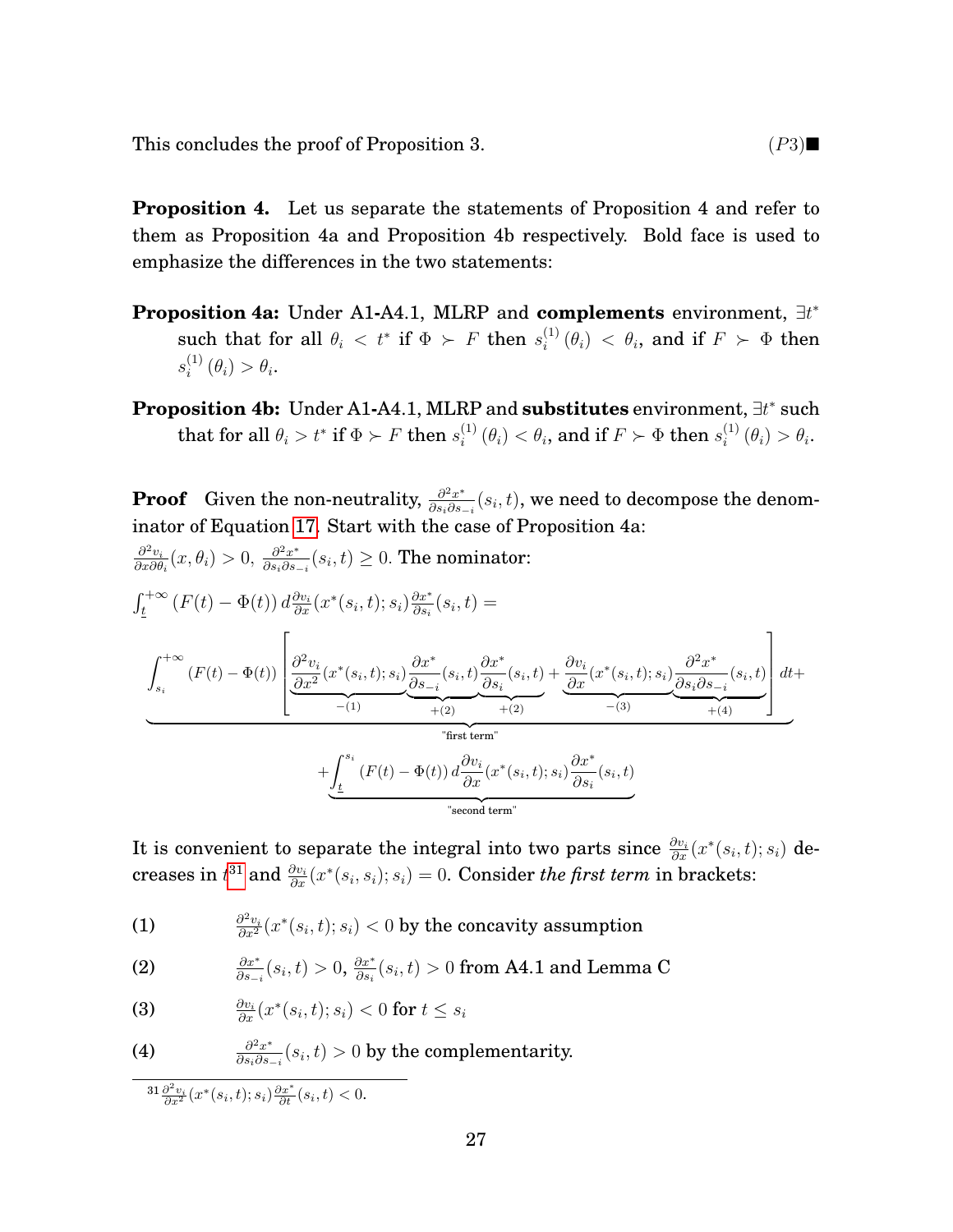Thus we obtain that

$$
\left[ \underbrace{\frac{\partial^2 v_i}{\partial x^2}(x^*(s_i,t);s_i)}_{-} \underbrace{\frac{\partial x^*}{\partial s_{-i}}(s_i,t)}_{+} \underbrace{\frac{\partial x^*}{\partial s_i}(s_i,t)}_{+} + \underbrace{\frac{\partial v_i}{\partial x}(x^*(s_i,t);s_i)}_{-} \underbrace{\frac{\partial^2 x^*}{\partial s_i \partial s_{-i}}(s_i,t)}_{+} \right]
$$

is negative. *The second term* can be rewritten as follows:

$$
\int_{\underline{t}}^{s_i} (F(t) - \Phi(t)) d\frac{\partial v_i}{\partial x}(x^*(s_i, t); s_i) \frac{\partial x^*}{\partial s_i}(s_i, t) =
$$
\n
$$
= \underbrace{\frac{\partial v_i}{\partial x}(x^*(s_i, t); s_i) \frac{\partial x^*}{\partial s_i}(s_i, s_i) (F(s_i) - \Phi(s_i)) + \frac{\partial v_i}{\partial x}(x^*(s_i, t); s_i) \frac{\partial x^*}{\partial s_i}(s_i, t)}_{=0} \underline{(F(t) - \Phi(t))} - \int_{\underline{t}}^{s_i} (F(t) - \Phi(t)) \frac{\partial v_i}{\partial x}(x^*(s_i, t); s_i) \frac{\partial x^*}{\partial s_i}(s_i, t) d(F(t) - \Phi(t))
$$

$$
= -\int_{\underline{t}}^{s_i} \left( F(t) - \Phi(t) \right) \frac{\partial v_i}{\partial x} (x^*(s_i, t); s_i) \frac{\partial x^*}{\partial s_i}(s_i, t) \left( f(t) - \varphi(t) \right) dt,
$$
  
where

where

$$
\frac{\partial v_i}{\partial x}(x^*(s_i, t); s_i) \ge 0,
$$

for  $t \leq s_i$ 

$$
\frac{\partial x^*}{\partial s_i}(s_i,t)>0.
$$

First, suppose  $\Phi \succ_{FOSD} F: F(t) - \Phi(t) > 0 \ \forall t \Rightarrow$  the first term is negative. If  $f(s_i) - \varphi(s_i) > 0$ , then the second term is negative, too: By the MLRP assumption,  $\frac{f(t)}{\varphi(t)}$  decreases in t; thus, there exists a t\* such that  $f(t^*) - \varphi(t^*) = 0$ . This implies that, for  $\theta_i$  such that  $s_i^{(1)}$  $\mathcal{E}_i^{(1)}(\theta_i) \leq t^*$ , the result is established: the *L1*s with sufficiently low types distort there reports downwards.

Now suppose that  $F \succ_{FOSD} \Phi$ . Then, the first term is positive. By MLRP,  $\frac{\varphi(t)}{f(t)}$ decreases in t and by the same reasoning for  $\theta_i$  low enough the second term is positive, too, hence type reports are distorted upwards.

Proposition 4a is now proven.  $(P4a)$ 

To prove Proposition 4b ( $\frac{\partial^2 x^*}{\partial s \cdot \partial s}$  $\frac{\partial^2 x^*}{\partial s_i \partial s_{-i}}(s_i, t) \leq 0$ , we change the decomposition of the nominator as follows: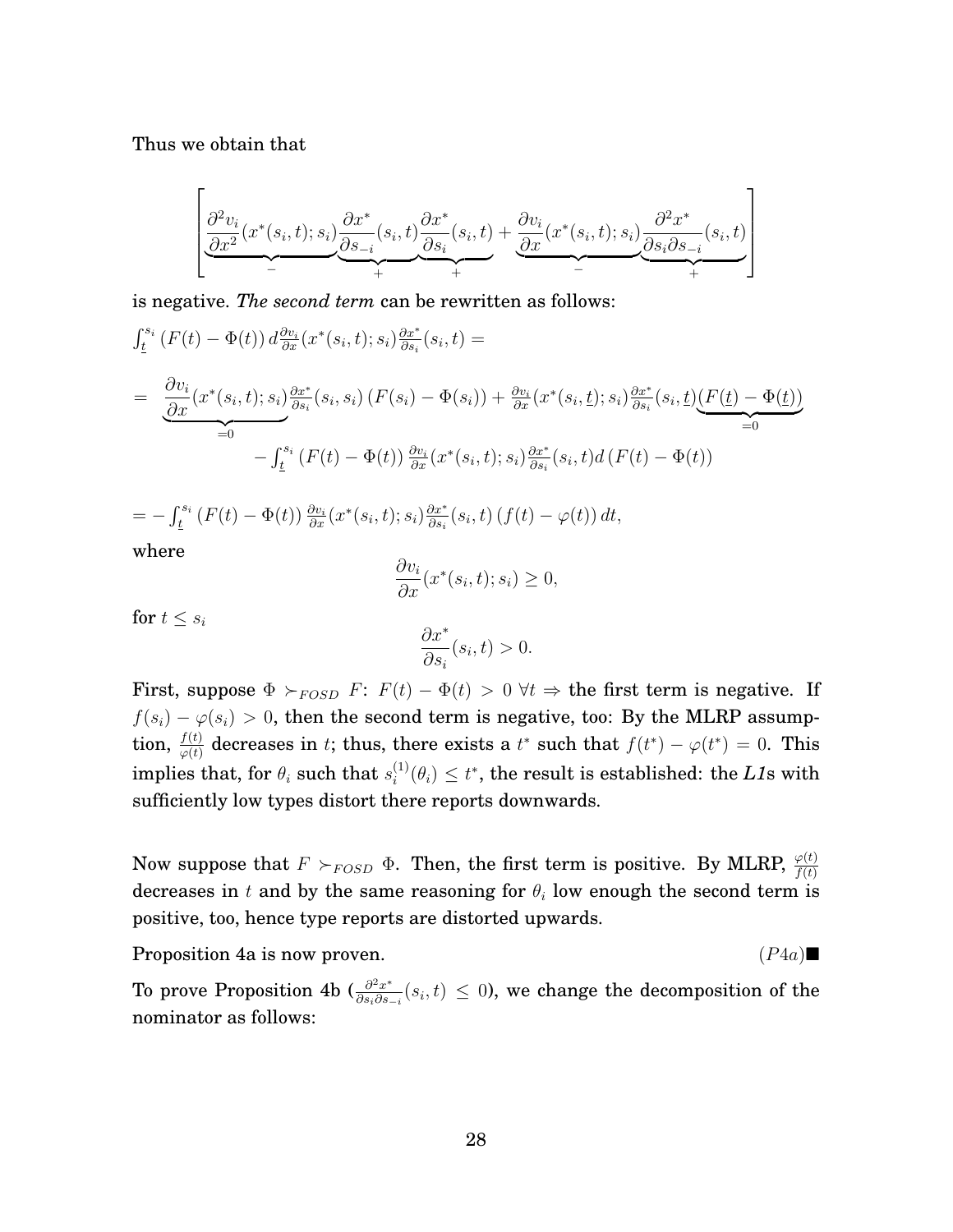<span id="page-30-0"></span>
$$
\int_{\underline{t}}^{+\infty} \left( F(t) - \Phi(t) \right) d\frac{\partial v_i}{\partial x} (x^*(s_i, t); s_i) \frac{\partial x^*}{\partial s_i}(s_i, t) =
$$
\n
$$
\int_{\underline{t}}^{s_i} \left( F(t) - \Phi(t) \right) \left[ \underbrace{\frac{\partial^2 v_i}{\partial x^2} (x^*(s_i, t); s_i)}_{-} \underbrace{\frac{\partial x^*}{\partial s_{-i}} (s_i, t)}_{+} \underbrace{\frac{\partial x^*}{\partial s_i}(s_i, t)}_{+} + \underbrace{\frac{\partial v_i}{\partial x} (x^*(s_i, t); s_i)}_{+} \underbrace{\frac{\partial^2 x^*}{\partial s_i \partial s_{-i}} (s_i, t)}_{-} \right) dt
$$
\n
$$
+ \int_{s_i}^{+\infty} \left( F(t) - \Phi(t) \right) d\frac{\partial v_i}{\partial x} (x^*(s_i, t); s_i) \frac{\partial x^*}{\partial s_i}(s_i, t) \tag{19}
$$

 $\textbf{Given that } \frac{\partial v_i}{\partial x}(x^*(s_i,t);s_i) \textbf{ decreases in } t, \textbf{ we have that for } t \leq s_i, \frac{\partial v_i}{\partial x}(x^*(s_i,t);s_i) \geq 0.$ 0 and thus the term in brackets is negative. Integrating the second term by part, we obtain:

$$
-\int_{s_i}^{+\infty} \underbrace{\frac{\partial v_i}{\partial x}(x^*(s_i,t);s_i)}_{-} \underbrace{\frac{\partial x^*}{\partial s_i}(s_i,t)}_{+} (f(t) - \varphi(t)) dt.
$$

Similarly to the argument in 4a, we identify the condition under which both parts of the nominator have the same sign. Given the decomposition [\(19\)](#page-30-0), we can see that for this to hold  $s_i$  has to be sufficiently  $high$  (or  $\theta_i$  such that  $s_i^{(1)}$  $i^{(1)}(\theta_i) \geq t^*$ ). Proposition 4b proven.  $(P4b)$ 

$$
(P4) \blacksquare
$$

**Proof of Proposition 5.** The statement and proof are symmetric to Proposition 4.

*Lk* **as a Learning Algorithm** Recall that in AGV, the payoff of player i with type  $\theta_i$  is the following:

<span id="page-30-1"></span>
$$
u_{i}(s, \theta_{i}) = v_{i}(x^{*}(s), \theta_{i}) + \mathbb{E}_{\theta_{-i}} \sum_{j \neq i} v_{j}(x^{*}(s_{i}, \theta_{-i}); \theta_{j}) - \frac{1}{n-1} \sum_{l \neq i} \mathbb{E}_{\theta_{-l}} \sum_{j \neq l} v_{j}(x^{*}(s_{l}, \theta_{-l}); \theta_{j}).
$$
\n(20)

The marginal payoff as function of own type report  $s_i$  equals: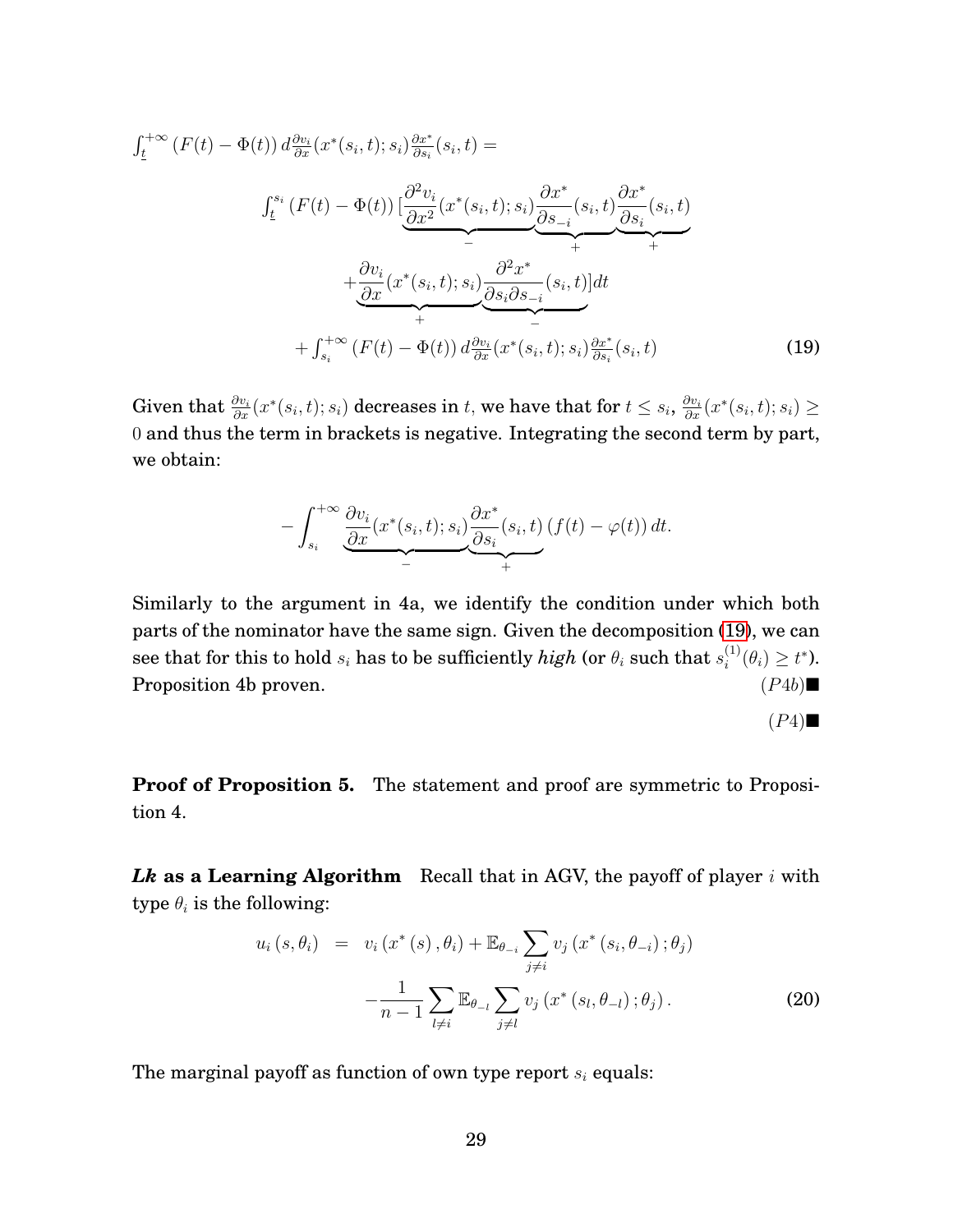<span id="page-31-0"></span>
$$
\frac{\partial u_i}{\partial s_i}(s, \theta_i) = \frac{\partial v_i}{\partial x}(x^*(s); \theta_i) \frac{\partial x^*}{\partial s_i}(s) \n+ \sum_{j \neq i} \mathbb{E}_{\theta_{-i}} \left[ \frac{\partial v_j}{\partial x}(x^*(s_i, \theta_{-i}); \theta_j) \frac{\partial x^*}{\partial s_i}(s_i, \theta_{-i}) \right].
$$
\n(21)

Taking the derivative of [\(21\)](#page-31-0) with respect to  $s_j$  we obtain:

<span id="page-31-1"></span>
$$
\frac{\partial^2 u_i}{\partial s_i \partial s_j} (s, \theta_i) = \frac{\partial^2 v_i}{\partial x^2} (x^*(s); \theta_i) \frac{\partial x^*}{\partial s_j} (s) \frac{\partial x^*}{\partial s_i} (s) + \frac{\partial v_i}{\partial x} (x^*(s); \theta_i) \frac{\partial^2 x^*}{\partial s_i \partial s_j} (s) \n+ \sum_{j \neq i} \mathbb{E}_{\theta_{-i}} \frac{\partial^2 v_j}{\partial x^2} (x^*(s_i, \theta_{-i}); \theta_j) \frac{\partial x^*}{\partial s_i} (s_i, \theta_{-i}) \frac{\partial x^*}{\partial s_j} (s_i, \theta_{-i}) \n+ \sum_{j \neq i} \mathbb{E}_{\theta_{-i}} \frac{\partial v_j}{\partial x} (x^*(s_i, \theta_{-i}); \theta_j) \frac{\partial^2 x^*}{\partial s_i \partial s_j} (s_i, \theta_{-i}).
$$
\n(22)

From Monderer, Shapley (1996) we know that a complete information game with payoffs  $(u_i)_{i\in I}$  is an (exact) potential game if and only if  $\frac{\partial^2 u_i}{\partial s_i\partial s}$  $\frac{\partial^2 u_i}{\partial s_i \partial s_j} = \frac{\partial^2 u_j}{\partial s_i \partial s}$  $\frac{\partial^2 u_j}{\partial s_i \partial s_j}$  for every  $i$ and j (Theorem 4.5). We assume that the utility functions  $v_i(\cdot)$  and type distributions are the same for all i, and denote  $\Gamma(\theta)$  the game with payoffs given by [\(20\)](#page-30-1).

It follows immediately from equation [\(22\)](#page-31-1) that game  $\Gamma\left(\overline{\theta}\right)$  where  $\overline{\theta_i}=\overline{\theta_j}$  for all  $i$ and  $j$  is then a potential game. However, naturally, we are not interested in the particular realization  $\bar{\theta}$  of type profile, but rather in all possible type profiles – that is, in the family of games  $\{\Gamma(\theta): \theta \in \Theta^n\}$ . Let us call an incomplete information game an *ex post potential game* if it is a potential game for all realizations of types. Formally,  $\Gamma=\big\{I, (S_i,\Theta_i,F_i,u_i)_{i\in I}\big\}$  is an ex post potential game if for all  $\theta_i \in supp\left(F_i\right)$ , game  $\Gamma\left(\theta\right) = \big\{I,\left(S_i,u_i\left(\cdot,\theta_i\right)\right)_{i\in I}\big\}$  has a potential.

If payoffs in game  $\Gamma(\theta)$  are given by [\(20\)](#page-30-1) where  $v_i(x, \theta_i) = \theta_i x - \frac{x^2}{2}$  $\frac{c^2}{2}$  (as in the example of Section 2) then, by Theorem 4.5,  $\Gamma(\theta)$  is a potential game, since  $\partial^2 u_i$  $\frac{\partial^2 u_i}{\partial s_i\partial s_j}\left(s,\theta_i\right)=\frac{1}{n}$  for all  $i,\,j.$  Thus, under such preferences, the AGV mechanism is an ex post potential game. Interestingly, the linearity of the choice rule x ∗ is *not* sufficient for AGV to be an ex post potential game. In the case of linearity and symmetry, equation [\(22\)](#page-31-1) becomes:

$$
\frac{\partial^2 u_i}{\partial s_i \partial s_j} (s, \theta_i) = \frac{\partial^2 v}{\partial x^2} (x^*(s); \theta_i) \frac{1}{n^2} + \mathbb{E}_{\tilde{\theta}_{-i}} \frac{\partial^2 v}{\partial x^2} \left( x^*(s_i, \tilde{\theta}_{-i}); \tilde{\theta}_j \right) \frac{1}{n}
$$
(23)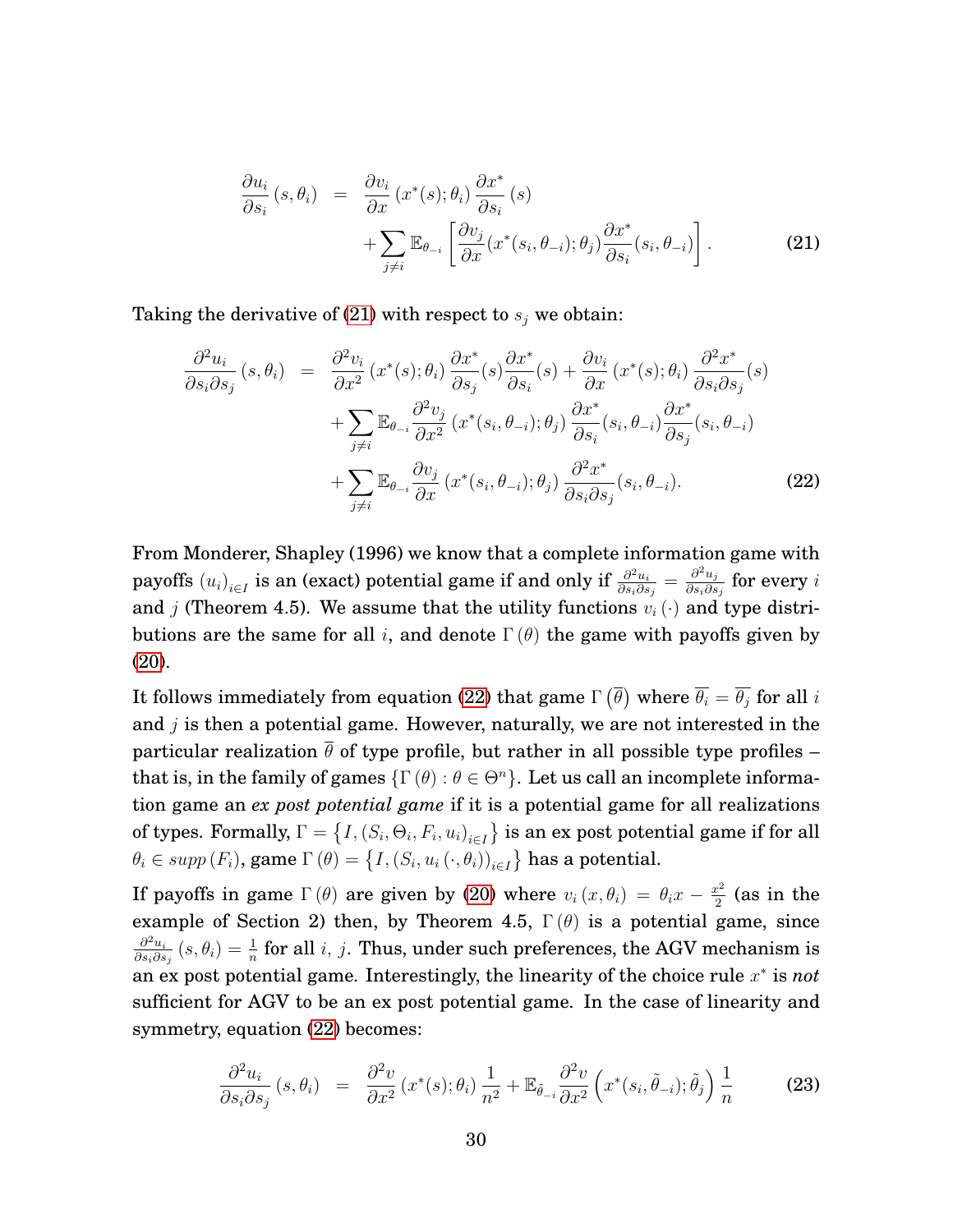Clearly, if  $\frac{\partial^2 v}{\partial x^2}(x^*(s);\theta_i)$  varies with  $\theta_i$  then so does  $\frac{\partial^2 u_i}{\partial s_i \partial s}$  $\frac{\partial^2 u_i}{\partial s_i\partial s_j}\left(s,\theta_i\right)$ ; therefore, the conditions of Theorem 4.5 are not satisfied.

## **References**

- [1] Susan Athey and Ilya Segal. An efficient dynamic mechanism. *Econometrica*, 81(6):2463–2485, 2013.
- [2] Pierpaolo Battigalli and Marciano Siniscalchi. Rationalizable bidding in first-price auctions\* 1. *Games and Economic Behavior*, 45(1):38–72, 2003.
- [3] Dirk Bergemann and Stephen Morris. Robust mechanism design. *Econometrica*, 73(6):pp. 1771–1813, 2005.
- [4] Dirk Bergemann and Juuso Välimäki. The dynamic pivot mechanism. *Econometrica*, 78(2):771–789, 2010.
- [5] Colin F. Camerer and Teck-Hua Ho. Chapter 10 behavioral game theory experiments and modeling. volume 4 of *Handbook of Game Theory with Economic Applications*, pages 517 – 573. Elsevier, 2015.
- [6] Colin F Camerer, Teck-Hua Ho, and Juin-Kuan Chong. A cognitive hierarchy model of games. *The Quarterly Journal of Economics*, 119(3):861–898, 2004.
- [7] Kim-Sau Chung and J. C. Ely. Foundations of dominant-strategy mechanisms. *The Review of Economic Studies*, 74(2):pp. 447–476, 2007.
- [8] Miguel Costa-Gomes, Vincent P Crawford, and Bruno Broseta. Cognition and behavior in normal-form games: An experimental study. *Econometrica*, 69(5):1193–1235, 2001.
- [9] Miguel A Costa-Gomes and Vincent P Crawford. Cognition and behavior in two-person guessing games: An experimental study. *American Economic Review*, 96(5):1737–1768, 2006.
- [10] Vincent Crawford, Tamar Kugler, Zvika Neeman, and Ady Pauzner. Behaviorally Optimal Auction Design: Examples and Observations. *Journal of the European Economic Association*, 7(2-3):377–387, 2009.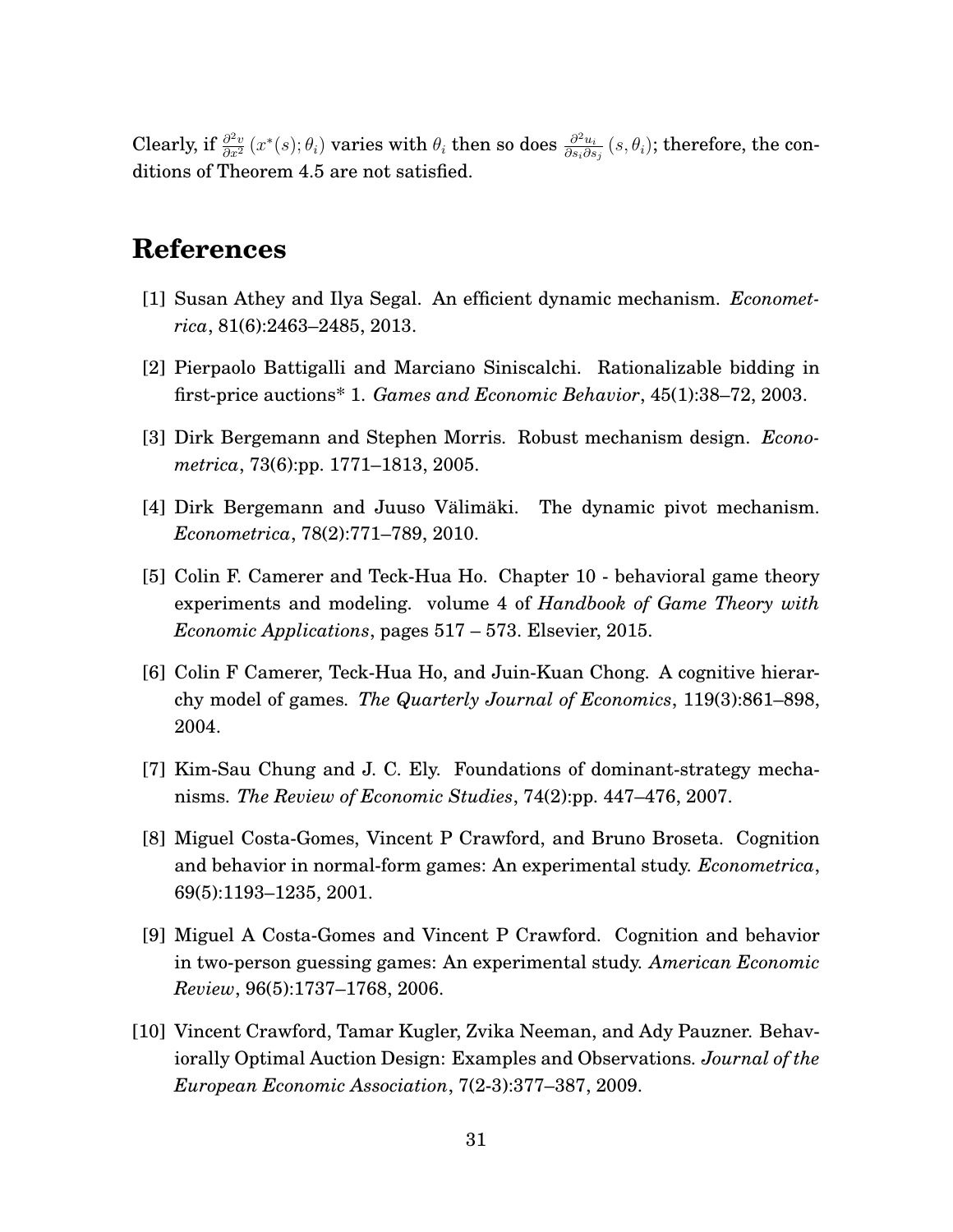- [11] Vincent P Crawford and Nagore Iriberri. Level-k auctions: Can a nonequilibrium model of strategic thinking explain the winner's curse and overbidding in private-value auctions? *Econometrica*, 75(6):1721–1770, 2007.
- [12] Claude d'Aspremont and Louis-Andre Gerard-Varet. Incentives and incomplete information. *Journal of Public Economics*, 11(1):25 – 45, 1979.
- [13] Eddie Dekel, Drew Fudenberg, and David K Levine. Learning to play bayesian games. *Games and Economic Behavior*, 46(2):282–303, 2004.
- [14] Jerry R Green and Jean-Jacques Laffont. Incentives in public decision making. 1979.
- [15] Melvin J Guyer and Anatol Rapoport. 2× 2 games played once. *Journal of Conflict Resolution*, 16(3):409–431, 1972.
- [16] Josef Hofbauer and William H Sandholm. On the global convergence of stochastic fictitious play. *Econometrica*, 70(6):2265–2294, 2002.
- [17] Willemien Kets. Bounded reasoning and higher-order uncertainty. *Available at SSRN 2116626*, 2012.
- [18] Dorothea Kuebler and Georg Weizsaecker. Limited depth of reasoning and failure of cascade formation in the laboratory. *The Review of Economic Studies*, 71(2):pp. 425–441, 2004.
- [19] Laurent Mathevet. Supermodular mechanism design. *Theoretical Economics*, 5(3):403–443, 2010.
- [20] James A Mirrlees. An exploration in the theory of optimum income taxation. *The review of economic studies*, 38(2):175–208, 1971.
- [21] Rosemarie Nagel. Unraveling in guessing games: An experimental study. *The American Economic Review*, 85(5):pp. 1313–1326, 1995.
- [22] William H Sandholm. Negative externalities and evolutionary implementation. *The Review of Economic Studies*, 72(3):885–915, 2005.
- [23] William H Sandholm. *Population games and evolutionary dynamics*. MIT press, 2010.